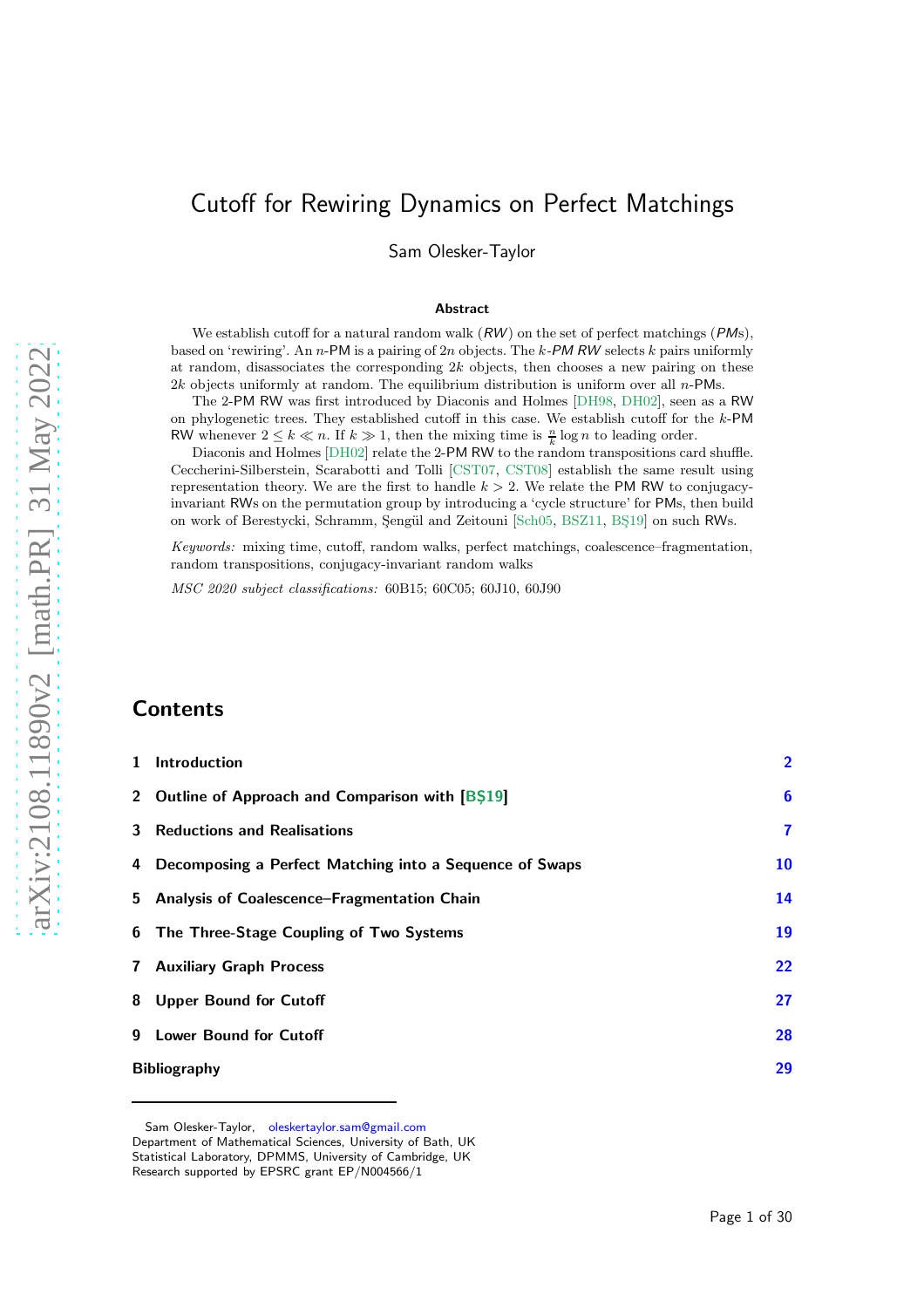## <span id="page-1-0"></span>1 Introduction

### 1.1 Model Set-Up

We analyse a random walk  $(RW)$  on the set of perfect matchings  $(PMs)$  on 2n objects, for  $n \in \mathbb{N}$ . We represent a PM  $n \text{ on } 2n$  objects by a collection of unordered pairs:

 $\mathfrak{M}_n := \{ \eta = \bigcup_{\ell=1}^n \{ \{ \eta_{2\ell-1}, \eta_{2\ell} \} \} \mid \eta_i \in [2n] \ \forall \ i \in [2n], \ \bigcup_{i=1}^{2n} \{ \eta_i \} = [2n] \} \text{ for } n \in \mathbb{N};$ 

here,  $[m] := \{1, ..., m\}$  for  $m \in \mathbb{N}$ . We refer to an element of  $\mathfrak{M}_n$  as an *n*-perfect matching. Note the double-braces: the union is a set of  $n$  pairs. That is, an  $n$ -PM is a collection of  $n$  disjoint pairs.

**Definition 1.1:** Perfect Matching Random Walk. Let  $k \in [2, n] \cap \mathbb{N}$ . The k-perfect matching random walk (k-PM RW) on  $\mathfrak{M}_n$  has discrete-time dynamics, a step of which is described as follows:

- choose k matched pairs, say  $\cup_{\ell=1}^k \{\{i_\ell, j_\ell\}\};$
- disassociate the pairs to give 2k unpaired elements, ie  $\cup_{\ell=1}^k \{i_\ell, j_\ell\};$
- · uniformly re-pair these 2k elements.

That is, k matched pairs are chosen, the matches are broken and a new matching on these  $2k$ elements is chosen uniformly. We denote this process by  $M_{n,k} := (M_{t,n,k})_{t>0}$ .

The PM RW was first introduced by Diaconis and Holmes [\[DH98,](#page-28-0) [DH02\]](#page-29-0) in the case  $k = 2$ . They originally introduced a RW on *phylogenetic trees*, a biological concept object, along with a bijection between these leaf-labelled trees and PMs. Our extension to larger  $k$  allows more general RWs on phylogenetic trees to be studied. More on the biological and other motivations, including randomised algorithms and coding theory, can be found in [\[DH98](#page-28-0), [DH02](#page-29-0)]. The 2-PM RW was later studied in the representation theory community, where it is known as the party model.

We give a full discussion on related work in §[1.4.](#page-2-0) Prior to this, we give a few brief remarks below, then give precise mixing definitions in  $\S1.2$  $\S1.2$  and state the main theorem in  $\S1.3$ .

The dynamics of the PM RW are clearly transitive for the space  $\mathfrak{M}_n$ . Thus, we may assume that

$$
M_{0,n,k} = \{ \{1,2\}, \{3,4\}, \dots, \{2n-1,2n\} \},
$$

without loss of generality. We refer to this PM as the 'identity' matching and denote

$$
\mathsf{id}_\ell \coloneqq \big\{\{1,2\},\{3,4\},...,\{2\ell-1,2\ell\}\big\} \in \mathfrak{M}_\ell \quad \text{for} \quad \ell \in \mathbb{N}.
$$

The dynamics are irreducible. Thus, another consequence of the transitivity is that the unique invariant distribution of the dynamics, which we denote  $\pi_{\mathfrak{M}_n}$ , is uniform on  $\mathfrak{M}_n$ , ie  $\pi_{\mathfrak{M}_n} = \text{Unif}(\mathfrak{M}_n)$ .

The re-pairing process involves choosing a new matching on a 2k-size subset of  $[2n]$  and leaving the remainder fixed. By transitivity, it suffices to be able to sample a PM with at most  $k$  'non-fixed points' wrt id<sub>n</sub>, ie pairs { $\eta_{2\ell-1}, \eta_{2\ell} \neq \{2\ell-1, 2\ell\}$  for  $\ell \in [n]$ . Indeed, given a general PM, one first applies a permutation to the labels to send it to the identity matching  $\mathsf{id}_n$ , then replaces this with the sampled PM. Finally, the inverse of the original permutation is applied.

We may drop subscripts, defaulting to n or  $(n, k)$ , as appropriate. Eg,  $\mathfrak{M} = \mathfrak{M}_n$  but  $M =$  $M_{n,k}$ . We also use some abbreviations for frequently-occurring words or phrases. There are some usual ones: "RW", "TV", "uar", "wrt" and "whp" abbreviating "random walk", "total variation", "uniformly at random", "with respect to" and "with high probability", respectively. We also use "CS" for "cycle structure" and "PM" for "perfect matching"; these are not standard, but together they appear close to 300 times throughout the paper, so we feel their abbreviation is legitimate.

<span id="page-1-1"></span>We do introduce other abbreviations throughout the paper, but only use these 'locally'—shortly after their definition. The reader is not expected to remember such abbreviations for more than a couple of paragraphs. Contrastingly, the reader should remember PM and CS throughout the paper.

### 1.2 Mixing and Cutoff Definitions

Let  $X = (X_t)_{t>0}$  be an ergodic Markov chain on a finite state space  $\Omega$ . Write  $\pi$  for its unique invariant distribution. We are interested in the distance between the law of  $X_t$  and  $\pi$ .

#### 1 Introduction Page 2 of 30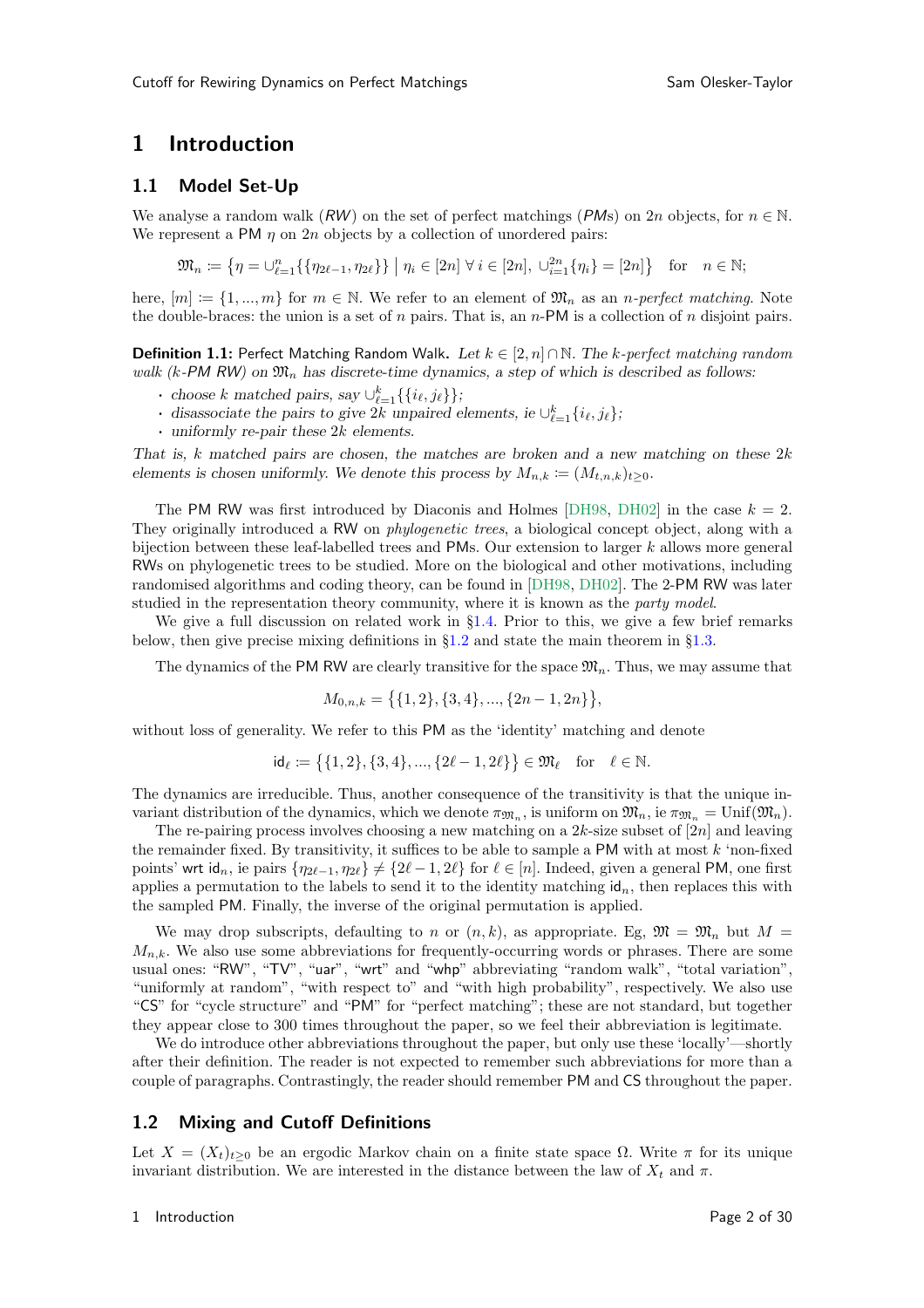**Definition 1.2:** Total Variation Distance. Let  $\mu$  and  $\nu$  be probability distributions on  $\Omega$ . The total *variation* ( $TV$ ) distance between  $\mu$  and  $\nu$  is defined to be

$$
\|\mu - \nu\|_{\mathsf{TV}} := \sup_{A \subseteq \Omega} |\mu(A) - \pi(A)|.
$$

This is known to be equivalent to half the  $\ell_1$  distance; see, eg, [\[LPW17](#page-29-2), Proposition 4.2].

The mixing time is the time t at which the law of  $X_t$  is close to  $\pi$  in TV.

**Definition 1.3:** Mixing Time. Define the mixing time  $t^{\text{mix}}(\cdot)$  by

$$
t^{\min}(\varepsilon) := \inf\left\{t \ge 0 \mid d(t) := \max_{x \in \Omega} \left\| \mathbb{P}_x(X_t \in \cdot) - \pi \right\|_{\mathsf{TV}} \le \varepsilon\right\}
$$
 for  $\varepsilon \in (0, 1)$ .

We are interested in a sequence  $(X_n)_{n\in\mathbb{N}} = ((X_{t,n})_{t>0})_{n\in\mathbb{N}}$  of finite, ergodic Markov chains. Write  $\Omega_n$  for the state space,  $\pi_n$  for the unique invariant distribution,  $d_n(\cdot)$  for the worst-case TV distance and  $t_n^{\text{mix}}(\cdot)$  for the mixing time of the *n*-th chain  $X^n$ . We want to determine the asymptotic behaviour of  $t_n^{\text{mix}}(\varepsilon)$  as  $n \to \infty$  for each fixed  $\varepsilon \in (0,1)$ .

In some special cases, the leading order term of  $t_n^{\text{mix}}(\varepsilon)$  as  $n \to \infty$  does not depend on  $\varepsilon$ . This is known as cutoff. It is conjectured to hold for many natural sequences of Markov chains.

**Definition 1.4:** Cutoff. A sequence  $(X_n)_{n\in\mathbb{N}}$  of finite, ergodic Markov chains exhibits cutoff if

$$
\limsup_{n \to \infty} t_n^{\text{mix}}(\varepsilon) / t_n^{\text{mix}}(1 - \varepsilon) = 1 \quad \text{for all} \quad \varepsilon \in (0, 1).
$$

An equivalent definition is that there exists a sequence  $(t_n)_{n\in\mathbb{N}}$  of times such that

$$
\liminf_{n \to \infty} d^n((1 - \delta)t_n) = 1 \quad \text{and} \quad \limsup_{n \to \infty} d^n((1 + \delta)t_n) = 0 \quad \text{for all} \quad \delta \in (0, 1).
$$

<span id="page-2-1"></span>The sequence is then said to exhibit cutoff at time  $(t_n)_{n\in\mathbb{N}}$ .

### 1.3 Main Theorem

<span id="page-2-2"></span>Our main results is that the k-PM RW exhibits cutoff if  $2 \leq k \ll n$ . Further, we find the leading order of the cutoff time; if  $k \to \infty$  as  $n \to \infty$ , then the leading order is given by  $\frac{n}{k} \log n$ .

**Theorem 1.5:** Cutoff for the PM RW. Let  $n \in \mathbb{N}$ . Let  $k \in \mathbb{N} \setminus \{1\}$  with  $k/n \to 0$  as  $n \to \infty$ . Let

$$
t := \frac{n \log n}{k - k/(2k - 1)} = \frac{n}{k} \log n \cdot \frac{1}{1 - 1/(2k - 1)}.
$$

Then, the k-PM RW  $M = M_{n,k}$  exhibits cutoff at time t. In particular, if  $k \to \infty$  as  $n \to \infty$ , then

$$
t = \frac{n}{k} \log n \cdot (1 + o(1)).
$$

[Officially, this is for a sequence  $(k_n)_{n \in \mathbb{N}}$  with  $k_n/n \to 0$  as  $n \to \infty$  and **PM RW**s  $(M_{n,k_n})_{n \in \mathbb{N}}$ .]

<span id="page-2-0"></span>The upper bound on mixing is the primary focus of this paper. There are five main steps, analysed in §[3–](#page-6-0)§[7.](#page-21-0) These are pulled together to conclude in §[8.](#page-26-0) The lower bound in a straightforward coupon-collector argument. This is done in §[9,](#page-27-0) with various details omitted.

#### 1.4 Related Previous Work

Establishing cutoff for  $k = 2$  has received attention in the past, but we are the first to study  $k > 2$ . Not only this, but we handle any  $k \ll n$ . The case  $k = 2$  is known in representation-theoretic literature as the party model. The chain is described by the Gelfand pair  $(\mathfrak{S}_{2n}, \mathfrak{S}_2 \wr \mathfrak{S}_n)$ . A very readable introduction to this field can be found in the book of Ceccherini-Silberstein, Scarabotti and Tolli [\[CST08\]](#page-28-2). The k-PM RW with  $k = 2$  is covered in [\[CST08,](#page-28-2) §11]; see also [\[CST07,](#page-28-1) §8]. It

#### 1 Introduction Page 3 of 30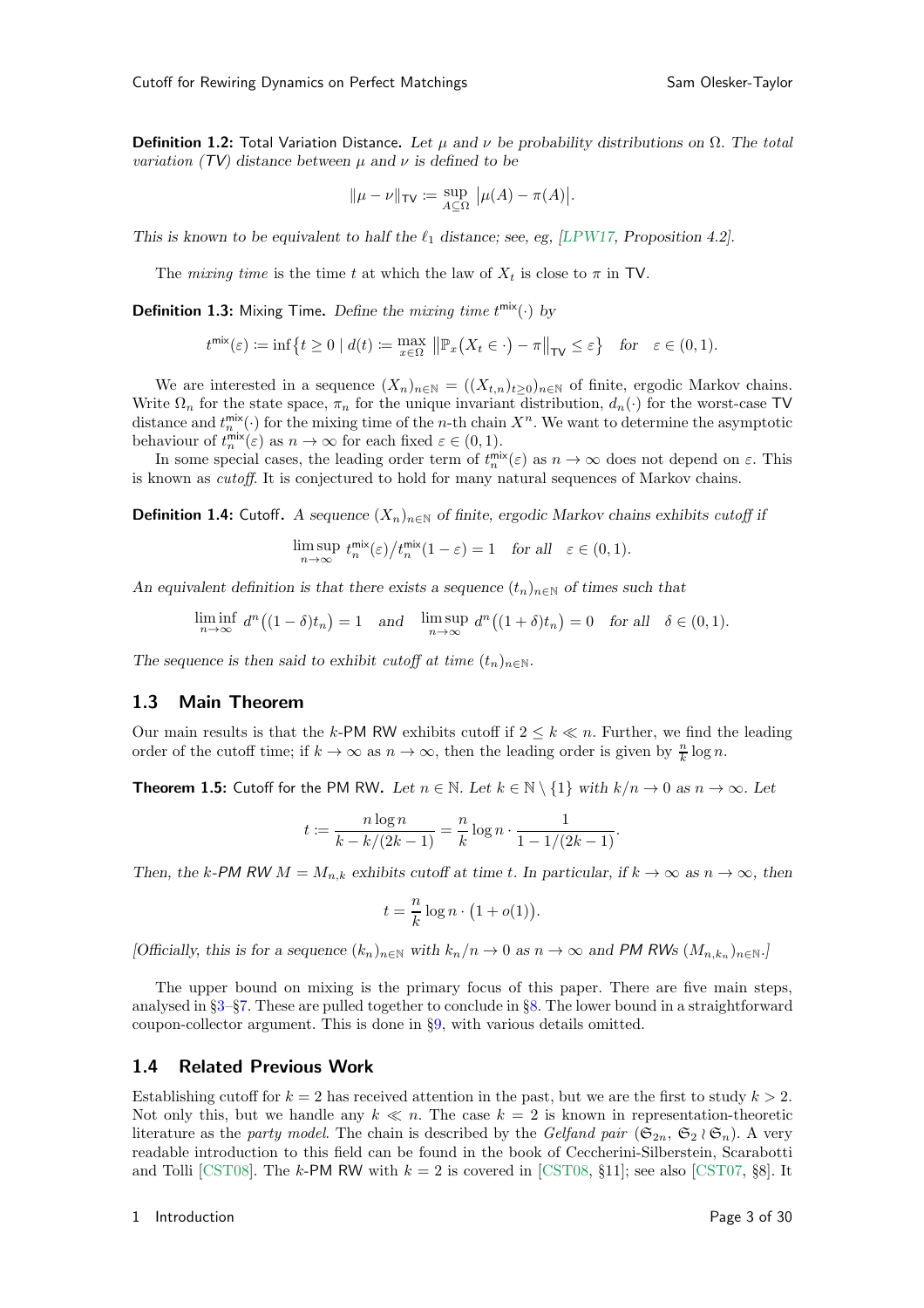<span id="page-3-0"></span>

Figure 1.1. The rematchings have the following correspondences:

• the 'cross' (left)  $\{\{1, 2\}, \{3, 4\}\} \longrightarrow \{\{1, 4\}, \{2, 3\}\}\$ 'transposition'; • the 'bar' (right)  $\{\{1, 2\}, \{3, 4\}\} \longrightarrow \{\{1, 3\}, \{2, 4\}\}\$ 'reversal'.

appears that this approach may extend beyond  $k = 2$ , but it would involve complicated estimation of  $(2k-1)!! = (2k-1) \cdot (2k-3) \cdot \cdot \cdot 3 \cdot 1$  eigenvalues. The complexity of the transition matrix thus rapidly gets out of hand as  $k$  grows. It is perhaps only feasible for small  $k$ .

Diaconis and Holmes [\[DH02\]](#page-29-0) are able to avoid the theory of Gelfand pairs by directly relating the transition matrix for the PM RW to that used in the random transpositions  $(RT)$  card shuffle; see [\[DH02,](#page-29-0) Proposition 1]. This only applies for  $k = 2$ . It becomes a mixture of transition matrices of different card shuffles for larger  $k$ . Such matrices are not necessarily jointly diagonalisable, rendering their approach much trickier for larger k. Our approach can be seen as relating the PM RW to another type of card shuffle—namely, conjugacy-invariant RWs on the permutation group. There are a significant number of challenges in our own approach which arise only when  $k > 2$ .

A Markov chain on the permutation group  $\mathfrak{S}_n$  is a *conjugacy-invariant* RW if some conjugacy class  $\Gamma \subseteq \mathfrak{S}_n$  generates the walk: a step involves choosing  $\sigma \sim \text{Unif}(\Gamma)$  and composing the current location (permutation) with  $\sigma$ . A by-now standard approach to analysing card shuffles corresponding to conjugacy-invariant RWs, such as the RT shuffle or k-cycle RW, is to project from the RW to its conjugacy class, then from the conjugacy class to the corresponding integer partition and finally use a variant of a coupling due to Schramm  $\lbrack Sch05 \rbrack$ ; see, eg,  $\lbrack BSZ11, BŞ19, Bor11 \rbrack$ . A similar projection for the PM RW can be defined; see, eg, [\[BKLM19,](#page-28-6) [GUW11](#page-29-3)]. We use this.

The previous work to which our approach is most related is that of Berestycki and Sengül [BS19], which builds in part on work of Berestycki, Schramm and Zeitouni [\[BSZ11\]](#page-28-3). Cutoff for the k-cycle RW for any fixed k, not depending on n, is established in [\[BSZ11](#page-28-3)]. They strongly believe that their argument can be extended to consider general conjugacy classes Γ with bounded support:  $k = |\Gamma|$ , independent of n. This is extended to allow any  $k = |\Gamma| \ll n$  in [BŞ19], similarly to what we allow.

Parts of our argument are very similar to those of [BS19]. We feel that it is important to detail which ideas are our own and which parts are adjustments or extensions of  $[BS19]$ . We do so in §[2.](#page-4-0)

Cutoff for the k-cycle RW with  $2 \leq k \ll n$  has also been established independently by Hough [\[Hou16\]](#page-29-4). He introduces and uses an asymptotic estimation of the characters of  $\mathfrak{S}_n$  evaluated at cycles. Hough tentatively suggests that his method can be extended to some conjugacy classes. However, he believes that some new ideas are needed to obtain the full result of [BS19].

The *limit profile* was determined for the  $k$ -cycle case by the current author and Nestoridi [\[NO22](#page-29-5)], building on work of Hough [\[Hou16\]](#page-29-4) and Teyssier [\[Tey20\]](#page-29-6). Extending this argument to general conjugacy classes, even of bounded support, appears to be very technically challenging.

The other work most related to ours is by Björnberg, Kotowski, Lees and Milos [\[BKLM19\]](#page-28-6) on an interchange process with reversals. It is related to stochastic representations of quantum spin systems, namely anti/ferromagnetic Heisenberg models. Very roughly, the ferromagnetic model has interactions between spins which behave like 'transpositions'; antiferromagnetic models additionally have 'reversals'. Figure [1.1](#page-3-0) shows the two possible PM rematchings, known as 'transpositions' and 'reversals', when  $k = 2$ . This shows the corresponds between the 2-PM RW and Heisenberg models.

The 2-PM RW is briefly discussed by Caputo, Liggett and Richthammer [\[CLR10\]](#page-28-7). This is the paper in which Aldous's famous spectral gap conjecture is proved. The conjecture—now a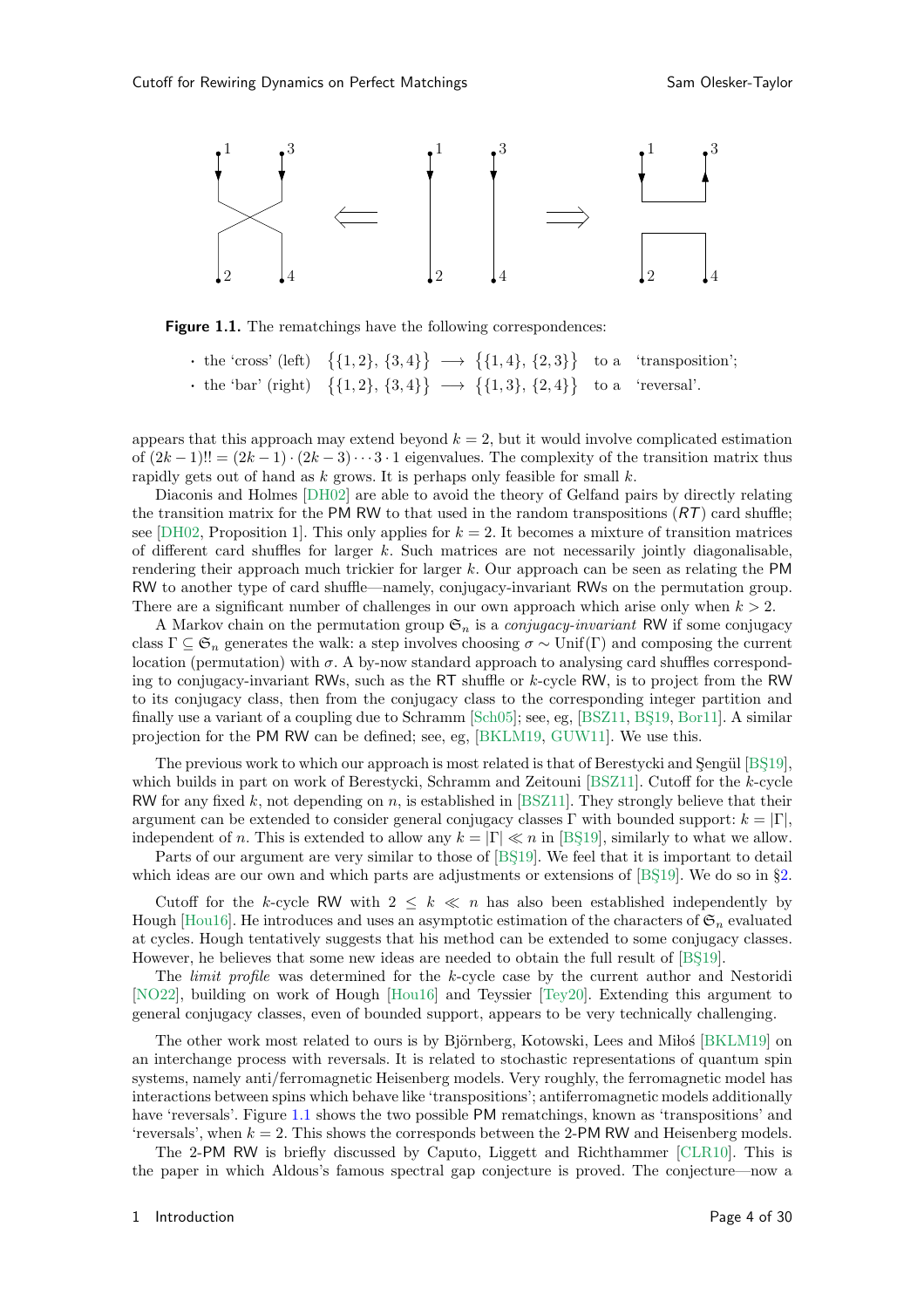theorem—regards the interchange processes (*IP*), which is a generalisation of the RT shuffle. They show that the spectral gap  $\lambda_1^{\text{IP}}$  of the IP equals the spectral gap  $\lambda_1^{\text{RW}}$  of the RW. The 2-PM RW is a projection of the IP, in a precise sense, which implies that its spectral gap  $\lambda_1^2$ -PM satisfies

$$
\lambda_1^{\sf RW} = \lambda_1^{\sf IP} \leq \lambda_1^{2\text{-PM}}.
$$

Diaconis and Holmes [\[DH02\]](#page-29-0) completely characterise the spectrum of the 2-PM RW. In particular, their work shows that this inequality is not tight when  $n = 2$ , ie when considering PMs on 4 objects. We defer the reader to [\[CLR10](#page-28-7), §4.2.2] for further details.

The history of the 2-PM RW goes back to Diaconis and Holmes [\[DH02\]](#page-29-0), being studied later by Ceccherini-Silberstein, Scarabotti and Tolli [\[CST07,](#page-28-1) [CST08\]](#page-28-2) and Caputo, Liggett and Richthammer  $[CLR10]$ , as detailed above. The k-PM RW appeared recently in work of Avena, Güldaş, van der Hofstad and den Hollander [\[AGHH18a,](#page-28-8) [AGHH18b\]](#page-28-9), albeit in a slightly different set-up: they use the k-PM RW to drive a dynamic graph model via the configuration model.

The configuration model (*CM*), introduced in different forms by Bender and Canfield [\[BC78\]](#page-28-10) and Bollobás [\[Bol80](#page-28-11), [Bol01](#page-28-12)], randomly samples a graph with a given degree sequence as follows.

- Let  $d = (d_1, ..., d_m) \in \mathbb{N}^m$ . Assume that  $n = \frac{1}{2}(d_1 + ... + d_m) \in \mathbb{N}$ .
- Place m vertices and attach 2n 'half edges' to the vertices:  $d_v$  to vertex v for each  $v \in V$ .
- Uniformly pair the half edges to create a graph on  $m$  vertices with  $n$  edges.

The resulting graph has  $m$  vertices,  $n$  edges and degree sequence  $d$ . An excellent introduction to the configuration model, with multiple explanatory figures, is given by van der Hofstad [\[Hof17,](#page-29-7) §7].

The above viewpoint is of the CM as a projection of a PM. The k-PM RW induces a dynamic random graph process: simply select  $k$  edges, cut them to produce  $2k$  half-edges and randomly re-pair the half-edges. This drives a dynamic CM by keeping the half-edges attached to the same vertices throughout. A non-backtracking RW is placed on this in [\[AGHH18a,](#page-28-8) [AGHH18b\]](#page-28-9) and its mixing properties are studied. Focus is on properties of the walk. The graph is not studied in detail. In particular, the question of the mixing time of the dynamic random graph is left open.

The CM need not be a simple graph. It is known that the probability of being simple is bounded under some regularity conditions for vertex degrees; see [\[Hof17,](#page-29-7) §7.4] for precise details. Importantly, the law of the CM conditioned on being simple is uniform over all simple graphs, with the appropriate degree sequence. Analogously, the dynamic CM does not consist only of simple graphs.

The *switch chain* is defined to be the dynamic CM, but where transitions are rejected if they give rise to a non-simple graph. The invariant distribution of this chain is uniform over all simple graphs with the appropriate degree sequence. The purpose of the switch chain is to draw from such graphs uniformly at random. Control on the mixing time is naturally required for such sampling.

Analysis of the switch chain has a long and rich history; far too much to discuss in totality here. Recent overviews can be found in the introductions of the recent papers [\[AK19,](#page-28-13) [AK20\]](#page-28-14), [\[Erd+19\]](#page-29-8) or [\[TY20](#page-29-9)]. It was introduced by Kannan, Tetali and Vempala [\[KTV97,](#page-29-10) [KTV99\]](#page-29-11) in the late 90s, making it over 20 years old. Even so, it is still an extremely active area of research.

#### 1.5 Acknowledgements

This is a single-author project, but I would be remiss not to acknowledge the input of others.

The initial question arose out of a research visit of mine to the EURANDOM group in the Netherlands during my PhD, in early 2019. I discussed this question extensively with Güldas, as well as Avena, van der Hofstad and den Hollander. We also discussed their work [\[AGHH18a,](#page-28-8) [AGHH18b\]](#page-28-9) on the dynamic CM. I gratefully acknowledge their insights and comments at the start of this project, as well as the hospitality of the EURANDOM group more widely. I met with Berestycki a few months later to discuss his work [BS19] and how it might adapted to my set-up.

I subsequently started building on these ideas at the end of my PhD. I had a number of very fruitful discussions with my then PhD supervisor Perla Sousi around this time, in late 2020. I gratefully acknowledge her ideas, comments and contributions.

<span id="page-4-0"></span>The helpful comments provided by the anonymous reviewer significantly improved the presentation and clarity of this paper. They have my sincere thanks.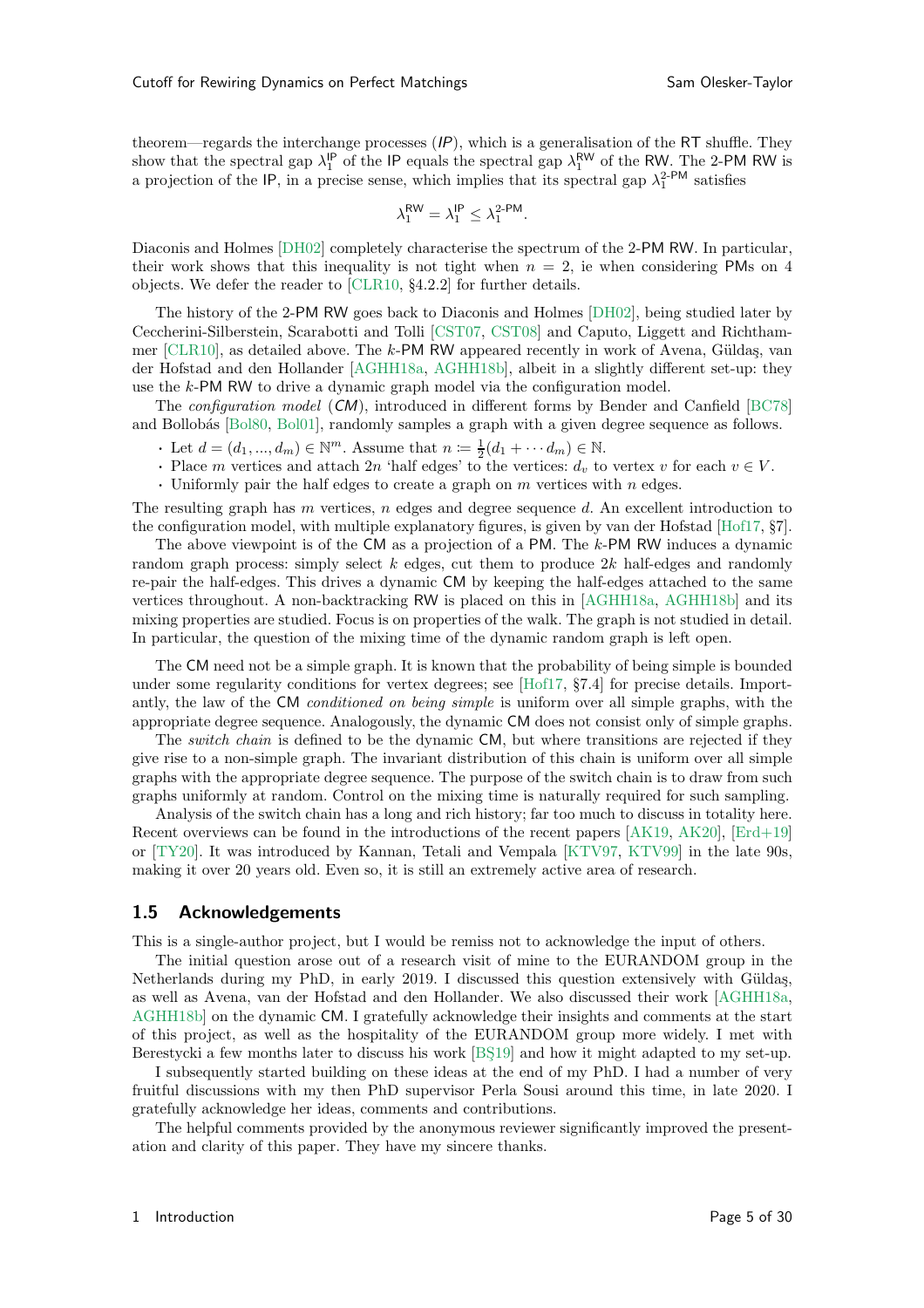## 2 Outline of Approach and Comparison with [BS19]

This section first outlines the underlying approach. There are five main steps for the upper bound on mixing, which we detail below. The lower bound is much more straightforward, via a couponcollector argument. Establishing the upper bound is the primary focus of the article.

To close the section, we compare and contrast the methods used in the current article with those of developed by Berestycki and Sengül [BS19]. Related comments are made throughout the paper. We feel that it is important to be transparent regarding the similarities and differences between our work and theirs, so we include this summary to gather all relevant remarks are together.

§[3:](#page-6-0) Projecting to Cycle Structure and Partitions. The first step involves projecting the PM RW to its *cycle structure*—a concept that we introduce below, akin to that for permutations—and then further to its corresponding partition. This idea has become a standard approach when analysis conjugacy-invariant RWs on groups by now, being mentioned at least as early as [\[DH98](#page-28-0)]; it is used by [\[DH98,](#page-28-0) [Sch05,](#page-29-1) [BSZ11](#page-28-3), [Bor11](#page-28-5), BS19] and surely many more. The current article extends the 2-PM RW of [\[DH98](#page-28-0)] to the general k-PM RW via a decomposition of a k-PM into  $k - 1$  2-PMs.

§[4:](#page-9-0) Decomposing into Swaps. It is natural to break down permutations into products of transpositions. Doing so permits analysis of the above partition walk via an adjustment of a coupling due to Schramm [\[Sch05](#page-29-1)]; this was done first by Berestycki, Schramm and Zeitouni [\[BSZ11\]](#page-28-3) and used in [BS19]. Constructing an analogous decomposition of a k-PM into a sequence of  $k-1$  2-PMs ('swaps') is one of the most fundamental parts of the paper, permitting analysis of the partition walk.

The decomposition is easy for permutations:  $(a_1, ..., a_\ell) = (a_1, a_2)(a_2, a_3) \cdots (a_{\ell-1}, a_\ell)$ . Unfortunately, such a natural idea does not apply for PMs: after pairs labelled  $(a_1, a_2)$  are swapped, there is no way of identifying a specific one of the new pairs with  $a_1$  and the other with  $a_2$ ; see Figure [4.1.](#page-10-0) One of the main inventions of the whole paper is an algorithmic approach for drawing a uniform 'single-cycle'  $\ell$ -PM, roughly corresponding to an  $\ell$ -cycle in permutation language, from  $\ell-1$  swaps. We are able to use the principle behind this approach in a variety of other scenarios.

§[5:](#page-13-0) Analysis of Partition Walk. A partition can be seen as a tiling of  $(0, 1]$  by rescaling. A single step of the partition walk when  $k = 2$  involves choosing markers  $u, v \in \{1/n, ..., n/n\}$  uniformly: if  $u$  and  $v$  are in different blocks, then the blocks are merged; if they are in the same block, then the block is split according to some simple rule. When  $k > 2$ , a single round is broken into  $k - 1$  steps via the above decomposition into swaps. The markers are no longer uniform: one corresponds to a marker from a previous step and the other is uniform on what is yet to be chosen.

If  $k \ll \sqrt{n}$ , then this sampling *without* replacement can be well-approximated by sampling *with* replacement, somewhat decoupling the  $k - 1$  steps. This idea originated in [\[BSZ11\]](#page-28-3) where  $k \geq 1$ . Berestycki and Sengül [BS19] realised that if  $k \ll n$ , then each individual draw is still a uniform draw from a collection of at least  $n - k \approx n$  objects. So, marginally the two processes are similar, even conditional on what has come before. They show that this is sufficient. We use the same idea, combined with our new decomposition algorithm discussed immediately above.

A variant of the coupling of Schramm [\[Sch05](#page-29-1)] is introduced in [\[BSZ11\]](#page-28-3) and used almost un-changed in [BS19]. The variation from [\[Sch05\]](#page-29-1) is only fairly minor, but is crucial to make sure that blocks in the partition do not become unmanageably small. Adjusting the coupling from conjugacyinvariant RWs to PM RWs is not trivial. The first marker in one swap is the same as the second marker in the previous swap in  $[BSZ11, BS19]$ . Such a statement cannot hold for the PM RW, because of the lack of identifiability of the previous matched discussed above. It makes defining and controlling the coupling of  $[Sch05]$  in our case more challenging compared with in  $[BSZ11, BS19]$ . The subtlety does not arise in  $[BKLM19]$  where  $k = 2$ , as there swaps are completely independent.

**§[6:](#page-18-0) Path Coupling Structure.** We use a path-coupling argument to couple two partition walks. The structure of this argument originated in [BS19]. The application to conjugacy-invariant RWs was new in [BS19], in particular inspecting the relative distance of the two walks after order  $\beta n/k$ steps and letting  $\beta \to \infty$ . This is markedly different to the usual inspection after just a single step. The justification for this time  $\beta n/k$  is outlined in the next part. Their general path-coupling structure requires only very minor adjustment to apply in our set-up.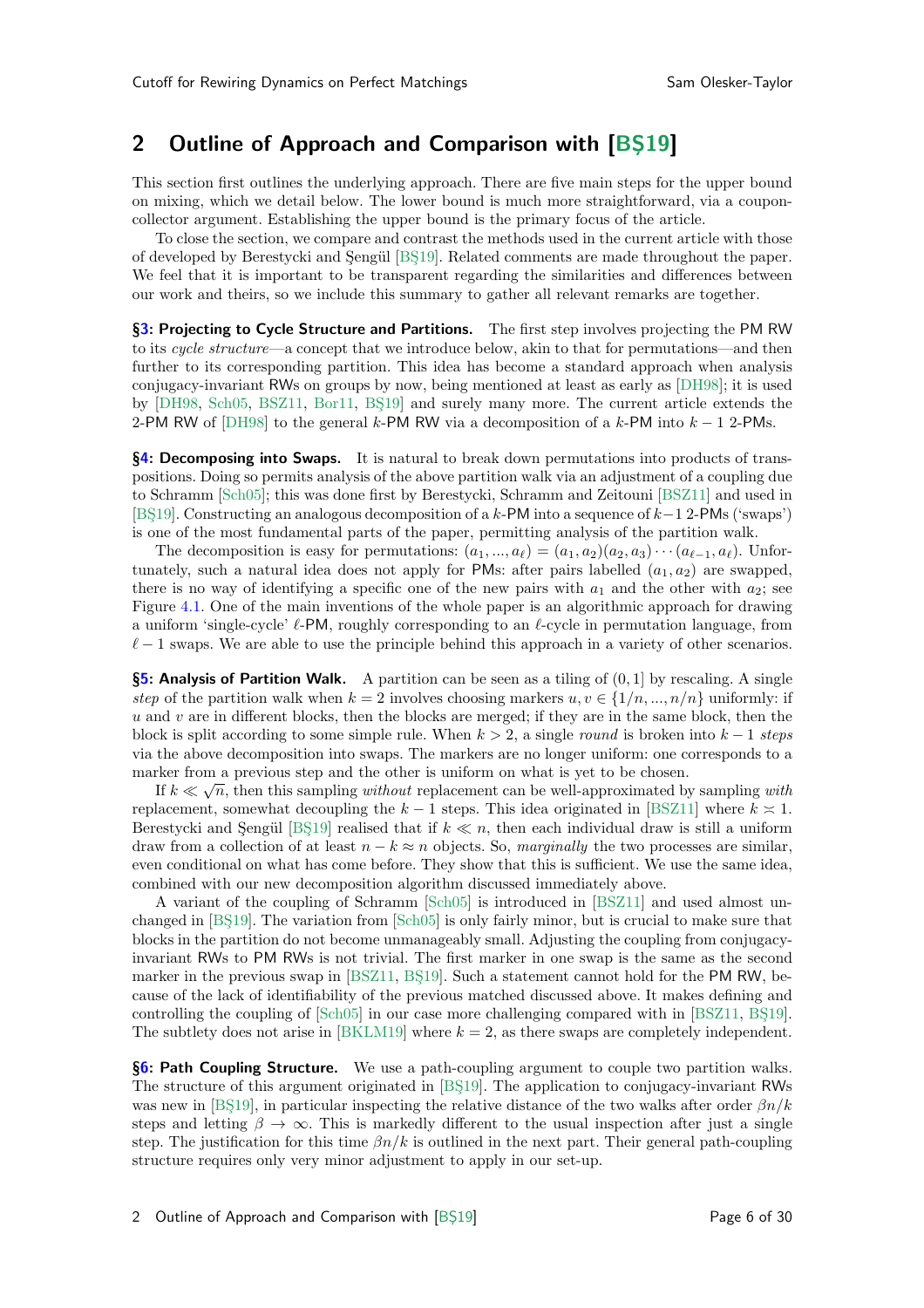§[7:](#page-21-0) Auxiliary Graph Process. The mixing time of random transpositions (2-cycles) on n cards is order  $n \log n$ . However, Schramm [\[Sch05\]](#page-29-1) showed that the approximate structure of the *large* cycles relax to uniformity in time order  $n$ . His proof goes via an auxiliary graph process:  $i$  and  $j$ are connected at time t if transposition  $(i, j)$  has been applied by this time. This gives precisely the usual Erdős–Rényi graph. If  $\gamma n$  transpositions are applied with  $\gamma > \frac{1}{2}$ , then the graph has a giant component whp. This giant component is key in analysing the structure of the large cycles.

The same idea is used in both [\[BSZ11,](#page-28-3) BS19]. The former restrict to CSs with support  $k \geq 1$ , whilst the latter allow any  $k \ll n$ . Both generalise Schramm's construction to a hyper-graph: hyper-edge  $\{a_1, ..., a_\ell\}$  is added if the cycle  $(a_1, ..., a_\ell)$  is applied as part of the cycle decomposition of the element of  $\Gamma$ . The analysis in [BS19] is far more tricky than in [\[BSZ11](#page-28-3)].

We use exactly the same ideas, once we have the correct viewpoint relating an  $n$ -PM to an n-permutation. In particular, we do not consider a graph on  $2n$  objects and connect objects x and y if they are matched at some point. There is a slight difference in our set-up:  $[BS19]$  considers a fixed CS Γ, while our CS changes from step to step. Some non-trivial adjustments are needed.

§[8:](#page-26-0) Combining Results. All the above is developed for the upper bound on mixing. From these, particular the path-coupling bounds, concluding an upper bound on the mixing time is not difficult.

**§[9:](#page-27-0) Lower Bound.** The lower bound is a standard coupon-collector argument, as in [\[BSZ11,](#page-28-3) BS19. The number of fixed points is used as a distinguishing statistic. The idea is not new to [\[BSZ11,](#page-28-3) BS19]; rather, it has been in a variety of related papers in the past. It is so standard that it is deferred to the appendix of [\[BS¸19\]](#page-28-4) and omitted completely from [\[BSZ11](#page-28-3)].

**Comparison with [BS19].** Our article is strongly inspired by the methods of [BS19]. However, a significant number of new ideas are required. It is not even clear a priori that the PM RW can be related so closely to a conjugacy-invariant RW. The natural approach of viewing an n-PM as a permutation on its 2n objects does not allow this: the corresponding Cayley graph is not generated by a union conjugacy class. It can be viewed as a Gelfand pair  $(\mathfrak{S}_{2n}, \mathfrak{S}_2 \wr \mathfrak{S}_n)$ , but this moves far from the probabilistic approach of [BS19] towards the representation-theoretic of [\[CST07](#page-28-1), [CST08\]](#page-28-2).

Key is to introduce the 'cycle structure' of a PM via cycle lengths in an induced graph. We use this to relate an n-PM to an n-permutation. We then adjust the techniques developed for conjugacyinvariant RWs to this PM viewpoint. Some of these adjustments are trivial, but many are far from easy. Multiple subtleties arise for the PM RW which are not present for conjugacy-invariant RWs.

We feel that the merit and contribution of this paper is not in the technical proficiency of the argument, but rather in developing the correct viewpoint. The underlying ideas can be found in [BS19]; being able to utilise them for PMs is the challenge. For example, the lack of consistency in the labelling of previously interacted with objects, discussed at length throughout the paper, is a constant source of difficulty: in decomposing a PM into a sequence of swaps in §[4;](#page-9-0) in the tiling of §[5;](#page-13-0) in the construction of the auxiliary graph process in §[7.](#page-21-0) Overcoming such challenges is paramount.

## <span id="page-6-0"></span>3 Reductions and Realisations

### 3.1 Cycle Definitions and Reduction to Cycle Structure

Let  $\eta \in \mathfrak{M}$  be a PM. Consider the graph  $([2n], \eta)$ , which has  $2n$  vertices and edge-set given by the pairs in the PM  $\eta$ . Every vertex is of degree 1: it is paired with one other vertex. Now consider the union of this graph with ([2n], id), as a multigraph, written ([2n],  $\eta \cup id$ ). Every vertex is now of degree 2 and each vertex is contained in a unique cycle of even length—this is counting an isolated double-edge between two vertices as a cycle of length 2. We define the cycle structure of  $\eta$  as the vector giving the number of 2-cycles, 4-cycles and so on; see Definition [3.1](#page-6-1) for the formal definition.

We sometimes consider arbitrary PMs, not specifying the number of underlying objects: write

$$
\mathfrak{M}_{\infty} \coloneqq \cup_{n=1}^{\infty} \mathfrak{M}_n.
$$

<span id="page-6-1"></span>This is a disjoint union and  $\eta \in \mathfrak{M}_n$  implies that  $|\eta| = n$ . Here,  $\eta$  is a set whose elements are disjoint, unordered pairs; so  $|\eta| = n$  means that there are n disjoint, unordered pairs in  $\eta$ . We emphasise that every element of  $\mathfrak{M}_{\infty}$  is a *finite* set, ie corresponds to a PM on 2n objects for some  $n \in \mathbb{N}$ .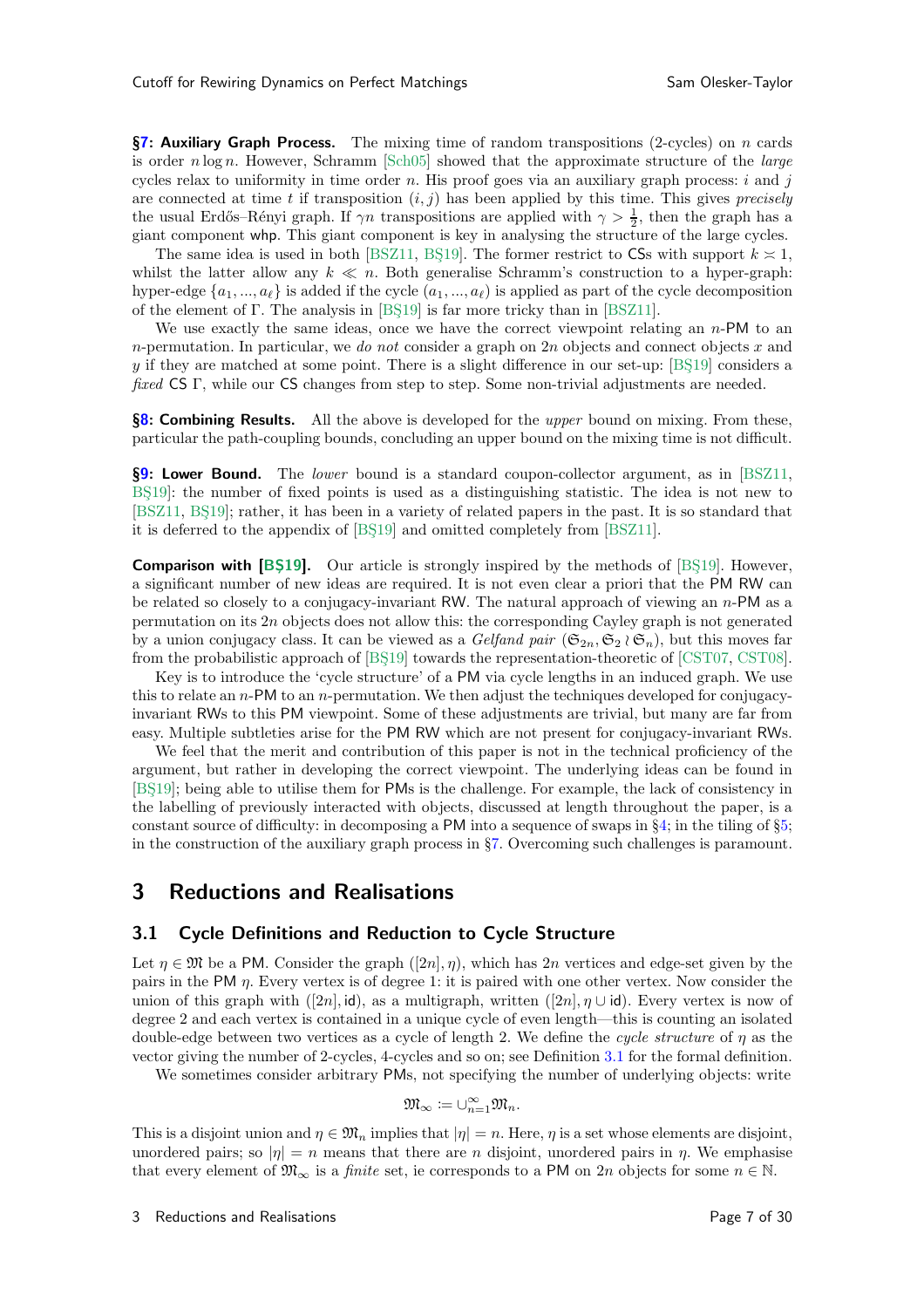**Definition 3.1:** Cycle Structure. The cycle structure (CS) of a *PM*  $\eta \in \mathfrak{M}_{\infty}$  is the vector

$$
\mathcal{C}(\eta) := (\mathcal{C}_1(\eta), \mathcal{C}_2(\eta), \ldots) \in \mathbb{N}_0^{\mathbb{N}},
$$

where  $\mathcal{C}_{\ell}(\eta)$  is the number of  $2\ell$ -cycles in the multigraph  $([2|\eta|], \eta \cup id_{|\eta|})$  for  $\ell \in \mathbb{N}$ . Write

$$
\mathfrak{C}_n := \left\{ c \in \mathbb{N}_0^{\mathbb{N}} \; \middle| \; \sum_{\ell=1}^{\infty} \ell c_{\ell} = n \right\} \quad \text{for} \quad n \in \mathbb{N};
$$

this is the set of possible  $CSs$  for an element of  $\mathfrak{M}_n$ , ie an *n*-PM. Write

$$
\mathfrak{C}_\infty\coloneqq \cup_{n=1}^\infty \mathfrak{C}_n.
$$

Some examples are given in Figure [4.2.](#page-12-0) These figures correspond to Example [4.7](#page-11-0) in which other statistics—namely, *support* and *swap distance*—are analysed. We do not repeat the image here; rather, the reader can look ahead to Page [13](#page-12-0) to see the graphs corresponding to different PMs  $\eta$ .

Terminology 3.2: Cycle Terminology. We drop the trailing 0s when writing out a *CS*, eg writing  $(1, 2)$  rather than  $(1, 2, 0, 0, ...)$ . A non/fixed point is assumed to be wrt the appropriate identity—  $\mathsf{id}_{|\eta|}$  in the above case—if the *PM* to which it is to be compared is omitted.

We refer to  $\mathcal{C}_{\ell}(\eta)$  as the number of  $\ell$ -cycles in the PM  $\eta \in \mathfrak{M}_{\infty}$  for  $\ell \in \mathbb{N}$ , not  $2\ell$ -cycles. Then, 1-cycles in the *PM*, ie 2-cycles in the multigraph, are precisely fixed points. Thus, there are  $C_1(\eta)$ fixed points in the  $PM \eta \in \mathfrak{M}_{\infty}$ ; analogously, we say that there are  $c_1$  fixed points in the  $CS \subset \mathfrak{C}_{\infty}$ .

This choice of terminology, specifically the  $\ell$ -cycle vs  $2\ell$ -cycle distinction, may seem somewhat peculiar at first. However, we shall soon see that it makes the definitions for n-PMs analogous to the standard definitions for *n*-permutations, ie permutations on *n* objects.

We use this terminology to set up the following notation. Recall that  $\mathfrak{M} = \mathfrak{M}_n$  and  $\mathfrak{C} = \mathfrak{C}_n$ .

Notation 3.3. Write  $\mathfrak{M}' \subseteq \mathfrak{M}$ , respectively  $\mathfrak{C}' \subseteq \mathfrak{C}$ , for those  $\eta \in \mathfrak{M}$ , respectively  $c \in \mathfrak{C}$ , with at most k non-fixed points wrt the identity id. Write  $\mathfrak{M}_{\infty}(c) \subseteq \mathfrak{M}_{\infty}$  for those  $\eta \in \mathfrak{M}_{\infty}$  with CS  $\mathcal{C}(\eta) = c \in \mathfrak{C}_{\infty}$ . In mathematical notation, make the following definitions for  $c \in \mathfrak{C}_{\infty}$ :

$$
\mathfrak{M}_{\infty}(c) := \{ \eta \in \mathfrak{M}_{\infty} \mid \mathcal{C}(\eta) = c \}, \quad \mathfrak{C}' := \{ c \in \mathfrak{C}_n \mid c_1 \geq n - k \};
$$
  

$$
\mathfrak{M}' := \{ \eta \in \mathfrak{M}_n \mid \mathcal{C}(\eta) \in \mathfrak{C}' \} = \{ \eta \in \mathfrak{M}_n \mid \mathcal{C}_1(\eta) \geq n - k \} = \cup_{c \in \mathfrak{C}'} \mathfrak{M}_{\infty}(c).
$$

We emphasise that this is an important definition which the reader should commit to memory: adding a prime (*t*) to  $\mathfrak{M}$  or  $\mathfrak{C}$ , giving  $\mathfrak{M}'$  or  $\mathfrak{C}'$ , indicates that there are at most k non-fixed points.

The purpose of introducing this cycle structure is that the law of the PM RW given its CS is uniform over all PMs with this given CS. A completely analogous projection is often used when studying conjugacy-invariant RWs on the permutation group. This means that projecting from  $\mathfrak{M}$ to  $\mathfrak C$  does not decrease the TV distance from equilibrium. We use  $\mathcal L(\cdot)$  to denote the law of a random variable. Abbreviate  $C_t := \mathcal{C}(M_t) \in \mathfrak{C}$ . Denote by  $\pi_{\mathfrak{C}}$  the invariant distribution of  $C := (C_t)_{t \geq 0}$ .

<span id="page-7-0"></span>Lemma 3.4: TV-Preserving Projection to Cycle Structure. The projection of the *PM RW* from the perfect-matching space  $\mathfrak{M}$  to the cycle-structure space  $\mathfrak{C}$  is **TV**-preserving:

$$
\left\|\mathcal{L}(M_t)-\pi_{\mathfrak{M}}\right\|_{\mathsf{TV}}=\left\|\mathcal{L}(C_t)-\pi_{\mathfrak{C}}\right\|_{\mathsf{TV}}.
$$

**Proof.** The pairs at each round of the PM RW are chosen uniformly and independently between rounds. The uniformity of the PM RW given its CS is thus an immediate consequence of this symmetry. The TV-preservation claim follows immediately from this, eg by a trivial coupling.  $\Box$ 

#### 3.2 From Cycle Structures to Integer Partitions

We have reduced from PMs to CSs. We now explain how to reduce further: from CSs to partitions.

Recall that all the cycles in the graph  $([2n], \eta \cup id)$  have even lengths and are disjoint. They thus form an integer partition of  $[2n] = \{1, ..., 2n\}$ . The terminology we used divided these lengths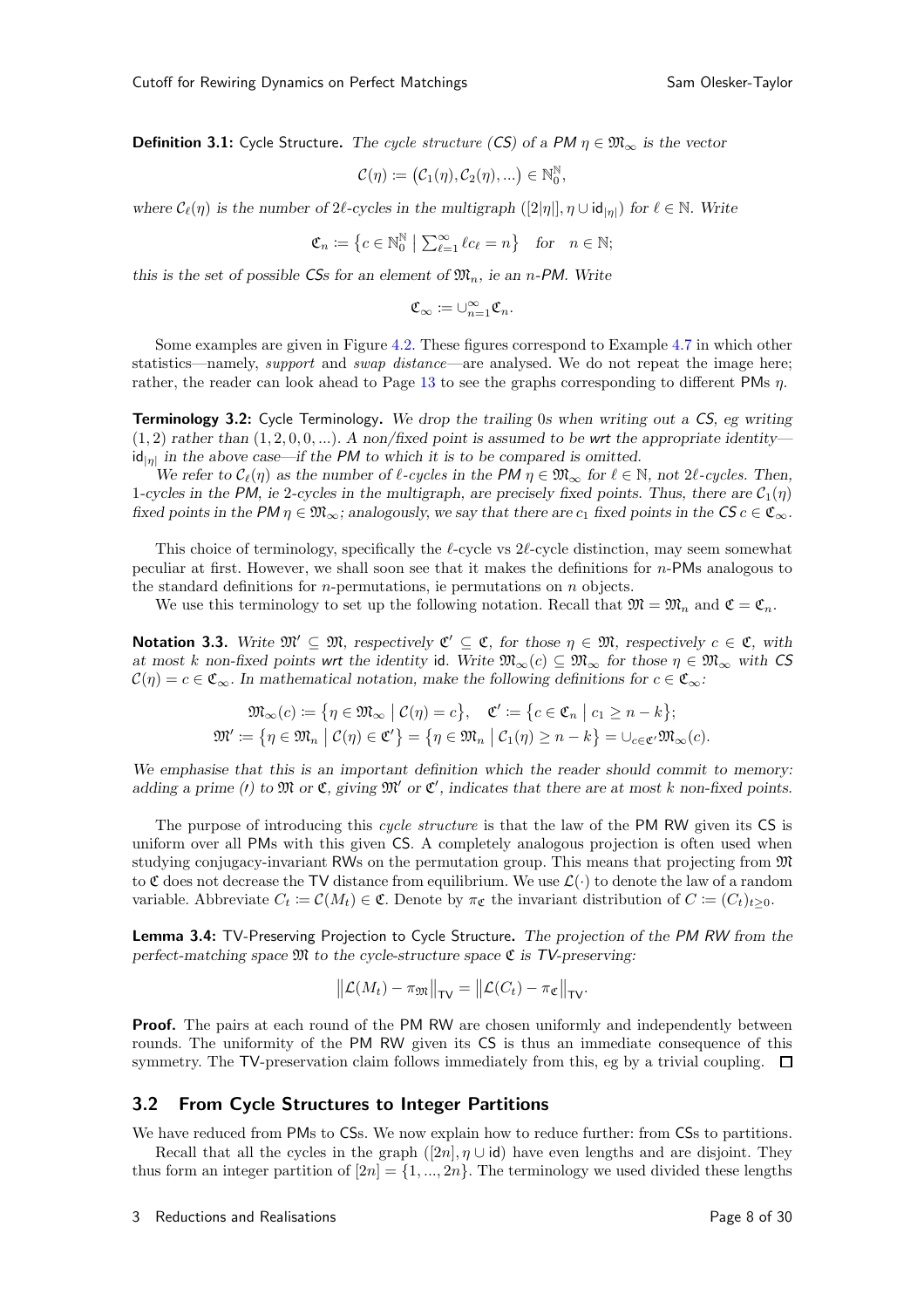by 2—eg a fixed point, or 1-cycle, of a PM or CS corresponded to a 2-cycle in the graph. These halved values are all integers and form an integer partition of  $[n] = \{1, ..., n\}$ .

We can further divide these values by  $n$  to get a partition of  $[0,1]$  with block lengths in  $\{0, 1/n, ..., 1\} = [0, 1] \cap (\frac{1}{n}\mathbb{Z})$ . We refer to this latter situation as a  $\frac{1}{n}$ -integer partition of [0, 1]. We tend to drop  $\frac{1}{n}$ -prefactor, including it only when there may be ambiguity. Write

$$
\mathfrak{P}_n \coloneqq \big\{ (x_1, ..., x_n) \in \{0, 1/n, ..., (n-1)/n, 1\}^{\mathbb{N}} \mid x_1 \geq \cdots \geq x_n, \ \sum_{i=1}^{\infty} x_i = 1 \big\}.
$$

We are not always concerned about the non-increasing order of the *blocks* in the partition; in this case, we write a partition  $x \in \mathfrak{P}_n$  as an unordered multiset  $[x_1, ..., x_n]$ . Abbreviate  $\mathfrak{P} := \mathfrak{P}_n$ .

We also define the limiting case, which we refer to as a *continuous partition* of  $[0, 1]$ . Write

$$
\mathfrak{P}_{\infty} := \{(x_1, x_2, \ldots) \in [0, 1]^{\mathbb{N}} \mid x_1 \ge x_2 \ge \cdots, \sum_{i=1}^{\infty} x_i = 1\}.
$$

Contrary to our previous notation,  $\mathfrak{P}_{\infty} \neq \bigcup_{n=1}^{\infty} \mathfrak{P}_n$ : all partitions have finitely many blocks in the latter. Further, the entries  $x_i$  of  $x \in \mathfrak{P}_{\infty}$  need not be rationals.

**Definition 3.5:** Coalescence–Fragmentation Chain. Define  $\mathcal{P}(\eta) \in \mathfrak{P}$  to be the integer partition corresponding to the PM  $\eta \in \mathfrak{M}$ , with blocks in non-increasing order of size. Abbreviate  $P_t :=$  $P(M_t)$ , where  $(M_t)_{t\geq 0} \in \mathfrak{M}^{\mathbb{N}_0}$  is the k-PM RW. Write  $\pi_{\mathfrak{P}}$  for the invariant distribution of  $P :=$  $(P_t)_{t\geq0}$ . The chain  $(\bar{P}_t)_{t\geq0}$  is a coalescence–fragmentation chain.

We now describe the evolution of the coalescence–fragmentation chain when  $k = 2$ . We then comment on how it differs from the corresponding chain for the random transpositions shuffle.

**Lemma 3.6:** Evolution of Coalescence–Fragmentation Chain. Suppose that  $k = 2$ . Suppose that the coalescence–fragmentation chain is at the integer partition  $\lambda = [\lambda_1, ..., \lambda_n] \in \mathfrak{P}$ . Suppose that the two pairs/matches chosen are indexed by i and j are chosen, respectively. There are two cases.

- If the two pairs are in different blocks, say  $i \in \lambda_1$  and  $j \in \lambda_2$ , then these two blocks merge. The resulting partition is given by  $[\lambda_1 \cup \lambda_2, \lambda_3, ..., \lambda_n].$
- If the two pairs are in the same block, say  $i, j \in \lambda_1$ , then with probability  $\frac{1}{2}$  nothing changes and with probability  $\frac{1}{2}$  the block splits, say into  $\lambda_1^-$  and  $\lambda_1^+$ . If there is a split, then location of the split is uniform. The resulting partition is given by  $[\lambda_1^-,\lambda_1^+,\lambda_2,...,\lambda_n]$  when there is a split.

The evolution is similar for  $k > 2$ : one generates the k-rematching via  $k - 1$  swaps in a certain manner, described in Algorithm [4.1](#page-9-1) below, and applies the above cases to each of the  $k-1$  swaps.

Remark 3.7: Comparison with Random Transpositions. The chain corresponding to the random transpositions shuffle is extremely similar. The only difference is that there is a split every time the cards are in the same block there. The split occurs with probability  $\frac{1}{2}$  for our chain corresponding to PMs. This is the only difference. We demonstrate this in Figure [3.1.](#page-9-2) Splits are rejected half the time in the antiferromagnetic Heisenberg model, studied in [\[BKLM19\]](#page-28-6), too; see Figure [1.1.](#page-3-0)  $\triangle$ 

The next lemma shows why we introduced the coalescence–fragmentation chain. Analogous res-ults are used in [\[Sch05,](#page-29-1) [Bor11](#page-28-5), [BSZ11](#page-28-3), BS19] for conjugacy-invariant RWs and in [\[DH02,](#page-29-0) [BKLM19\]](#page-28-6) for 2-PM RW. Related claims are proved via representation theory, eg in [\[CST07](#page-28-1), [CST08,](#page-28-2) [Hou16\]](#page-29-4).

Lemma 3.8: TV-Preserving Projection to Coalescence–Fragmentation Chain. The projection of the k-PM RW from the perfect-matching space  $\mathfrak{M}$  to the integer-partition space  $\mathfrak{P}$  is  $\mathsf{TV}\text{-}preserving$ :

$$
\left\|\mathcal{L}(M_t)-\pi_{\mathfrak{M}}\right\|_{\mathsf{TV}}=\left\|\mathcal{L}(C_t)-\pi_{\mathfrak{C}}\right\|_{\mathsf{TV}}=\left\|\mathcal{L}(P_t)-\pi_{\mathfrak{P}}\right\|_{\mathsf{TV}}.
$$

**Proof.** The first equality is precisely Lemma [3.4.](#page-7-0) The second equality follows from arguments analogous to those used in there. The cycles partition  $\{1, ..., n\}$  into blocks and the integer partition records how many blocks of each size there are. It does not, however, record where the blocks are located. Eg, the partitions of  $\{1, 2, 3, 4, 5, 6\}$  given by  $\{\{1, 2\}, \{3, 4, 5, 6\}\}$  and  $\{\{1, 2, 3, 4\}, \{4, 5\}\}$ are different partitions, yet have the same block sizes. By symmetry, the law of the CS given its integer partition is uniform over all CSs with this given integer partition.  $\Box$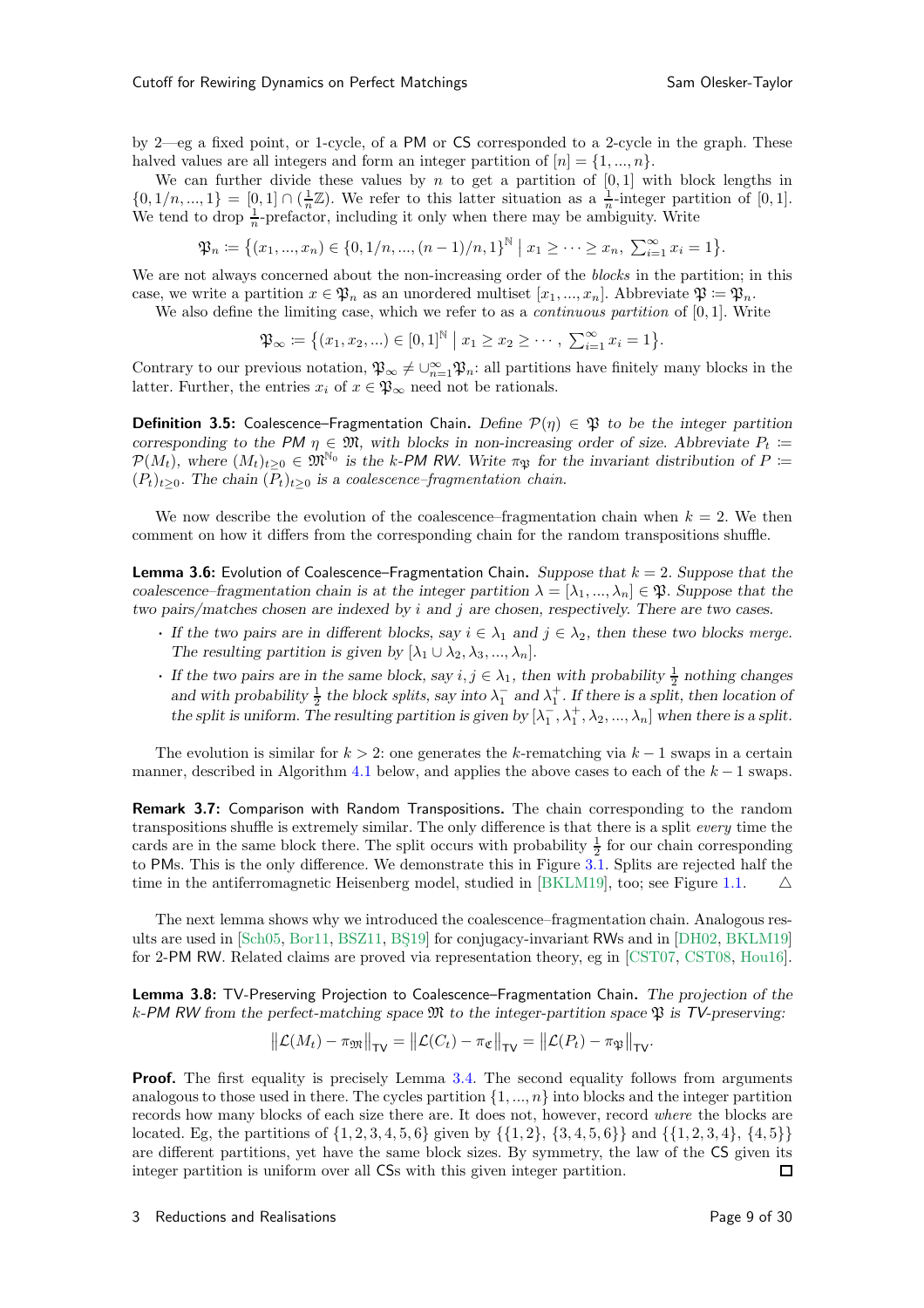<span id="page-9-2"></span>

Figure 3.1. The pair of vertical edges is picked and rematched into either a cross (left) or a bar (right). The bar splits the cycle in two, but the cross does not.

**Remark 3.9:** Limiting Distribution. The limiting invariant distribution as  $n \to \infty$  is known to be the so-called *Poisson–Dirichlet* distribution with parameter  $\theta = \frac{1}{2}$ , denoted PD( $\theta$ ). More precisely, the joint law of the rescaled cycle sizes converge in distribution to  $PD(\frac{1}{2})$ ; see [\[BKLM19,](#page-28-6) Theorem 1.1]. This is revisited in more detail in §[5.2;](#page-14-0) see, in particular, Lemma [5.10](#page-15-0) and the surrounding discussion. A related Poisson–Dirichlet limit is investigated by Pitman [\[Pit02](#page-29-12)].  $\triangle$ 

## <span id="page-9-0"></span>4 Decomposing a Perfect Matching into a Sequence of Swaps

### <span id="page-9-3"></span>4.1 Generating a  $k$ -PM via  $k-1$  Swaps

Let  $\eta \in \mathfrak{M}$  be an *n*-PM. Consider a single step of the k-PM RW, starting from  $\eta$ : k pairs are chosen uniformly at random  $(uar)$ ; the PM restricted to these  $2k$  objects is resampled and the remaining  $2(n-k)$  objects are left alone. The resampled object is, up to a permutation of the labels, a k-PM. Being able to sample a  $k$ -PM uniformly is then sufficient in order to run the dynamics. We now describe a way to sample a  $k$ -PM uar choosing only 2 matches at a time.

Choose an arbitrary cycle structure  $c \in \mathfrak{C}'$ ; this has at most k non-fixed points and corresponds to a k-rematching inside an n-PM. We show how to draw  $\eta$  uar conditional on having CS c, ie on  $\mathcal{C}(\eta) = c$ . Recall that the CS c implicitly partitions [k] and, by symmetry, the partition is uniform amongst all partitions with appropriately sized parts. The relative matching inside different blocks of the partition is independent. Thus, it suffices to be able to sample a single cycle of arbitrary length, ie an  $\ell$ -PM with one  $\ell$ -cycle for any  $\ell \in \mathbb{N}$ . This is analogous to sampling uniformly a permutation given its CS. PMs with a single  $\ell$ -cycle are elements of  $\mathfrak{M}_{\ell} \coloneqq \mathfrak{C}_{\infty}(\delta_{\ell})$  where  $\delta_{\ell}(m) := \mathbf{1}\{m = \ell\}$  for  $\ell, m \in \mathbb{N}$ . How to sample such a PM is described in Algorithm [4.1](#page-9-1) below.

It is well-known and easy to generate an  $\ell$ -cycle permutation via  $\ell-1$  transpositions, ie 2-cycles. This does not generalise to PMs, however. This was a highly non-trivial obstacle for us.

We first describe the usual way to sample an  $\ell$ -cycle permutation uar. Generation of an  $\ell$ -cycle permutation is trivial for  $\ell = 1$  as there is only one 1-cycle. Assume now that  $\ell > 1$ . We use an inductive construction. Choose independently  $a_1 \sim \text{Unif}([n])$ , then  $a_2 \sim \text{Unif}([n] \setminus \{a_1\})$ , then  $a_3 \sim \text{Unif}([n] \setminus \{a_1, a_2\})$  and so on. Then a uniformly random  $\ell$ -cycle can be generated via

$$
\sigma := (a_1, a_2)(a_2, a_3) \cdots (a_{\ell-1}, a_{\ell}) = (a_1, ..., a_{\ell}).
$$

This does not generalise well to PMs because there is no concept of "using the second element of the previous transposition as the first element of the current transposition": which of the new matches is the 'second' one? See Figure [4.1](#page-10-0) for a visualisation of this difficulty. This difficulty and highly related ones will rear its ugly head repeatedly throughout our arguments.

We can adjust this method for sampling an  $\ell$ -cycle permutation in a subtle way, which is then amenable to PMs. Let  $b_i \sim \text{Unif}(\{a_1, ..., a_i\})$  independently for each  $i \in [\ell]$  and set

$$
\sigma := (b_1, a_2)(b_2, a_3) \cdots (b_{\ell-1}, a_{\ell}).
$$

<span id="page-9-1"></span>It is easy to check that  $\sigma$  is still a uniform  $\ell$ -cycle. We are "using a uniformly random previouslyused element as the first element of the current transposition". We can translate this into the realm of PMs since we do know the set of previously interacted with pairs, so can choose one uar.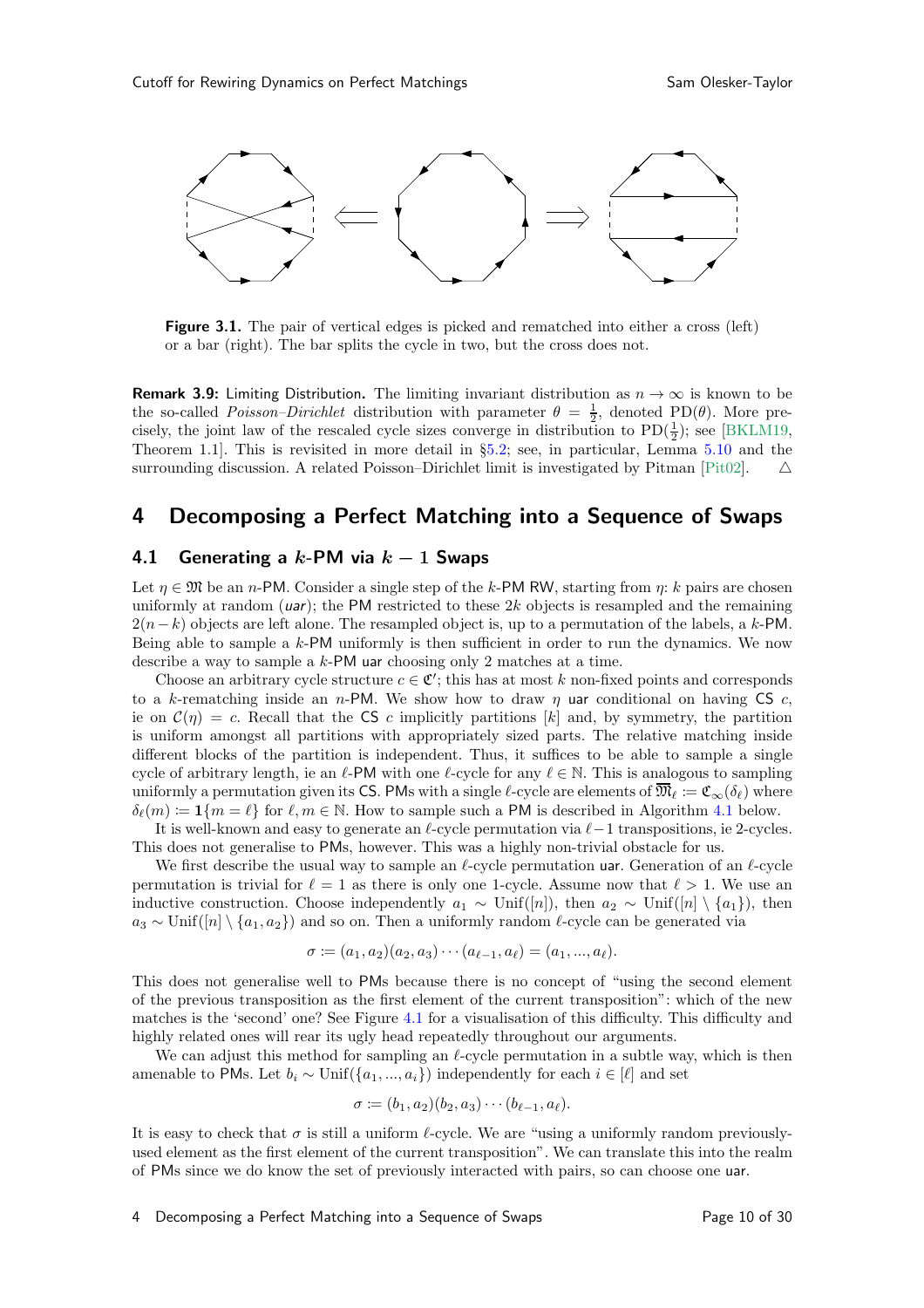<span id="page-10-0"></span>

**Figure 4.1.** The first step interacts with only  $\{a, b\}$ ; we can thus associate  $c' = c$ . The second step interacts with  $\{b', c' = c\}$ ; there is no natural way to say whether b' corresponds to a or to b. Our algorithm only needs the equality  $a \cup b = a' \cup b'$  (as sets): it chooses  $U \sim \text{Unif}(\{a', b'\})$  does a swap with  $\{U, c\}.$ 

**Algorithm 4.1:** Generating a Uniform Cycle via Swaps. Initialise  $\eta_0 = \{\eta_{0,1},...,\eta_{0,\ell}\} := \mathsf{id}_{\ell}$ . Choose  $i \sim \text{Unif}([\ell])$  and set  $S_0 := \{i\}$ . Perform the following steps sequentially for  $s = 1, ..., \ell - 1$ .

- Choose  $i \sim \text{Unif}(S_{s-1})$  and  $j \sim \text{Unif}([\ell] \setminus S_{s-1})$  independently.
- Choose uniformly a new matching on  $\eta_{s-1,i} \cup \eta_{s-1,j}$  conditional on not being equal to  ${\eta_{s-1,i}, \eta_{s-1,j}}$ . Denote this new matching  ${x, y}$ . Note that  $x \cup y = {\eta_{s-1,i}} \cup {\eta_{s-1,j}}$ .
- Set  $\eta_{s,m} := \eta_{s-1,m}$  for  $m \notin \{i, j\}$ , set  $\eta_{s,i} := x$  and set  $\eta_{s,j} := y$ . Set  $S_s := S_{s-1} \cup \{i\}$ .

Output  $H := \eta_{\ell-1} = \{\eta_{\ell-1,1},...,\eta_{\ell-1,\ell}\}.$   $\triangle$ 

<span id="page-10-1"></span>**Lemma 4.2:** Generating a Uniform Cycle via Swaps. Let  $\ell \in \mathbb{N}$ . Let H denote the (random) output of Algorithm [4.1.](#page-9-1) Recall that  $\overline{\mathfrak{M}}_{\ell} = \mathfrak{C}_{\infty}(\delta_{\ell})$  is the set of single-cycle  $\ell$ -*PMs*. Then,

$$
H\sim \mathrm{Unif}\big(\overline{\mathfrak{M}}_\ell\big).
$$

**Proof.** We use induction on  $\ell$ . The bases cases  $\ell \in \{1,2\}$  are trivial. The case  $\ell = 3$  is easy to check by hand. Now assume that the claim holds for  $\ell$ . We establish it for  $\ell + 1$ .

The algorithm consists of  $\ell$  steps. We break it into two parts: the first  $\ell-1$  steps and the final step. We use the notation from Algorithm [4.1.](#page-9-1) Note that  $|S_s| = s + 1$ . Let i be the (random) unique element of  $[\ell+1] \setminus S_{\ell-1}$ . By symmetry,  $i \sim \text{Unif}([\ell+1])$ . The inductive hypothesis implies that

$$
\eta_{\ell-1}|_{[\ell+1]\setminus\{i\}} \sim \text{Unif}([\ell+1] \setminus \{i\}) \quad \text{given} \quad i, \quad \text{or equivalently} \quad S_{\ell-1}.
$$

That is, the restriction of  $\eta_{\ell-1}$  to  $[\ell+1]\setminus\{i\} = S_{\ell-1}$  is a uniformly random  $\ell$ -PM on its support, given i. The nature of Algorithm [4.1](#page-9-1) means that the remaining matched pair is untouched:  $\eta_{0,i} = \cdots =$  $\eta_{\ell-1,i}$ . The final step comprises a swap with the *i*-th pair and the *j*-th, where  $j \sim \text{Unif}([\ell+1] \setminus \{i\})$  and is independent of *i*. This leads to a uniform, single-cycle  $(\ell+1)$ -PM, as desired. and is independent of i. This leads to a uniform, single-cycle  $(\ell + 1)$ -PM, as desired.

<span id="page-10-2"></span>We now use this to generate a uniform  $k$ -rematching in the space of  $n$ -PMs, ie an  $n$ -PM with at most k non-fixed points. We break down a PM into its individual cycles according to its CS.

**Algorithm 4.3:** Generating a Uniform k-Matching via Its Cycle Decomposition. Let  $k \in [2, n] \cap \mathbb{N}$ .

- Draw  $C \sim \mathcal{C}(\text{Unif}(\mathfrak{M}'))$ .
- Draw partition  $P = (P_1, ..., P_S)$  uniformly, conditional on having block lengths given by C.
- Draw  $H_s \sim \text{Unif}(\overline{\mathfrak{M}}_{|P_s|})$ , which is a single  $|P_s|$ -cycle, independently for each  $s \in [S]$ .
- Combine to create H: place the s-th cycle  $H_s$  in the s-th block  $P_s$  for each  $s \in [S]$ .

Output H.  $\triangle$ 

It is immediate from Lemma [4.2](#page-10-1) and the cycle decomposition that Algorithm [4.3](#page-10-2) gives rise to a uniform element of  $\mathfrak{M}'$ , ie n-PM with at most k non-fixed points.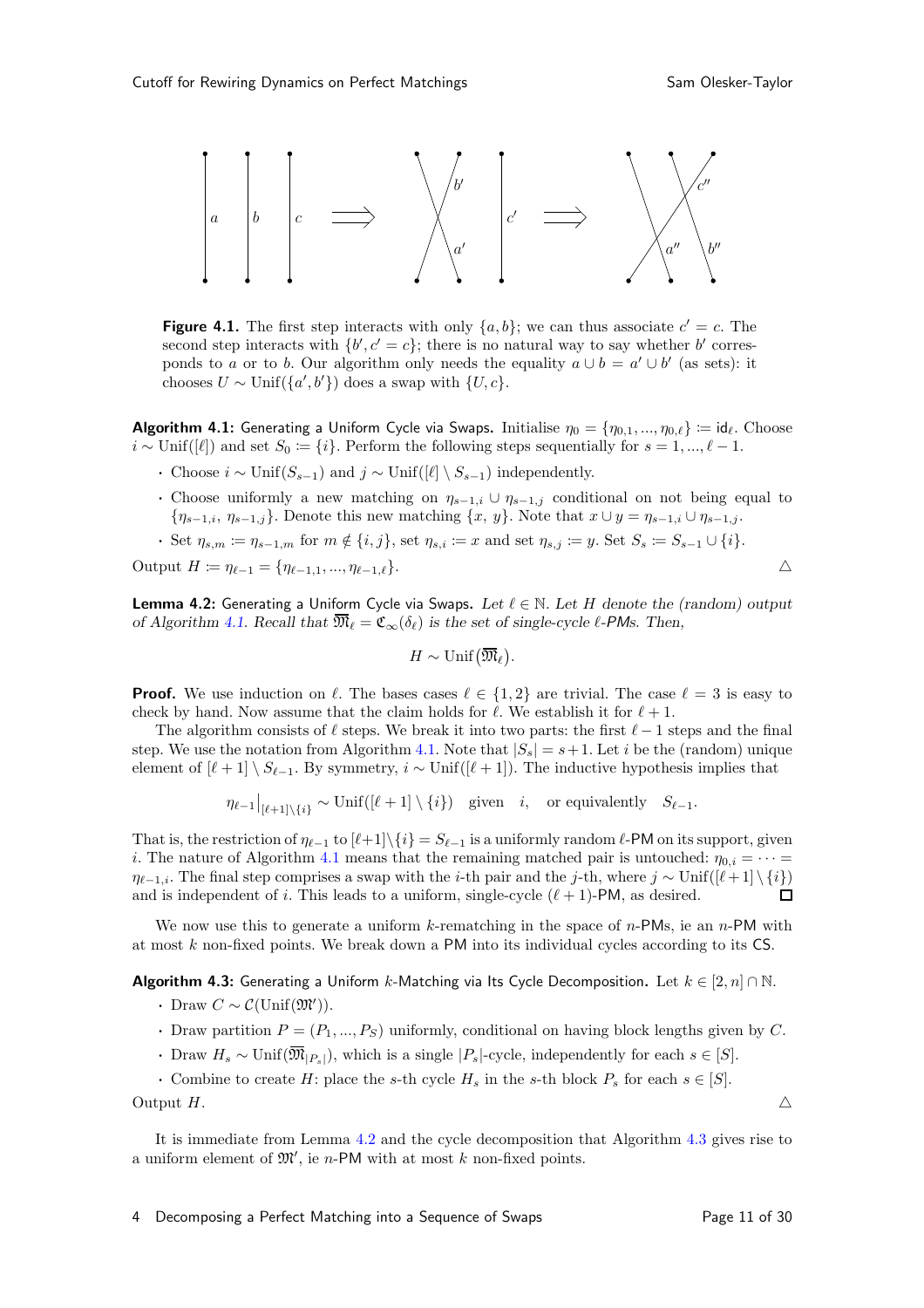**Corollary 4.4:** Generating a Uniform k-Matching via Its Cycle Decomposition. Let  $k, n \in \mathbb{N}$  with  $2 \leq k \leq n$ . Let H denote the (random) output of Algorithm [4.3.](#page-10-2) Then,

$$
H \sim \mathrm{Unif}\big(\mathfrak{M}'\big).
$$

### 4.2 Support Size and Distance from Identity for a Uniform k-Rematch

We now know how to sample a  $k$ -PM uniformly at random given its  $\mathsf{CS}$ . A priori, one may assume that we must now calculate the law CS of a uniform k-PM. It turns out that our proof does not require this, however. The only information we need is the support of the CS—namely, the number of pairs interacted with. Eg, the support of the  $\mathsf{CS}(0,2)$  is 4 and of  $(0,0,1)$  is 3; see Definition [4.5.](#page-11-1)

<span id="page-11-1"></span>We take inspiration from the work of Berestycki and Sengül [BS19] on conjugacy-invariant RWs. They show that the mixing time is inversely proportional to the support of the CS used.

**Definition 4.5:** Support. The (size of the) support of a  $CS$   $c \in \mathfrak{C}_{\infty}$  and a  $PM \eta \in \mathfrak{M}_{\infty}$  is

$$
\#c \coloneqq \sum_{\ell=2}^{\infty} \ell c_{\ell} \quad \text{and} \quad \# \eta \coloneqq \# \mathcal{C}(\eta),
$$

respectively. This is the number of non-fixed points:

if 
$$
\mathcal{C}(\eta) = c \in \mathfrak{C}^k
$$
, then  $\#\eta = \#c = k - c_1$ .

We can view a k-PM as an n-PM by padding the end with  $n - k$  fixed points. More formally, view an element  $\eta \in \mathfrak{M}_k$  as an element  $\eta' \in \mathfrak{M}' \subseteq \mathfrak{M}_n$  by setting  $\eta'_i := i$  for  $i \in \{2k+1, ..., n\}$ . Let  $c \coloneqq \mathcal{C}(\eta)$  and  $c' \coloneqq \mathcal{C}(\eta')$  denote the *CSs*. Then  $c'_1 = c_1 + (n - k)$  and  $c'_\ell = c_\ell$  for  $\ell \geq 2$ . Thus,

$$
\#c = \sum_{\ell=2}^{\infty} \ell c_{\ell} = \sum_{\ell=2}^{\infty} \ell c'_{\ell} = \#c' \quad \text{and} \quad \#c = k - c_1 = n - c'_1 = \#c'.
$$

Berestycki and Sengül [BS19] use  $|\cdot|$  to denote the support. This already has an established meaning of "size" or "cardinality" for sets, which PMs are. We use  $\#$  to avoid this notational clash.

We also define the *swap distance*. This is just the number of swaps required to reach the identity.

**Definition 4.6:** Swap Distance. For a  $CS$   $c \in \mathfrak{C}_{\infty}$  and a PM  $\eta \in \mathfrak{M}_{\infty}$ , define

$$
d(c) := \sum_{\ell=2}^{\infty} (\ell-1)c_{\ell}
$$
 and  $d(\eta) := d(C(\eta)).$ 

We refer to d as the swap distance from the identity, often referred to as just distance for brevity. Equivalently,  $d(\eta)$  is the minimal number of swaps required to reach  $\mathbf{id}_{|\eta|}$ . Indeed, each  $\ell$ -cycle needs precisely  $\ell - 1$  swaps to resolve its disparities compared with the identity.

Analogously, define  $d(\eta, \eta')$  to be the minimal number of swaps required to move from  $\eta$  to  $\eta'$ for  $\eta, \eta' \in \mathfrak{M}_{\infty}$  with  $|\eta| = |\eta'|$ . This is the usual distance in the graph which has *PMs* as vertices and edges between *PMs* which differ by a single swap. This graph is transitive. Given  $(\eta, \eta') \in \mathfrak{M} \times \mathfrak{M}$ , relabel the objects so that these become  $(\tilde{\eta}, \tilde{\eta}') \in \mathfrak{M} \times \mathfrak{M}$  with  $\tilde{\eta}' = id$ . Then,  $d(\eta, \eta') = d(\tilde{\eta})$ .

<span id="page-11-2"></span><span id="page-11-0"></span>**Example 4.7:** Some Examples. Consider PMs on 8 elements, shown in Figure [4.2.](#page-12-0)

- (a) Take  $\eta := \{\{1, 3\}, \{2, 4\}, \{5, 7\}, \{6, 8\}\}\$ . The graph is shown in Figure [4.2 \(](#page-12-0)a). Then  $c := \mathcal{C}(\eta) = (0, 2, 0, 0)$ . Hence  $\#\eta = \#c = 4$  and  $d(\eta) = d(c) = 2$ .
- <span id="page-11-3"></span>(b) Take  $\eta := \{\{1, 4\}, \{2, 3\}, \{5, 8\}, \{6, 7\}\}\.$  The graph is shown in Figure [4.2 \(](#page-12-0)b). Then  $c := \mathcal{C}(\eta) = (0, 2, 0, 0)$ . Hence  $\#\eta = \#c = 4$  and  $d(\eta) = d(c) = 2$ .
- <span id="page-11-4"></span>(c) Take  $\eta := \{ \{1, 4\}, \{3, 6\}, \{5, 8\}, \{7, 2\} \}$ . The graph is shown in Figure [4.2 \(](#page-12-0)c). Then  $c := \mathcal{C}(\eta) = (0, 0, 0, 1)$ . Hence  $\#\eta = \#c = 4$  and  $d(\eta) = d(c) = 3$ .
- <span id="page-11-5"></span>(d) Take  $\eta := \{\{1, 4\}, \{2, 6\}, \{3, 5\}, \{7, 8\}\}\.$  The graph is shown in Figure [4.2 \(](#page-12-0)d). Then  $c := \mathcal{C}(\eta) = (1, 0, 1, 0)$ . Hence  $\# \eta = \# c = 3$  and  $d(\eta) = d(c) = 2$ .

<span id="page-11-6"></span>The key information required from the law of the  $\mathsf{CS}\xspace$ , which is that of a uniform k-PM, is its expected support and distance. The mixing time actually only depends on the expected support; the expected distance is a tool used in the proof which need not be calculated explicitly.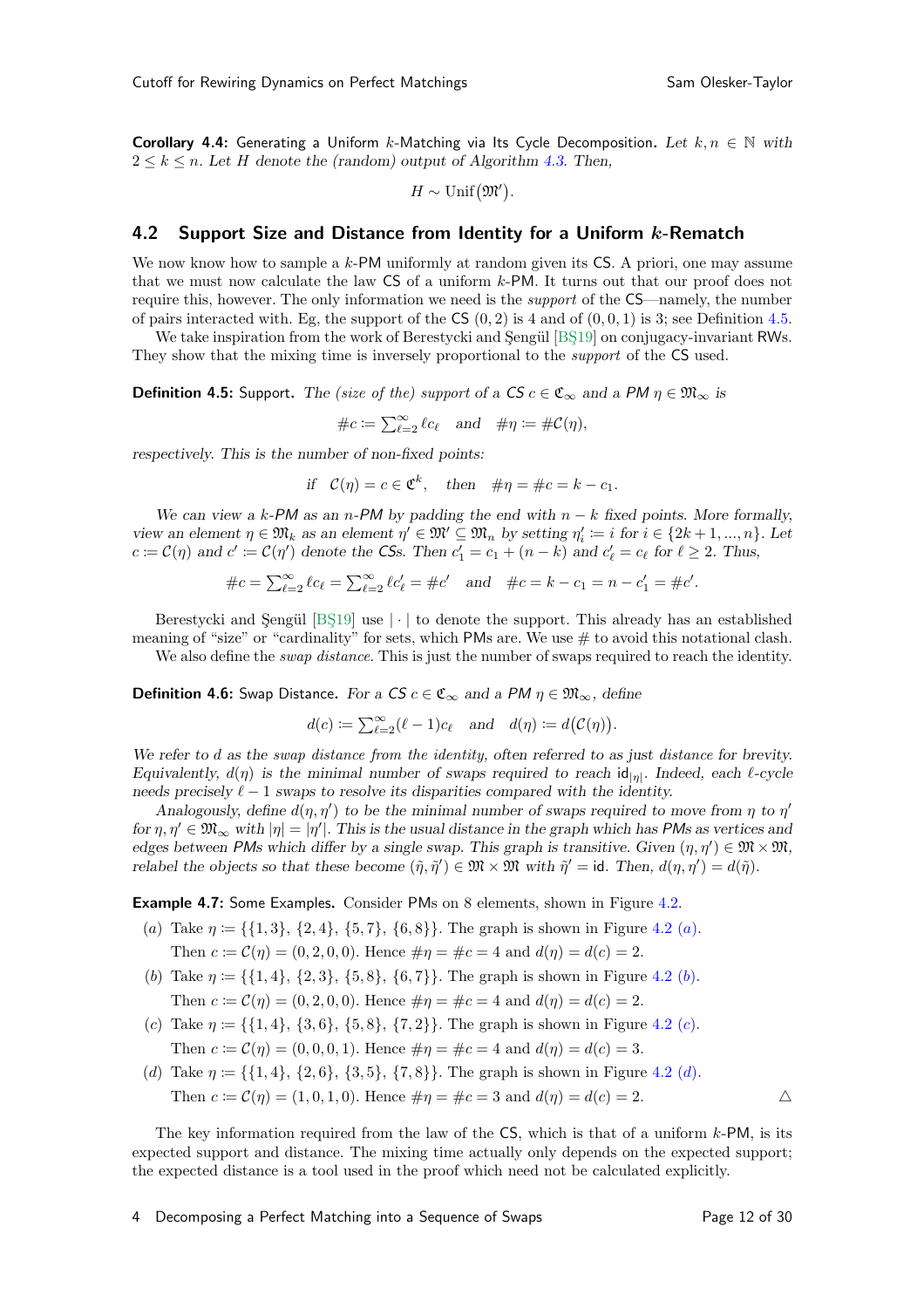<span id="page-12-0"></span>

**Figure 4.2.** Four examples from Example [4.7](#page-11-0)  $(a)-(d)$  $(a)-(d)$  $(a)-(d)$ . The dashed lines correspond to the identity matching  $\mathbf{id}_8$ . The solid lines correspond to the matching  $\eta$  from the respective examples.

**Definition 4.8:** Expected Support and Distance of Uniform k-Rematching. Let  $k \in \mathbb{N} \setminus \{1\}$ . Let  $H \sim \text{Unif}(\mathfrak{M}_k)$ . Define the expected support  $\kappa_k$  and expected distance  $\rho_k$  as follows:

$$
\kappa_k := \mathbb{E}(\#H) = \mathbb{E}\left(\sum_{\ell=2}^{\infty} \ell C_{\ell}(H)\right) = |\mathfrak{M}_k|^{-1} \sum_{\eta \in \mathfrak{M}_k} \sum_{\ell=2}^k \ell C_{\ell}(\eta);
$$
  

$$
\rho_k := \mathbb{E}\big(d(H)\big) = \mathbb{E}\big(\sum_{\ell=2}^{\infty} (\ell-1)C_{\ell}(H)\big) = |\mathfrak{M}_k|^{-1} \sum_{\eta \in \mathfrak{M}_k} \sum_{\ell=2}^k (\ell-1)C_{\ell}(\eta).
$$

<span id="page-12-2"></span>We are always interested in the expected support of a  $k$ -PM. Somewhat unusually, we abbreviate  $\kappa \coloneqq \kappa_k$ . Officially, k is a function of n, so this is suppressing the n-dependence via abbreviating  $\kappa_{k_n}$ .

**Lemma 4.9:** Expected Support of Uniform  $k$ -Rematching. We have

$$
\kappa_k = \mathbb{E}(\#H) = k - \frac{k}{2k-1} = k - \frac{1}{2} - \frac{1}{4k} + \mathcal{O}(k^{-2}).
$$

**Proof.** This follows by a simple counting argument. Indeed,  $#H$  is simply k minus the number of fixed points. Thus, we just need to calculate the number of fixed points in expectation. Start with the pair  $\{1,2\}$  matched. There are  $2k-1$  other vertices to which 1 can be matched. So the probability that it remains matched to 2 is  $1/(2k-1)$ . The expected number of fixed points is then  $k/(2k-1)$ , by linearity of expectation, as k matches are made. The lemma follows.  $k/(2k-1)$ , by linearity of expectation, as k matches are made. The lemma follows.

<span id="page-12-1"></span>Remark 4.10: Support and Its Relation to Mixing. One can think of the support as "the number of random choices". We analogise with permutations: a 3-cycle  $(a, b, c)$  can be written as  $(a, b)(b, c)$ and there are three choices, namely a, b and c; a double-transposition  $(a, b)(c, d)$  has four choices.

Berestycki and Sengül [BS19] analyse the mixing time of the RW on the Cayley graph of the permutation group generated by a preset CS Γ: a step comprises applying a uniform permutation given the CS. They show that the mixing time is inversely proportional to the support  $\#\Gamma$ .

The lower bound given by [BS19] finds the time it takes for all cards to be touched. Decomposing a permutation into its  $\mathsf{CS}$ , the number of cards touched equals the support  $\#\Gamma$ . A coupon-collector argument can be applied when this support has size  $o(n)$  to deduce a lower bound of  $(\#\Gamma)^{-1}n \log n$ when there are  $n$  cards. It had long been conjectured that this, ie the time at which all cards have been touched, is indeed the correct mixing time. Berestycki and Şengül [BŞ19] establish this.

We adjust this heuristic to PMs. The number of pairs interacted with in a given rematching is the support of that rematching. Suppose  $k_t$  are interacted with on the t-th step. We wait until all the original pairs have been interacted with. We want to apply a coupon-collector counting argument to estimate this time. We have to be careful, though. Suppose that  $\{\{1, 2\}, \{3, 4\}, \{5, 6\}\}\$ becomes  $\{\{1,3\},\{2,4\},\{5,6\}\}\$  and then  $\{\{1,3\},\{2,5\},\{4,6\}\}\$ ; the first two pairs are interacted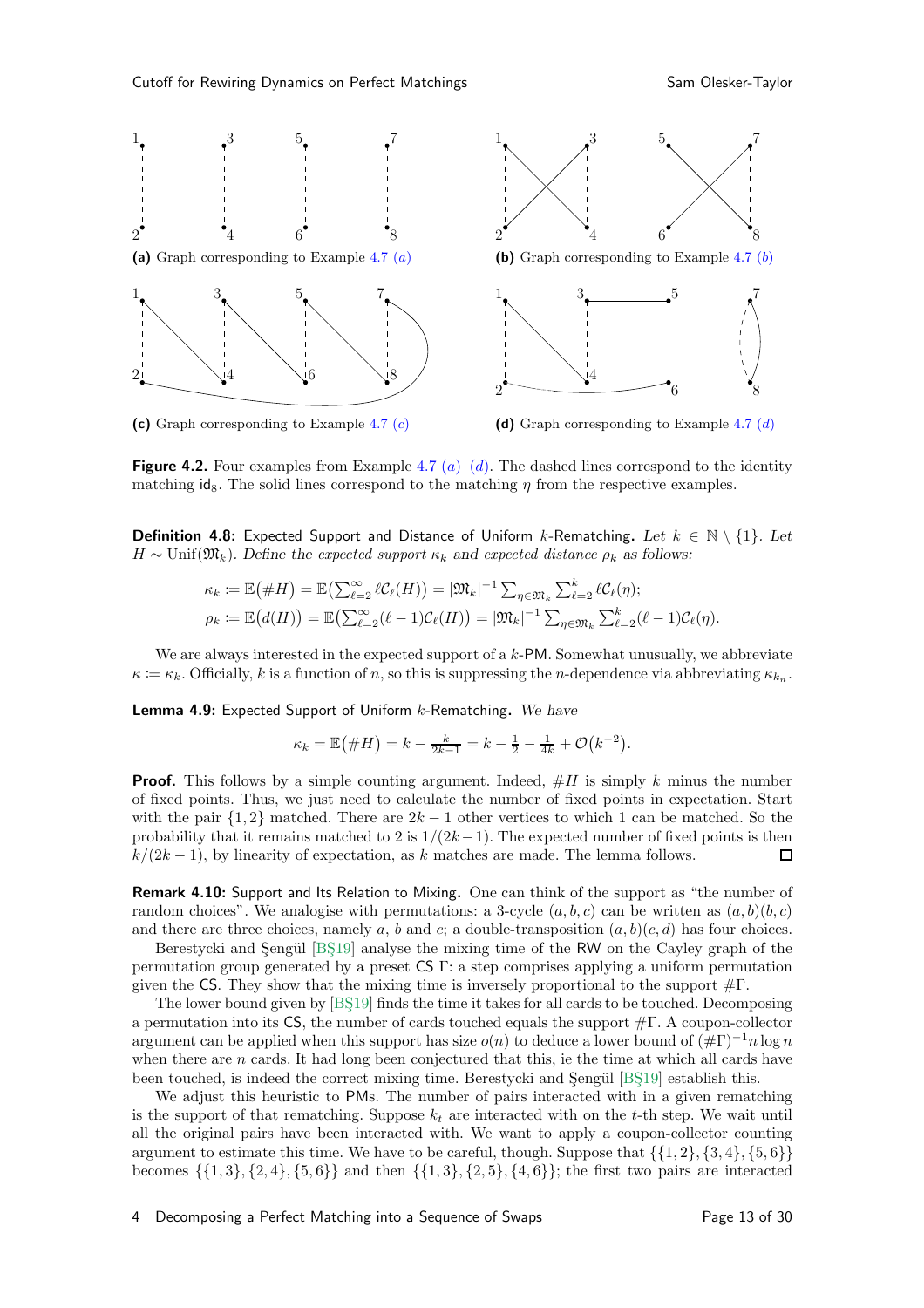with in the first step, but which are in the second step? Certainly the third pair is, but is the first or the second? It does not matter: the first and second pairs have already been 'collected' in the first step. All that matters is that the second step included the third pair. Any as-yet 'uncollected' pair is in its original position, by definition. This allows us to apply the coupon-collector argument it the usual way: the collection takes time approximately inf $\{t \geq 0 \mid k_1 + \cdots + k_t \geq n \log n\}$ .

The steps are independent, so the law of large numbers says that  $k_1 + \cdots + k_t \approx t\kappa$ . It is thus ural to conjecture a mixing time of  $\kappa^{-1}n \log n$ . This is what our main theorem verifies natural to conjecture a mixing time of  $\kappa^{-1} n \log n$ . This is what our main theorem verifies.  $\Delta$ 

## <span id="page-13-0"></span>5 Analysis of Coalescence–Fragmentation Chain

### 5.1 Conditional Uniformity

Recall that a general  $k$ -PM can be written as a product of disjoint, single-cycle PM. The different single-cycle PMs correspond to different blocks in the partition. The order of their application is thus inconsequential. The single-cycle PMs are broken down into swaps. See Algorithm [4.1](#page-9-1) for more details. General permutations of a given CS have a similar independence property.

<span id="page-13-4"></span>These properties lead us to the notion of a *refresh time*, corresponds to the start of a new block.

**Definition 5.1:** Refresh Time. Let  $c \in \mathfrak{C}_{\infty}$ . Recall that  $d(c) = \sum_{\ell=2}^{\infty} (\ell-1)c_{\ell}$  is the swap distance from the identity. Sampling uniformly from  $\mathfrak{M}_{\infty}(c)$  involves  $d(c)$  swaps, grouped together in different batches: the application of an  $\ell$ -cycle requires  $\ell - 1$  swaps; each batch corresponds to a block in the associated partition. Call  $s \in \{1, ..., d(c)\}\$ a refresh time for c if it is of the form  $s = \sum_{i=2}^{m} (i-1)c_i + 1$  for some  $m \in \mathbb{N}$ . In particular, 1 is a refresh time, since the empty sum is 0.

Berestycki and Sengül [BS19, Definition 4.1] define refresh times similarly. They always apply a permutation with the same CS. This means that all the refresh times can be defined in advance. Our CS is not preset, but varies from step to step. Thus, the refresh times vary according to the CS of the PM chosen in a given step. It will be enough, however, to condition in advance on the sequence of CSs, from which we can define the refresh times.

We now describe Algorithms [4.1](#page-9-1) and [4.3](#page-10-2) in terms of these refresh times. The reformulation is given as Algorithm [5.2.](#page-13-1) Importantly, we distinguish the first and second markers in the choice of two matches for a swap: the first marker is i and the second i in Algorithm [4.1.](#page-9-1)

<span id="page-13-1"></span>**Algorithm 5.2:** Conditional Uniformity. Let  $c \in \mathfrak{C}$  be a CS. Let  $s \in \mathbb{N}$ . Set  $S'_0 := \emptyset$  and  $S_0 := \emptyset$ . If  $s > 1$ , then let  $(i_1, j_1), ..., (i_{s-1}, j_{s-1})$  denote the pairs chosen in the first  $s - 1$  steps and set

$$
S_{s-1}'\coloneqq \cup_{r=1}^{s_--1}\{i_r,j_r\}\quad\text{and}\quad S_{s-1}\coloneqq \cup_{r=s_-}^{s-1}\{i_r,j_r\},
$$

where  $s_ - := \sup \{ s' \le s \mid s' \text{ is a refresh time} \}$  is the most recent refresh time before s. This way,  $S'_{s-1}$  $S'_{s-1}$  $S'_{s-1}$ , respectively  $S_{s-1}$ , is the set of indices used in the previous blocks, respectively current block.<sup>1</sup>

Perform the following steps sequentially for  $s = 1, ..., d(c)$ . There are two cases according to whether s is a refresh time for c or not. If s is a refresh time, then  $s_-=s$  and thus  $S_{s-1}=\emptyset$ .

· If s is a refresh time for c, then it corresponds to the start of a new cycle.

- The first marker  $i_s$  is chosen uniformly on  $[n] \setminus S'_{s-1}$ .
- The second marker  $j_s$  is chosen uniformly on  $[n] \setminus (S_{s-1} \cup \{i_s\}).$
- · If s is not a refresh time for c, then it corresponds to the continuation of a cycle.
	- The first marker  $i_s$  is chosen uniformly on  $S_{s-1}$ .
	- The second marker  $j_s$  is chosen uniformly on  $[n] \setminus (S'_{s-1} \cup S_{s-1} \cup \{i_s\}).$
- Perform a uniform swap of the pairs  $i_s$  and  $j_s$ .

**Lemma 5.3:** Conditional Uniformity Algorithm. Let  $c \in \mathfrak{C}$ . The output of Algorithm [5.2](#page-13-1) is a uniform *PM* with cycle structure c, ie is a uniform element of  $\mathfrak{M}(c)$ .

<span id="page-13-3"></span>

<span id="page-13-2"></span><sup>&</sup>lt;sup>[1](#page-13-3)</sup> This definition of  $(S_s)_{s>0}$  is a natural extension of Algorithm [4.1](#page-9-1) where only a single cycle is considered. Performing a swap destroys the two original matches and two new ones are created; there is no real way of associating the old matches with the new ones. However, the set union of the objects interacted with is always well-defined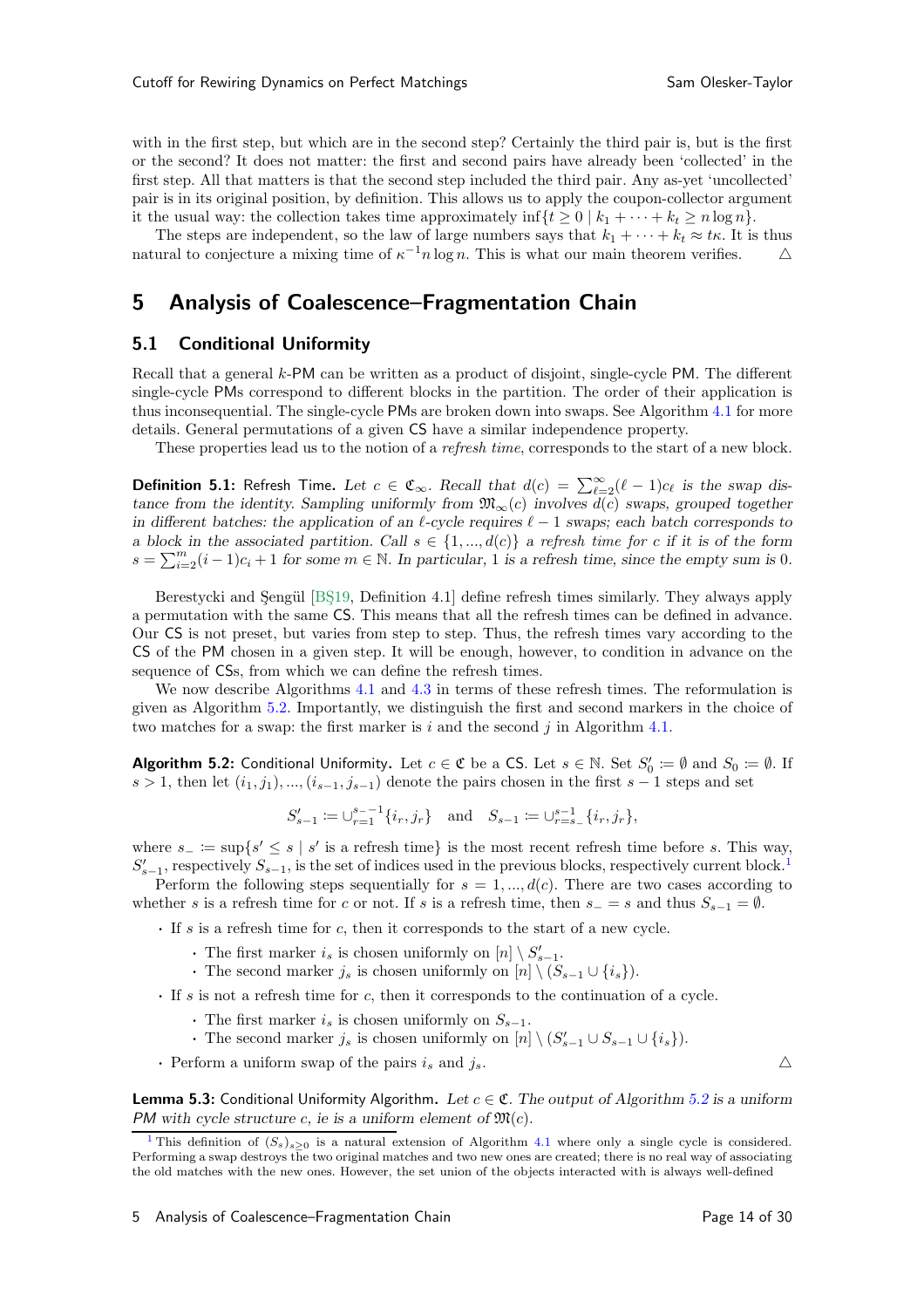$\Box$ 

**Proof.** This is an immediate consequence of the algorithms and results of  $\S4.1$ .

We next define a concept of *relaxed* conditional uniformity: in essence, we relax the correlation between the different single-cycles in the decomposition of the PM. We want to pretend that we can sample the markers  $i$  and  $j$  as follows:  $i$  completely uniform for refresh times and uniform on the indices used so far in the current cycle otherwise;  $j$  uniform on everything except  $i$ . Notationally,  $i \sim$  Unif([n]) for refresh times and  $i \sim$  Unif $(S_{s-1})$  for non-refresh times;  $j \sim$  Unif([n] \ {i}) always. This is, of course, not possible since the different single-cycles must correspond to different blocks of the corresponding partition. This will not always be the case in the relaxed version. Were this possible, however, it would make analysing the chain considerably simpler. We show that the relaxed version can be coupled with the original for a long enough period of time for us to couple.

Berestycki and Şengül [BŞ19, Definition 4.2] define an analogous relaxation, although it is somewhat simpler in their case because their cycle structure is unchanging, unlike ours. Further, they can always take  $i_s := j_{s-1}$ , ie the first marker for the current swap to be the second marker from the previous swap. We cannot do this due to the previously-discussed lack of identifiability.

<span id="page-14-1"></span>**Algorithm 5.4:** Relaxed Conditional Uniformity. Let  $c \in \mathfrak{C}$  be a cycle structure. Use the same notation for  $(S_{s-1})_{s>0}$  as in Algorithms [4.1](#page-9-1) and [5.2.](#page-13-1) Perform the following steps sequentially for  $s = 1, ..., d(c)$ . There are two cases according to whether s is a refresh time for c or not.

- If s is a refresh time for c, then sample  $i_s \sim \text{Unif}([n])$  and  $j_s \sim \text{Unif}([n] \setminus \{i_s\}).$
- If s is not a refresh time for c, then sample  $i_s \sim \text{Unif}(S_{s-1})$  and  $j_s \sim \text{Unif}([n] \setminus \{i_s\}).$
- Perform a uniform swap with  $(i_s, j_s)$  in each step s.  $\Delta$

Definition 5.5: Relaxed Conditional Uniformity. We call the evolution defined by Algorithm [5.4](#page-14-1) the *relaxed law when*  $\mathsf{CS}\,c$  is chosen independently in each step and with distribution  $\mathcal{C}(\text{Unif}(\mathfrak{M}))$ .

The choices of  $(i, j)$  in the relaxed version (Algorithm [5.4\)](#page-14-1) clearly can violate the conditions in the original (Algorithm [5.2\)](#page-13-1). The next lemma shows that the relaxed version does not violate the conditions who when order 1 steps are taken, since  $k = o(n)$ .

**Lemma 5.6:** Relaxed Conditional Uniformity. Suppose that  $\Delta$  steps are taken under relaxed con-ditional uniformity (Algorithm [5.4\)](#page-14-1). Then the probability that any choice of  $(i, j)$  violates the original conditional uniformity conditions (Algorithm [5.2\)](#page-13-1) is at most  $2\Delta k/n$ .

**Proof.** The condition is violated in a given step if the marker falls in the set of those already chosen. This set has size at most  $k$ . Two markers are chosen each time in a uniform manner.  $\Box$ 

We henceforth proceed using the relaxed version of conditional uniformity. This is convenient for adapting a coupling which is based on an idea of Schramm [\[Sch05,](#page-29-1) §3]. The original coupling of [\[Sch05](#page-29-1), §3] is designed for random transpositions, which naturally satisfies the relaxed version.

#### <span id="page-14-0"></span>5.2 Schramm's Coupling for the Coalescence–Fragmentation Chain

Key to the analysis of Berestycki and Sengül is their use of a coupling between two realisations of the coalescence–fragmentation chain; see  $[BS19, §4.2.2]$ . The same coupling had already been used by [\[BSZ11,](#page-28-3) §3]. The original idea is due to Schramm [\[Sch05](#page-29-1), §3]. There is a crucial differ-ence in [\[BSZ11](#page-28-3), BS19] compared with [\[Sch05\]](#page-29-1): the introduction of the measure-preserving map  $\Phi$ , given in Algorithm [5.11](#page-16-0) below. The introduction of this map was one of the main innovations of [\[BSZ11\]](#page-28-3). A version of Schramm's coupling has been used recently by Björnberg, Kotowski, Lees and Milos  $[BKLM19, §5.2]$  in a set-up similar to ours, but without the adaptation of  $[BSZ11, BS19]$ .

Our description follows closely that of [\[BSZ11,](#page-28-3) BS19]. Some changes are required to take into account the fact that, for us, a single block does not always split when both markers fall in it.

First we describe the marginal evolution of the partition. We view this as a tiling of  $(0, 1]$ .

**Set-Up for Tiling.** We describe how to simulate a single *round*, ie k-rematch, via individual *steps*, ie swaps (2-rematches). To extend to multiple rounds, the procedure is repeated independently.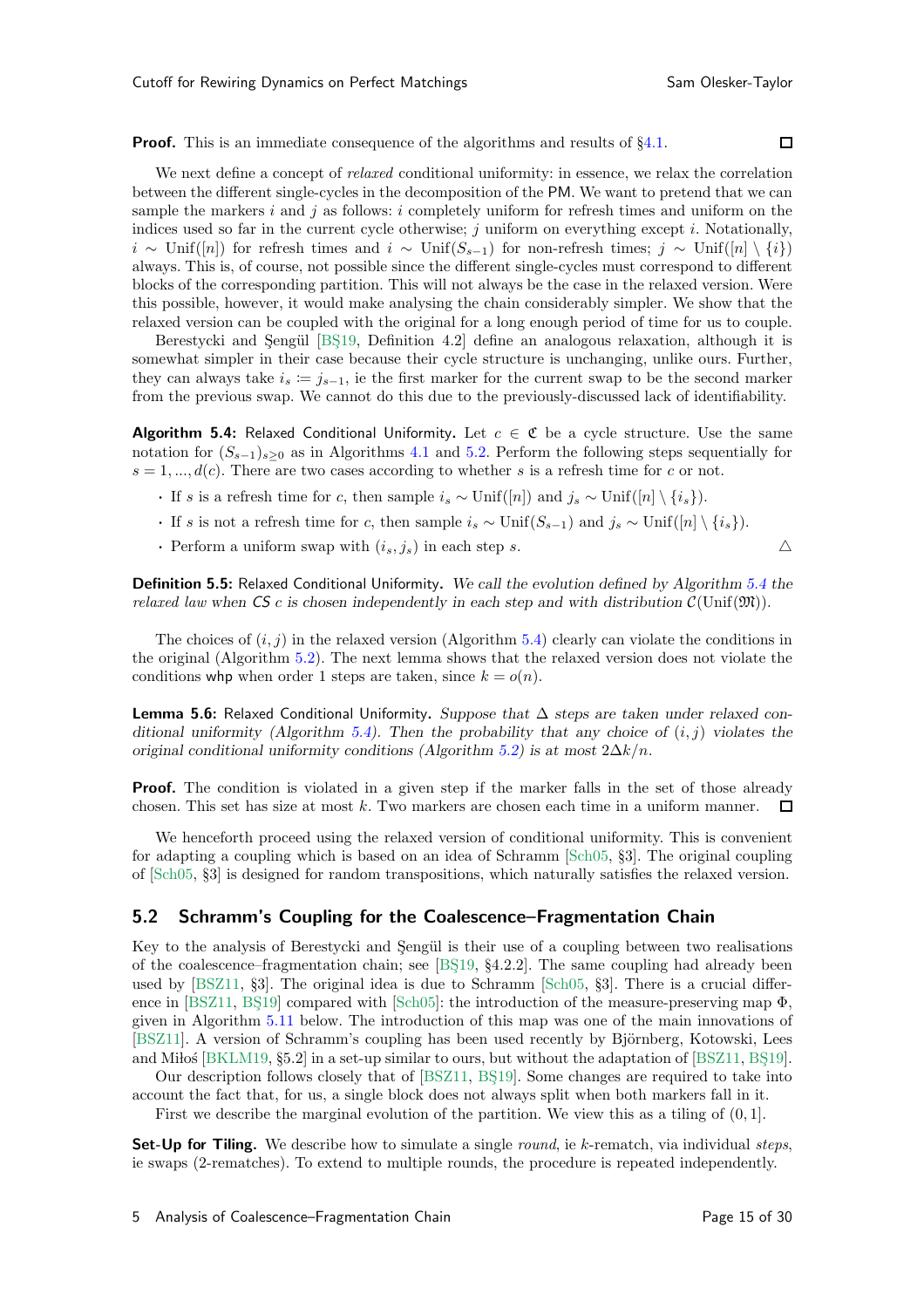Let  $c \in \mathfrak{C}'$ . This corresponds to choosing a k-rematching amongst n objects. We apply  $d(c)$ swaps. This involves choosing markers for each  $s \in \{1, ..., d(c)\}\.$  This choice is performed differently according to whether or not s is a refresh time; recall Definition [5.1](#page-13-4) and Algorithm [5.4.](#page-14-1)

We use  $P = (P_t)_{t\geq 0}$  to denote the coalescence–fragmentation process. We denote it  $\overline{P} = (\overline{P}_s)_{s\geq 0}$ when looking at a single step, broken down by swaps indexed by s. This implicitly assumes that the CSs have been conditioned on. The process on the swap-timescale is then well-defined. Both s and t here indicate time: t in the sense of the number of rounds, whilst s in the sense of swaps.

The set  $\mathfrak P$  comprises all  $\frac{1}{n}$ -integer partitions. Given  $\lambda = (\lambda_1, ..., \lambda_n) \in \mathfrak P$ , we tile the interval  $(0, 1]$  using the intervals  $\{(0, \lambda_1], ..., (0, \lambda_n]\}$ —the specific rule does not matter. We choose markers u and v in  $\{1/n, ..., n/n\} \subseteq (0, 1]$  below and use them, scaled by n, as markers in Algorithm [5.4.](#page-14-1)  $\triangle$ 

**Definition 5.7:** Distinguished Tile. Suppose that  $s \ge 1$  and that  $\overline{P}_0, ..., \overline{P}_{s-1} \in \mathfrak{P}$  have been defined.

- If s is a refresh time, which includes  $s = 1$ , then select  $u \sim \text{Unif}(\{1/n, ..., n/n\})$  and distinguish the tile containing u; use it as the first marker in Algorithm [5.4.](#page-14-1)
- If s is not a refresh time, and hence  $s \geq 2$ , then distinguish the tile containing the first marker of the current swap, ie  $i_s$  in Algorithm [5.4.](#page-14-1)

There is a distinguished tile containing the first marker for the step s in either case. Define  $\overline{P}_s$  to be the new partition, written in non-increasing block size order.

**Remark 5.8:** Permutations vs PMs. Berestycki and Sengül [BS19, §4.2.2] use an analogous *distin*guished tile construction. It is variant on fundamental ideas introduced by Schramm [\[Sch05\]](#page-29-1). There is a key difference, however, in theirs compared with ours:

• they take the distinguished tile to be the second marker from the previous swap, ie  $i_s = j_{s-1}$ ;

• we must choose  $i_s$  uniformly from the already-used indices  $S_{s-1} \ni j_{s-1}$ .

The marginal evolution of the distinguished tile is thus simpler in their set-up.

Björnberg, Kotowski, Lees and Milos [\[BKLM19,](#page-28-6) §5.2] use a variant on Schramm's coupling for the PM RW. They do not face similar issues, however, because they only study the 2-PM RW. This means that each round involves choosing only a single pair to swap and rounds are independent.

We thus need to extend the content of [BŞ19, §4.2.2] and [\[BKLM19,](#page-28-6) §5.2] with new ideas.  $\triangle$ 

<span id="page-15-1"></span>The next algorithm describes our marginal evolution under relaxed conditional uniformity.

Algorithm 5.9: Marginal Evolution of the Tiling. We now describe a single step of the evolution of the tiling. Multiple steps are obtained by repeating the single-step evolution.

The single-step evolution is given by a map  $T : (\lambda; u, v; b) \to \lambda'$  with inputs as follows:

a tiling  $\lambda \in \mathfrak{P}$ ; two markers  $u, v \in \{1/n, ..., 1\}$ ; a coin toss  $b \in \{0, 1\}$ .

Let I and J be the tiles containing u and v, respectively. Reorder the tiles in  $\lambda$  so that I is at the left and  $u = 1/n$ . We use u and v as the first and marker in Algorithm [5.4,](#page-14-1) respectively.

- If  $I \neq I'$ , then merge tiles I and I' into a single tile. The new tile has size  $|I| + |I'|$ .
- If  $I = I'$ , then propose a split into two fragments at  $v 1/n$ . Split if and only if  $b = 1$ : the new left-hand tile has size  $v - 1/n$  and the new right-hand tile has size  $|I| - (v - 1/n)$ .

The output tiling  $\lambda'$  is the tiling after this change written in non-increasing order.

This is extended to multiple steps by drawing  $(u, v)$  as in Algorithm [5.4,](#page-14-1) scaled by n, and letting  $b \sim \text{Bern}(\frac{1}{2})$  independently at each step. The tile  $I \ni u$  is distinguished at each step. △

A continuous version of these dynamics has also been studied. There,  $u, v \sim \text{Unif}((0, 1]), b \sim$ Bern( $\theta$ ) and  $w = v$ .  $\theta := \frac{1}{2}$  corresponds to our set-up, but general  $\theta$  can be studied. The following lemma was proved by Pitman [\[Pit02\]](#page-29-12) for general  $\theta$ . The case  $\theta = 1$  was proved by Tsilevich [\[Tsi99\]](#page-29-13). See [\[GUW11,](#page-29-3) Theorem 7.1] for another proof. The main result of Schramm [\[Sch05](#page-29-1)] is that a corresponding tiling for random transpositions converges weakly to this continuous limit. It is important for Björnberg, Kotowski, Lees and Miłoś [\[BKLM19\]](#page-28-6) too; see [\[BKLM19](#page-28-6), Lemma 5.2].

<span id="page-15-0"></span>**Lemma 5.10:** Invariant Distribution of Tiling. The  $PD(\theta)$  distribution is invariant for the continuous version of the tiling dynamics in Algorithm [5.9](#page-15-1) when splits are accepted with probability  $\theta$ .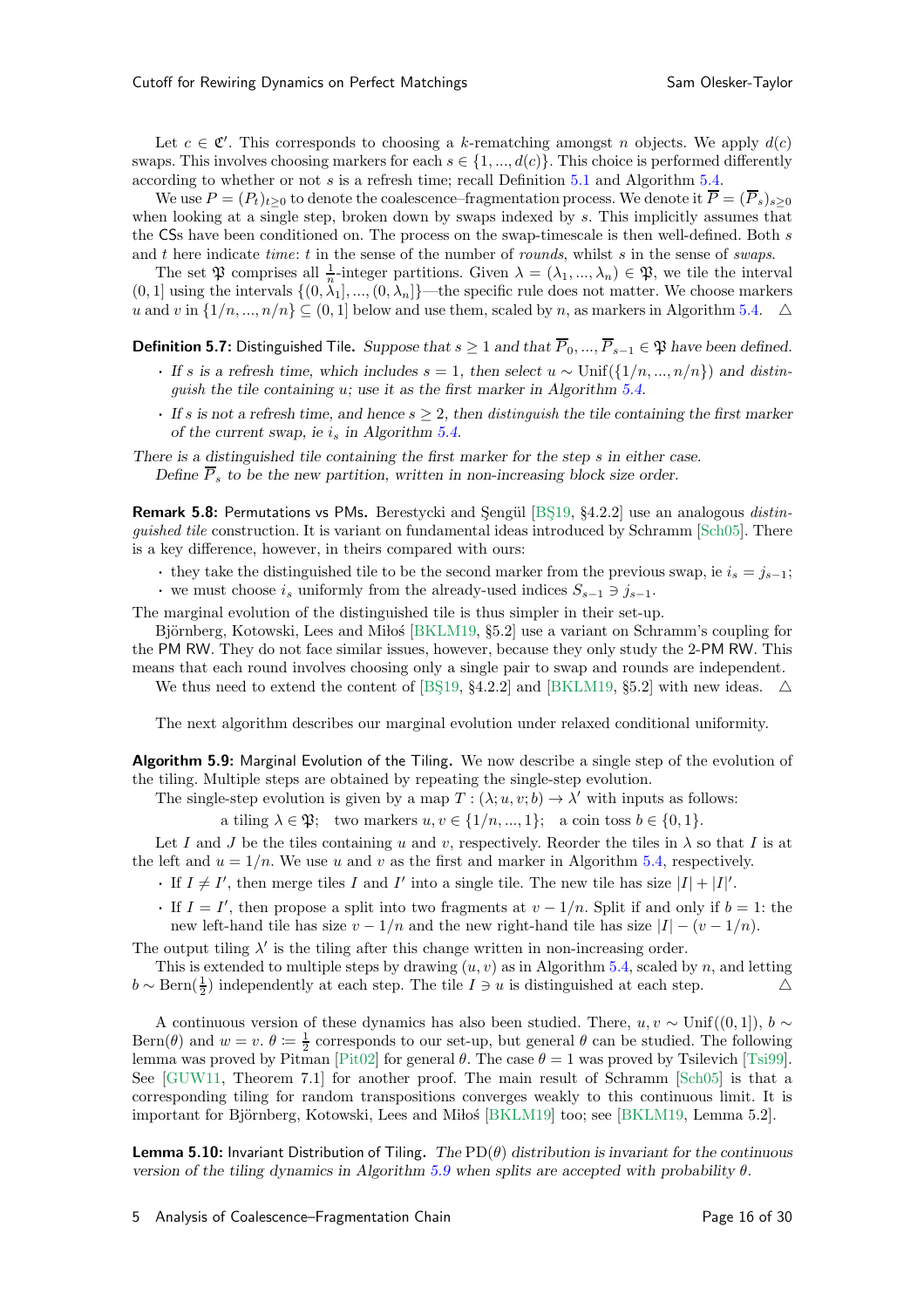We now describe a coupling of two tilings. The history of this coupling was described at the start of this subsection. Let  $P$  and  $Q$  denote two realisations which are to be coupled. We describe a single round, as for the marginal evolution in Algorithm [5.9.](#page-15-1) Multiple rounds are obtained by repeating the single round procedure as described in Algorithm [5.9,](#page-15-1) using Algorithm [5.4.](#page-14-1) We use the notation  $\overline{P} = (\overline{P}_s)_{s \geq 0}$  and  $\overline{Q} = (\overline{Q}_s)_{s \geq 0}$  for a single round, analogously to before.

Suppose that the current partitions are  $\lambda$  and  $\mu$ . Create two tilings of  $(0, 1]$  using  $\lambda$  and using  $\mu$ . We differentiate between the blocks that are matched versus those that are unmatched:

two blocks from  $\lambda$  and  $\mu$  are matched if they are of identical size.

It may be possible to match the blocks in multiple ways; we choose an arbitrary matching. Our goal is to match blocks as quickly as possible, but in a way that does not create small unmatched blocks. Blocks are chosen at rate proportional to their size according to the marginal evolution. Thus, large unmatched blocks are relatively easy to fix, but small blocks take longer to select. We place all matched parts to the right; the unmatched parts then occupy the left part.

#### <span id="page-16-0"></span>**Algorithm 5.11:** Coupling of Tilings. Let  $c \in \mathfrak{C}$  be a cycle structure. Let  $s \in \{1, ..., d(c)\}\$ .

Suppose that  $\overline{P}_s = \lambda$  and  $\overline{Q}_s = \mu$ . Suppose that the chosen markers are  $(u_\lambda, v_\lambda)$  and  $(u_\mu, v_\mu)$ , respectively, for step s; these will be chosen in a coupled way. Let I and  $I_{\mu}$  be the tiles containing the first markers  $u_\lambda$  and  $u_\mu$ , respectively. Assume that either  $I_\lambda$  and  $I_\mu$  are matched to each other or they are both unmatched. We verify that this property is preserved by the coupling in Lemma [5.14.](#page-17-0)

We apply the transformation T from the marginal evolution, Algorithm [5.9.](#page-15-1) We move the tiles  $I_{\lambda}$ and  $I_{\mu}$  to the front of their respective tilings and assume that  $u_{\lambda} = 1/n = u_{\mu}$ , as in Algorithm [5.9.](#page-15-1) We use the same coin toss b for both  $\lambda$  and  $\mu$ . We set  $\lambda' := T(\lambda; u_\lambda, v_\lambda; b)$  and  $\mu' := T(\mu; u_\mu, v_\mu; b)$ .

It remains to construct  $v_{\mu}$  as a function of  $v_{\lambda}$ . If  $I_{\lambda}$  is matched, and hence is matched to  $I_{\mu}$ , by assumption, then set  $v_{\mu} := v_{\lambda}$ . Now suppose that  $I_{\lambda}$  is unmatched, and hence  $I_{\mu}$  is also unmatched, by assumption. We obtain  $v_{\mu}$  by applying a measure-preserving map  $\Phi$  to  $v_{\lambda}$ : set  $v_{\mu} \coloneqq \Phi(v_{\lambda})$ .

It remains to define  $\Phi$ . Let  $\alpha := |I_{\lambda}|$  and  $\beta := |I_{\mu}|$  be the respective lengths of  $I_{\lambda}$  and  $I_{\mu}$ ; assume that  $\alpha \leq \beta$ , without loss of generality. Denote  $\gamma = \lceil \alpha n/2 - 1 \rceil/n$ . Define

$$
\Phi : [0,1] \to [0,1] : v \mapsto \begin{cases} v & \text{if } v > \beta \text{ or } 2/n \le v \le \gamma + 1/n, \\ v - \gamma & \text{if } \alpha < v \le \beta, \\ v + \beta - \alpha & \text{if } \gamma + 1/n < v \le \alpha. \end{cases}
$$

<span id="page-16-1"></span>The map  $\Phi$  is illustrated in Figure [5.1;](#page-17-1) cf [BS19, Figure 1].

Remark 5.12: Potential Difficulties Arising from Rejecting Splits. Consider the scenario in which  $v_{\lambda} \notin I_{\lambda}$  but  $v_{\mu} \in I_{\mu}$ . The tile containing  $v_{\lambda}$  is always merged with  $I_{\lambda}$  in P. A split of  $I_{\mu}$  is proposed in  $Q$ , but may be rejected, namely if  $b = 0$ . This scenario does not arise for random transpositions in  $\left[Sch05\right]$  or conjugacy-invariant RWs in  $\left[BS19\right]$ ; there, splits are always accepted.

It does not cause any issues for us, though. Indeed, larger tiles are easier to manage, since they are selected faster. Thus, not splitting is not be an issue.  $\triangle$ 

**Remark 5.13:** Weak Convergence vs Mixing. One always takes  $v_{\mu} := v_{\lambda}$  in the original coupling of Schramm [\[Sch05\]](#page-29-1). This is the case for Björnberg, Kotowski, Lees and Milos [\[BKLM19](#page-28-6)] too, who adjust the coupling of Schramm [\[Sch05](#page-29-1)] to an application analogous to the 2-PM RW. Both of these articles study weak convergence, rather than mixing. The adaptation to include the map  $\Phi$  was one of the fundamental innocations introduced by Berestycki, Schramm and Zeitouni [\[BSZ11](#page-28-3)]; it was then used by Berestycki and Sengül [BS19]. It is crucial when studying mixing, as we explain now.

If one takes  $\Phi$  to be the identity, then this leads to the undesirable property that arbitrarily small, unmatched blocks may appear. These small, unmatched blocks remain in the system for a long time—indeed, it takes a long time for them to even be selected. This prevents coalescence. The map  $\Phi$  rectifies this issue: the worst thing that can happen is for the smallest unmatched block to become smaller by a factor 2 and this only happens with small probability; see Lemma [5.15.](#page-17-2) So, if the unmatched blocks are large initially, then they all remain relatively large. The coupling quickly selects and matches large, unmatched blocks. Thus coalescence occurs quickly. This is precisely why this map Φ was introduced by Berestycki, Schramm and Zeitouni [\[BSZ11](#page-28-3)].

$$
\triangle
$$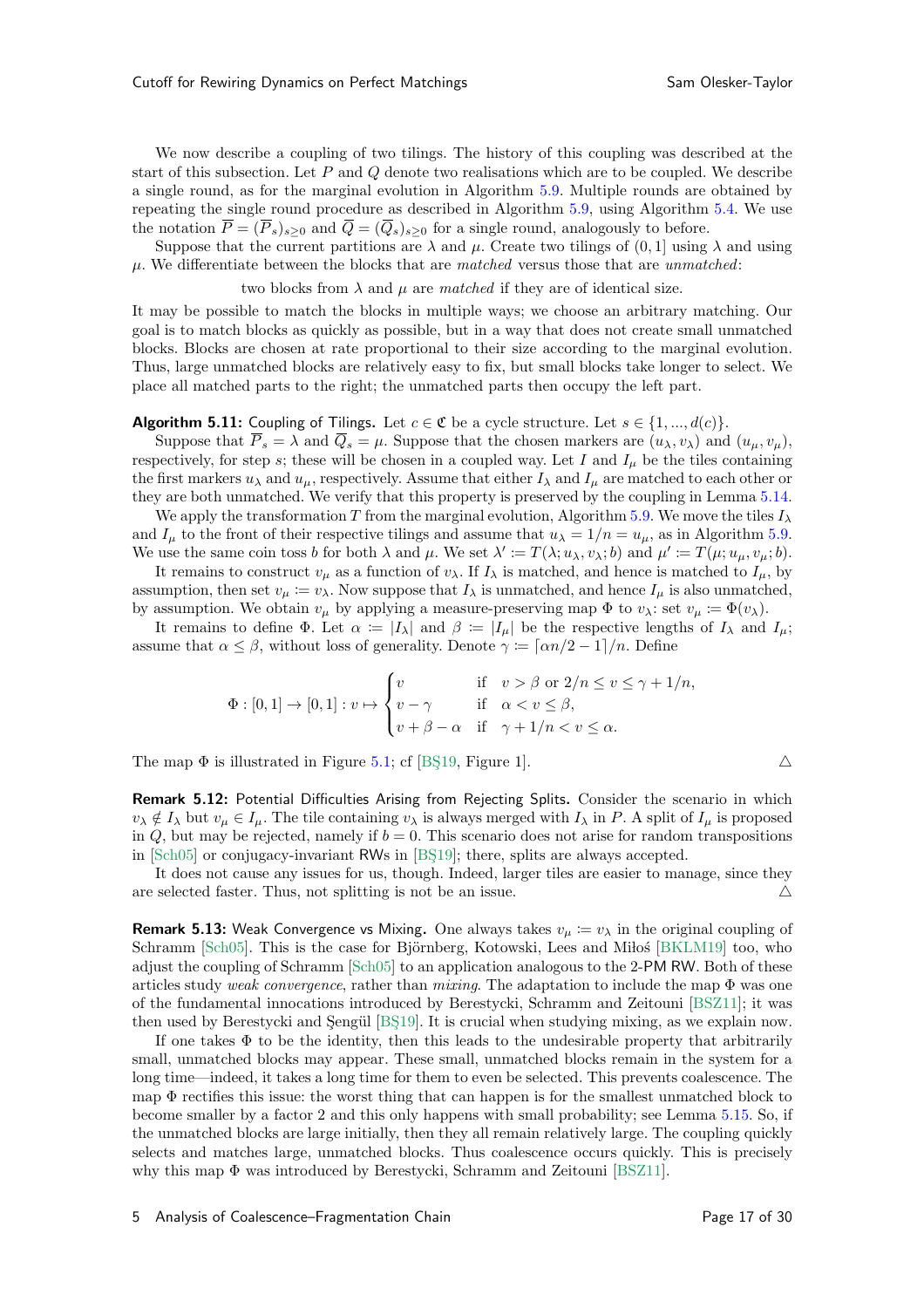<span id="page-17-1"></span>

**Figure 5.1.** Two tilings  $\lambda$  and  $\mu$ . The grey shaded tiles are the distinguished tiles, namely  $I \in \lambda$  and  $J \in \mu$ . They have width  $|I| = \alpha$  and  $|I| = \beta$ , respectively. The arrows represent the map  $\Phi$  from Algorithm [5.11.](#page-16-0) Four example pairs  $(v_i, \Phi(v_i))_{i=1}^4$  are given.

Another important property of the coupling is that the total number of unmatched blocks, ie the number in P plus the number in Q, never increases; see Lemma [5.15](#page-17-2) again.  $\triangle$ 

<span id="page-17-0"></span>We now verify that the coupling is well-defined.

**Lemma 5.14:** Coupling of Tilings. Suppose that the two distinguished tiles are either matched to each other or both unmatched at the start of a step of Algorithm [5.11.](#page-16-0) Then, this is the also the case at the end of the step.

The coupling is a genuine coupling, ie has the correct marginals, and is Markovian.

**Proof.** The first claim involves some routine case analysis; see [\[BSZ11](#page-28-3), Lemma 4.3]. Merging two tiles in one system and not splitting in the other preserves these conditions; cf Remark [5.12.](#page-16-1)  $\Box$ 

The second claim follows from the construction using Algorithms [5.4](#page-14-1) and [5.9.](#page-15-1)

<span id="page-17-2"></span>**Lemma 5.15:** Evolution of Unmatched Blocks. Let  $\lambda, \mu \in \mathfrak{P}$  and let  $\lambda', \mu' \in \mathfrak{P}$  be the corresponding integer partitions after one step of the coupling, ie of Algorithm  $5.11$ . Let U and U' be the sizes of the smallest unmatched block in the pair  $(\lambda, \mu)$  and  $(\lambda', \mu')$ , respectively. The following hold:

- $\cdot$   $U' \geq \frac{1}{n} \lfloor \frac{1}{2} Un \rfloor$  and  $\mathbb{P}(U' \leq 2^{\lfloor \log_2 U \rfloor}) \leq 4U/n;$
- the total number of unmatched partitions in  $(\lambda', \mu')$  vs  $(\lambda, \mu)$  cannot increase.

**Proof.** The proof of this lemma is almost the same as  $[BSZ11, \text{ Lemma } 19]$ ; see also  $[BS19, \text{$ Lemma 4.4], where the details were omitted. Merging two tiles in one system and not splitting in the other preserves these conditions; cf Remark [5.12.](#page-16-1) We omit the details here too. □

We now compare properties of the coupling used in the current article with those of [BS19]. In essence, the key in  $[BS19]$  is that the tiles do not get too small. The coalescence–fragmentation processes are the same except that we have the additional property of rejecting some splits. Thus, it is simple to couple the two approaches so that blocks are larger in our process than in theirs. This means that an identical proof as given in [BS19] applies here, leading to Lemma [5.16](#page-18-1) below.

Recall that  $(\overline{P}_s)_{s>0}$  and  $(\overline{Q}_s)_{s>0}$  denote two tilings, coupled in the above manner, on the swaptimescale. That is, incrementing s to  $s + 1$  corresponds to applying a single swap, not a full round.

For ease of presentation, assume that a single round involves choosing a divergent  $(in n)$  number of swaps. This allows us to define easily  $\overline{P}_{\lceil \delta^{-9} \rceil}$  and  $\overline{Q}_{\lceil \delta^{-9} \rceil}$  with  $\delta > 0$  arbitrary but fixed. Otherwise, simply concatenate sufficiently many rounds so that a least  $\lceil \delta^{-9} \rceil$  swaps are made. We are using the relaxed law and  $\lceil \delta^{-9} \rceil = \Theta(1) = o(n)$ , so this concatenation has no negative effects.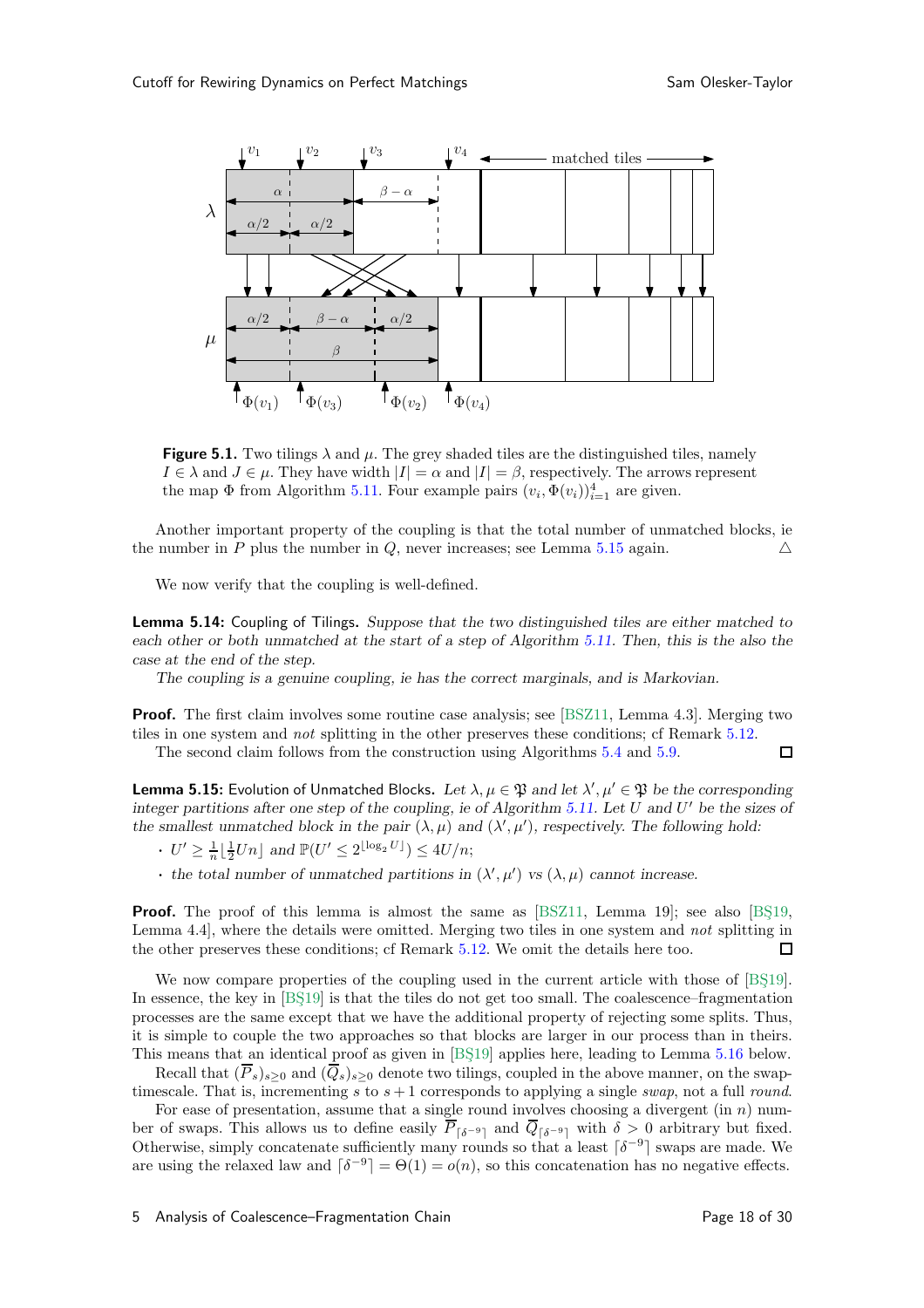<span id="page-18-1"></span>The next lemma shows that  $\overline{P}_{\lceil \delta^{-9} \rceil} = \overline{Q}_{\lceil \delta^{-9} \rceil}$  whp if the initial tilings  $\overline{P}_0$  and  $\overline{Q}_0$  start with few unmatched blocks and the smallest unmatched block is not very small.

**Lemma 5.16:** Tiling Coupling Probability; cf [BŞ19, Lemma 4.11]. Let  $\overline{P}_0, \overline{Q}_0 \in \mathfrak{P}$  be two tilings. Assume that there are at most 3 unmatched blocks between  $\overline{P}_0$  and  $\overline{Q}_0$ . Write  $A_\delta$  for the event that the size of the smallest unmatched block is at least  $\delta$ , for  $\delta > 0$ . Then,

$$
\limsup_{\delta \to 0} \limsup_{n \to \infty} \mathbb{P}(\overline{P}_{\lceil \delta^{-9} \rceil} \neq \overline{Q}_{\lceil \delta^{-9} \rceil}) \mathbf{1}(A_{\delta}) = 0.
$$

**Proof.** This lemma follows in a completely analogous way to how [ $BS19$ , Lemma 4.11] does for the conjugacy-invariant RW on the symmetric group. Rejecting splits has no ill effects.  $\Box$ 

We now briefly justify why we need only consider initial tilings with few unmatches blocks and smallest unmatched block not very small. Rigorous analysis comes later in Lemma [6.5.](#page-19-0)

**Justification of Assumptions in Lemma**  $5.16$ **.** We perform a path coupling approach. We start at swap distance 1. It is easy to couple the tilings so that the swap distance remains 1 via a simple relabelling. The associated tilings then have at most 3 unmatched blocks.

We use a 'burn-in' phase. This will be long enough so that the associated tilings look *roughly* like they should in equilibrium. In particular, there will be few very small blocks. We are able to deduce that the smallest unmatched block has size order 1, ie not vanishing with n, whp.  $\triangle$ 

## <span id="page-18-0"></span>6 The Three-Stage Coupling of Two Systems

### 6.1 Definition of Coupling

The overall coupling has three stages; cf  $[BS19, §4.2]$ . It is trivial to couple two PM systems, so that their relative swap distance remains constant, even on the swap-timescale, via a simple relabelling; see Definition [6.1](#page-18-2) and Lemma [6.2.](#page-18-3) We call this the distance-preserving coupling. It is this simple coupling which is used in Stages [1](#page-18-4) and [3.](#page-18-5) Stage [2](#page-18-6) uses our adaptation of Schramm [\[Sch05](#page-29-1)]'s coupling.

- <span id="page-18-4"></span>Stage 1 The first stage is a burn-in period. It uses the distance-preserving coupling. We wish the burn-in period to end in such a configuration that the two tilings have few unmatched blocks and any unmatched blocks are not vanishingly small; cf Lemma [5.16.](#page-18-1) The length of the burn-in period asymptotically dominates the other two stages.
- <span id="page-18-6"></span>Stage 2 The next stage uses the adaptation of Schramm's coupling described in §[5.2.](#page-14-0) It will be run for time order 1 on the swap-timescale; it does not necessarily involve an integer number of steps on the PM-timescale, which involves approximately k swaps.
- <span id="page-18-5"></span>Stage 3 The final stage simply finishes off PM initiated in the second stage so that an integer number of PMs have been applied. It uses the distance-preserving coupling.

We construct the distance-preserving coupling one swap at a time. The informal idea is simple:

- (i) relabel in the two PMs so that each is at the identity;
- (ii) draw a new matching and replace the identity with this new matching;
- <span id="page-18-2"></span>(iii) undo the relabelling in each PM.

**Definition 6.1:** Swap Distance-Preserving Coupling. Suppose that the two PM RWs are at  $\mu$  and  $\nu$ , respectively. Choose relabellings  $\sigma$  and  $\tau$  which translate  $\mu$  and  $\nu$  to the identity, respectively:

$$
\mu_{\sigma(i)} = i = \nu_{\tau(i)} \quad \text{for all} \quad i \in [2n].
$$

Now choose a PM uar, say  $\eta = \bigcup_{1}^{n} \{\{\eta_{2\ell-1}, \eta_{2\ell}\}\}\.$  Define  $\mu'$  and  $\nu'$  by 'undoing' the relabelling of  $\sigma$ and  $\tau$ , but starting from  $\eta$  rather than the identity:

$$
\mu'_i := \eta_{\sigma^{-1}(i)} \quad \text{and} \quad \nu'_i := \eta_{\tau^{-1}(i)} \quad \text{for} \quad i \in [2n].
$$

A single swap, rather than the full PM, is obtained by decomposing the new PM  $\eta$  into individual swaps and applying one at a time, choosing the relabellings  $\sigma$  and  $\tau$  anew each time.

<span id="page-18-3"></span>6 The Three-Stage Coupling of Two Systems Page 19 of 30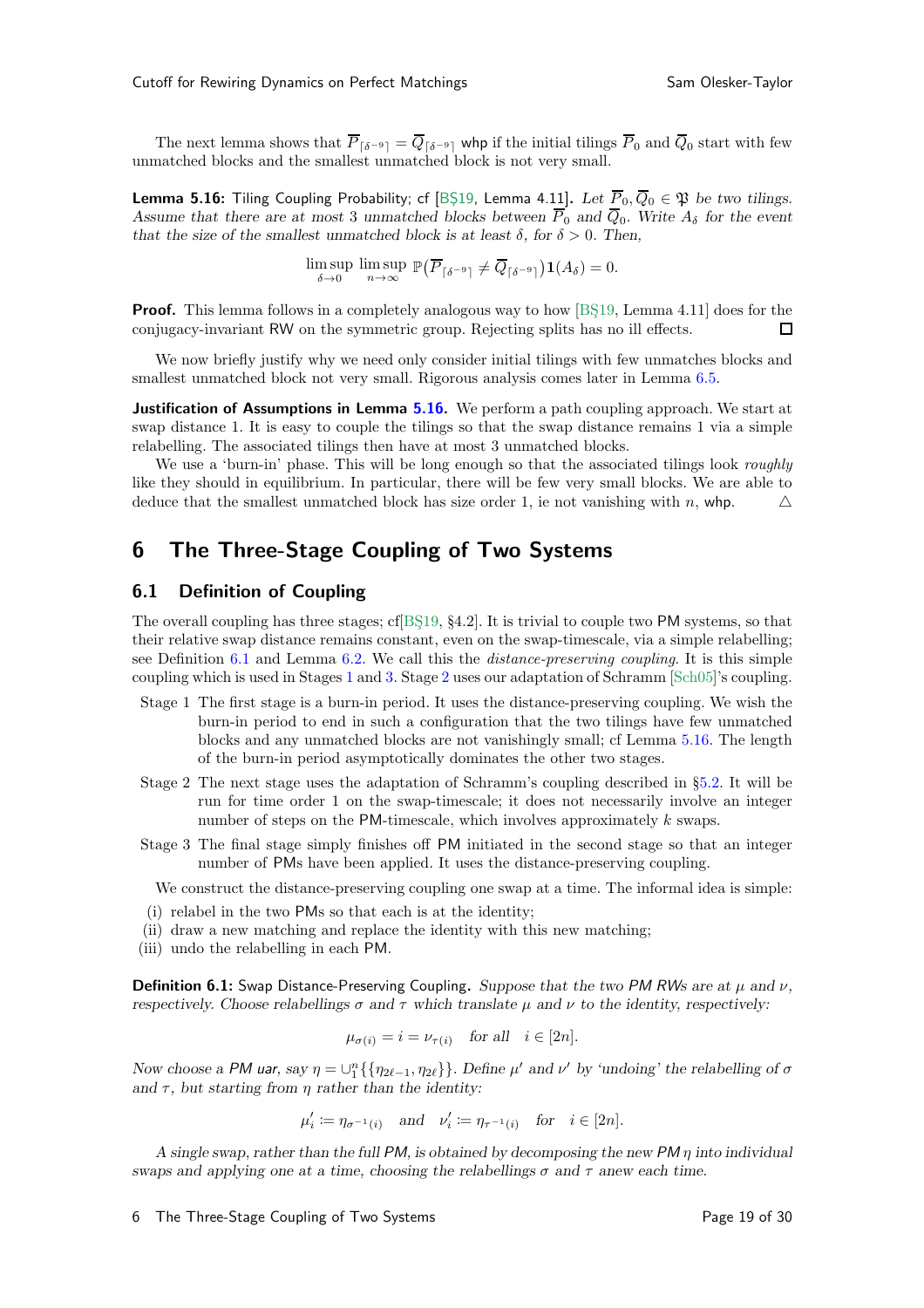**Lemma 6.2:** Swap Distance-Preserving Coupling. The coupling of Definition [6.1](#page-18-2) is a genuine coupling of the *PM RW*s, is Markovian and preserves the swap distance, even on the swap-timescale.

**Proof.** This is immediate from the construction.

Recall the parameters  $\kappa$  and  $\rho$  representing, respectively, the expected support and expected distance of a uniformly chosen k-PM from Definition [4.8.](#page-11-6) This gives rise to an 'average' PM- and a swap-timescale. The precise timescales are only well-defined if a sequence of CSs are prescribed in advance and the PMs or swaps are chosen conditional on this.

We used  $\lceil \delta^{-9} \rceil$  swaps used with our adaptation of Schramm's coupling. Coalescence is achieved with probability tending to 1 as  $\delta \to 0$  on the event there are initially at most 3 unmatched tiles and the unmatched tiles have size at least  $\delta$ ; see Lemma [5.16.](#page-18-1) If this event fails, then we use the distance-preserving coupling instead. Importantly, the number of unmatched tiles is non-increasing under Schramm's coupling, so the relative distance of the PMs remains at most 2.

Recall from Definition [4.8](#page-11-6) that  $\kappa = \mathbb{E}(\#H)$  where  $H \sim \text{Unif}(\mathfrak{M}_k)$ ; it is the expected support of a uniform  $k$ -PM, or equivalently of a uniform  $k$ -rematching. Roughly, this is the number of uniform choices per round. It is thus natural for our times, such as the mixing time, to scale inversely in  $\kappa$ .

**Definition 6.3:** Three-Stage Coupling. We define the three coupling stages on the swap-timescale:

Stage 1 is 
$$
[0, s_1)
$$
, Stage 2 is  $[s_1, s_2)$  and Stage 3 is  $[s_2, s_3)$ ,  
where  $s_1 := \lfloor (\beta n - \delta^{-9})/\kappa \rfloor \rho$ ,  $s_2 := s_1 + \lceil \delta^{-9} \rceil$  and  $s_3 := \lceil \beta n/\kappa \rceil \rho$ .

We use the distance-preserving coupling of Definition  $6.1$  in Stages [1](#page-18-4) and [3](#page-18-5). If the smallest unmatched block has size at least  $\delta$  at time  $s_1$ , then we use Schramm's coupling in Stage [2](#page-18-6), lifted to the *PM* chain; otherwise, we use the distance-preserving coupling.

#### 6.2 Coupling Time from Neighbouring Perfect Matchings

Suppose that we start with two neighbouring PMs, ie ones which differ by a single swap. Monotonicity of the number of unmatched blocks in the tilings implies that there are always at most 3 unmatched blocks and thus that the relative distance of the PMs is always at most 2.

Recall the definition of  $A_{\delta}$ : the smallest unmatched block in the tiling has size at least  $\delta$ . Our first aim is to estimate the probability that the chains jointly satisfy  $A_{\delta}$  at time  $s_1$ , in the limit  $\delta \to 0$ . This is the content of Lemma [6.5.](#page-19-0) It requires an adaptation of a hyper-graph argument introduced by Berestycki and Şengül [BŞ19, §3]. Given that  $A_{\delta}$  is satisfied at time  $s_1$ , we use Lemma [5.16](#page-18-1) to coalesce the chains using Schramm's coupling with probability tending to 1 as  $\delta \to 0$ . The monotonicity in the number of unmatched blocks in Schramm's coupling means that the swap distance remains bounded by 2, even if this coalescence fails.

The following result controls the contraction in the relative distance between two PMs. The definition of the contraction rate  $\theta(\beta)$  and threshold  $\beta_0 \in (0,\infty)$  in Proposition [6.4](#page-19-1) below are given in [BS19, Lemma 2.1], but the precise definitions are not important. What is important is that  $\theta(\beta)$  is the asymptotic proportion of vertices in the giant component of an auxiliary graph process discussed in the next chapter. This is discussed more in the following two results and proofs.

<span id="page-19-1"></span>**Proposition 6.4:** Relative Distance Contraction. Let  $(\overline{M}_s)_{s>0}$  and  $(\overline{N}_s)_{s>0}$  be two k-PM RWs on the swap-timescale. Suppose that  $d(\overline{M}_0, \overline{N}_0) = 1$ . Let  $\beta \in (\beta_0, \infty)$ . Define  $s = |\beta n/\kappa| \rho$ . Then

$$
\limsup_{\delta \to 0} \limsup_{n \to \infty} \mathbb{E}\big(d(\overline{M}_s, \overline{N}_s)\big) \le 1 - \theta(\beta)^2.
$$

<span id="page-19-0"></span>Key to proving this proposition is controlling the probability of the event  $A_{\delta}$  at time  $s_1$ . The skeleton argument above implies that we need to prove the following result; also, recall Lemma [5.16.](#page-18-1)

Lemma 6.5: Properties at the Start of Stage [2;](#page-18-6) cf [\[BS¸19,](#page-28-4) Lemma 4.2]. Consider two k-*PM RW*s on the swap-timescale, say  $M = (M_s)_{s\geq 0}$  and  $N = (N_s)_{s\geq 0}$  with associated tilings  $P = (P_s)_{s\geq 0}$  and  $\overline{Q} = (\overline{Q}_s)_{s \geq 0}$ , respectively. Use the distance-preserving coupling from Definition [6.1.](#page-18-2) Suppose that  $d(\overline{M}_0, \overline{N}_0) = 1$ . Assume that  $\beta \in (\beta_0, \infty)$  and run for time  $s_1$ . The following hold.

 $\Box$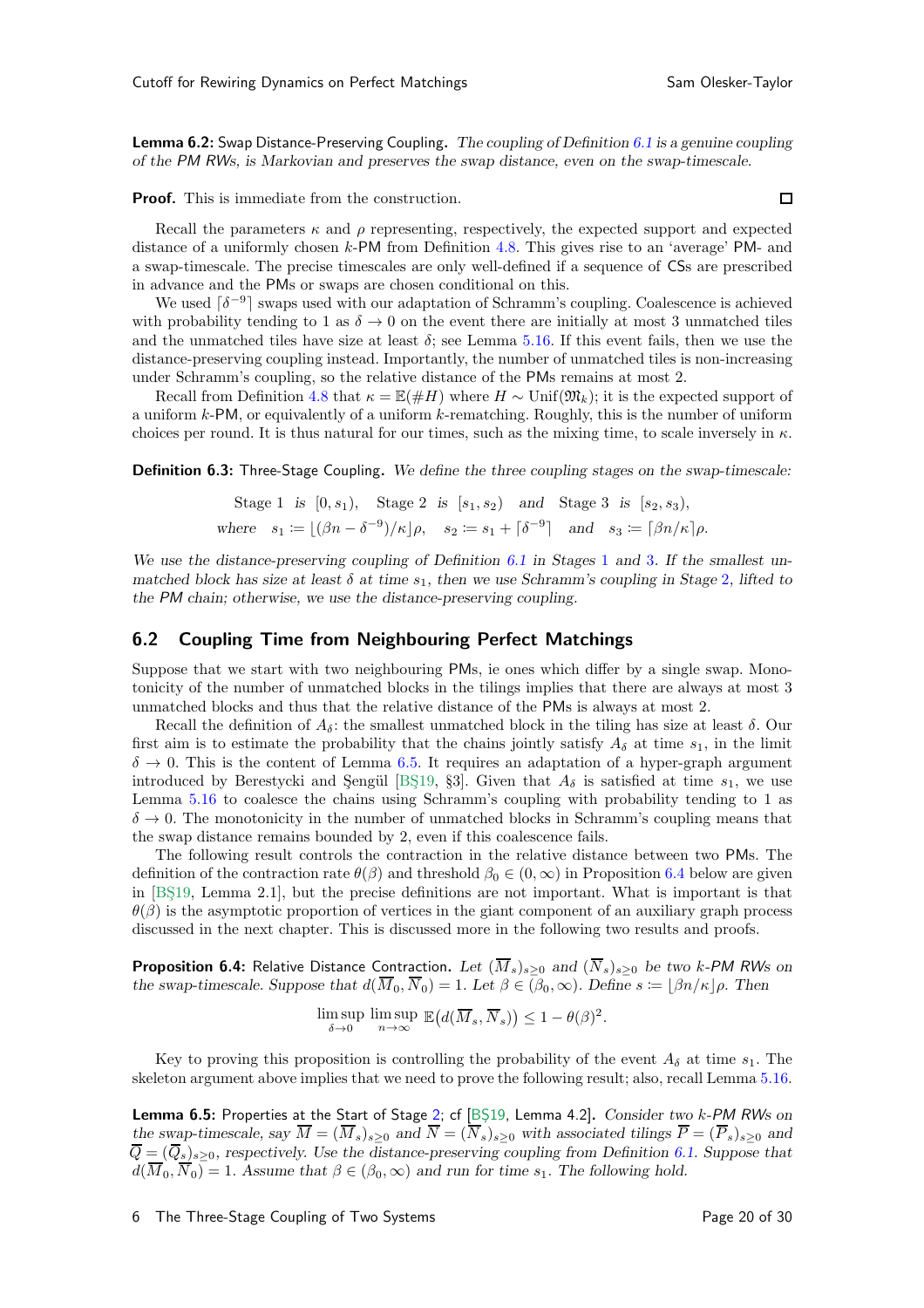- There are at most 3 unmatched tiles in  $(\overline{P}_{s_1}, \overline{Q}_{s_1})$ .
- Write  $A_{\delta}$  for the event that smallest unmatched block has size at least  $\delta$  in  $(\overline{P}_{s_1}, \overline{Q}_{s_1})$ . Then,

$$
\liminf_{\delta \to 0} \liminf_{n \to \infty} \mathbb{P}(A_{\delta}) \ge \theta(\beta)^2.
$$

Proposition [6.4](#page-19-1) follows relatively easily from Lemma [6.5,](#page-19-0) as we now show.

**Proof of Proposition [6.4.](#page-19-1)** We start  $\overline{M}$  and  $\overline{N}$  at swap-distance 1, ie  $d(\overline{M}_0, \overline{N}_0) = 1$ . We use the distance-preserving coupling until  $s_1$ , on the swap-timescale. If  $A_\delta$  holds at this time, then we run for a further  $\lceil \delta^{-9} \rceil$  units of time, now using Schramm's coupling. Coalesce is achieved with probability tending to 1 as  $\delta \to 0$ , by Lemma [5.16.](#page-18-1) Further, the relative distance is always bounded 2. Thus the expected relative distance tends to 0 as  $\delta \to 0$  on this event. If  $A_{\delta}$  does not hold, then we use the distance-preserving coupling. We use the distance-preserving coupling in  $[s_2, s_3 = s]$ . The result now follows from Lemma [6.5](#page-19-0) which controls the probability of  $A_\delta$ .  $\Box$ 

The proof of Lemma  $6.5$  is an adaptation of that of [BŞ19, Lemma 4.2]. It requires the construction of an auxiliary graph process, similar to that in  $[BS19, §3]$ , which we give in §[7.](#page-21-0) We now explain how to deduce Lemma [6.5](#page-19-0) assuming results on that graph process, referencing §[7.](#page-21-0)

**Proof of Lemma [6.5.](#page-19-0)** Berestycki and Sengül [BS19, §3] introduce an auxiliary graph process to control the sizes of unmatched tiles. Lemma  $6.5$  will follow analogously to [BS $19$ , Lemma 4.2] once we have constructed an auxiliary graph process in a suitably analogous way to  $[BS19, S3]$ . We construct such an auxiliary graph process in §[7;](#page-21-0) see, in particular, Algorithm [7.1.](#page-21-1) Precisely, we use the argument of  $[BS19, Lemma 4.2]$  along with Theorem [7.3,](#page-23-0) which is analogous to  $[BS19, The-$ orem 3.1, and the relation between Algorithm [7.1](#page-21-1) and that of  $[BS19, §3]$ , described in Remark [7.2.](#page-22-0)

The key part of the proof of [BŞ19, Lemma 4.2] is the following (paraphrased).

Let  $A_1$  [no relation to  $A_\delta$ ] be the event that the four points comprising the two transpositions fall within the largest component of the associated graph at time  $s_1 \approx \beta np/k$ . The relative size of the giant component converges to  $\theta(\beta)$ . Thus  $\mathbb{P}(A_1) \to \theta(\beta)^4$ .

There are some minor parity constraints in [BS19]. This is why they consider two transpositions. We need only consider a single swap, which corresponds to a single transposition. The symmetry of the problem implies that the two labels in this swap may be chosen uniformly at random without replacement. This is why the limiting probability is the product of the limiting probabilities that the individual labels are in the giant. We also replace k with  $\kappa$ , as discussed in Remark [4.10.](#page-12-1)

There is one further part in the proof of [BS19, Lemma 4.2] which does not obviously transfer to our set-up and proof. It goes as follows (paraphrased).

<span id="page-20-2"></span>The rescaled cycles sizes at time  $s_1$  converge in distribution to a PD(1) random variable, multiplied by  $\theta(\beta)$ ; see [BS19, Theorem 3.6]. This implies that, conditional on the event  $A_1$  above, the relative size of the cycles containing the four points comprising the two transpositions can be thought of as the size of four independent samples from a PD(1) distribution, multiplied by  $\theta(\beta)$ .<sup>[2](#page-20-0)</sup> The probability that any one of these four samples has a size smaller than  $\delta/\theta(\beta)$  tends to 0 as  $\delta \to 0$ .

The cycle sizes in our set-up are somewhat different to those in [BS19]: splits are rejected half the time here, while they are never rejected there. This means that the cycle sizes in our set-up are stochastically larger than those in theirs. Thus, the same lower bound holds.

We expect our cycle sizes to follow a  $PD(\frac{1}{2})$  limiting distribution—see Remark [6.6—](#page-20-1)but such a refined statement is not required for the simple lower bound described above.  $\Box$ 

<span id="page-20-1"></span>Remark 6.6: Poisson–Dirichlet Convergence of Rescaled Cycle Sizes. Convergence in distribution for the cycles of the k-PM RW to  $PD(\frac{1}{2})$  seems extremely likely to hold. [BS19, Theorem 3.6] is described by the authors as a "simple adaptation of the proof of Schramm [\[Sch05\]](#page-29-1)"; they provide some, but not all, of the details in their appendix. We have already seen how the "interchange

<span id="page-20-0"></span><sup>&</sup>lt;sup>[2](#page-20-2)</sup> Formally, a PD(1) random variable corresponds to an tiling of  $(0, 1]$  broken up into infinitely many blocks. Draw  $U \sim$  Unif(0, 1) and let S be the size of the tile containing U. This S is what Berestycki and Sengül mean by "size"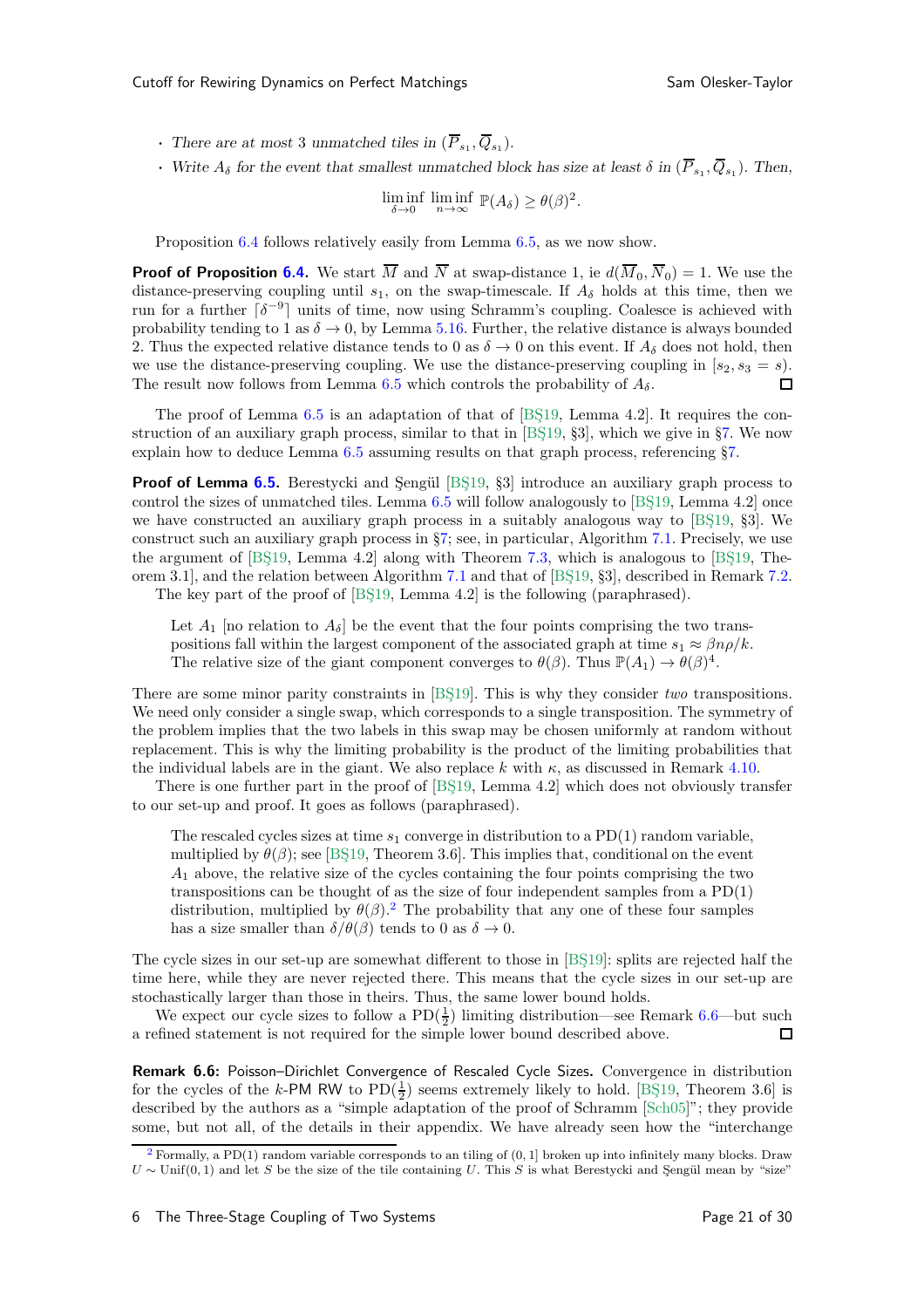process with reversals" studied by Björnberg, Kotowski, Lees and Milos [\[BKLM19\]](#page-28-6) is analogous to the 2-PM RW. Their main result [\[BKLM19,](#page-28-6) Theorem 1.1] is that the appropriately rescaled cycle sizes converge to  $PD(\frac{1}{2})$ . See also [\[BKLM19,](#page-28-6) Lemma 5.2]; cf Lemma [5.10.](#page-15-0) The relevant proofs in [\[BKLM19,](#page-28-6) §5.2, "Schramm's coupling"], are "identical or nearly identical to the corresponding proofs in [\[Sch05](#page-29-1)], so we omit the details, but give comments where there are differences related to the rejection of splits" (paraphrased). There are, of course, further arguments in [\[BKLM19\]](#page-28-6).

We emphasise that our proof does not need this convergence. Our cycles are at least as large as those used in [BS19]. Those cycles satisfied the required lower bounds. Thus, ours do too.

We leave the question of convergence in distribution open. We conjecture that a combination of the ideas from  $[BS19, Theorem 3.6]$ , which are "a simple adaptation of the proof of Schramm", the ideas in [\[BKLM19\]](#page-28-6), particularly those which are "nearly identical to the corresponding proofs by Schramm" and our extension of Schramm's coupling to  $k > 2$  are sufficient to prove the claim.

## <span id="page-21-0"></span>7 Auxiliary Graph Process

Time has come to introduce and analyse the aforementioned auxiliary graph process, analogous to that introduced by Berestycki and Sengül [BS19, §3]. There, the authors use a fixed CS with support k and consider a number t of rounds with  $t \approx \beta n/k$ , for some  $\beta \in (0, \infty)$ . Our set-up involves choosing the CS randomly for each round. The expected support  $\kappa = \kappa_k$  satisfies  $\kappa = k - \frac{1}{2} + \mathcal{O}(\frac{1}{k});$ recall Definition [4.8](#page-11-6) and Lemma [4.9.](#page-12-2) Thus, our number t of rounds satisfies  $t \approx \beta n/\kappa$ .

## 7.1 Constructing the Auxiliary Graph Process

We describe how to construct a hyper-graph in a way analogous to  $[BS19, S3]$ . There, they apply a permutations  $(\gamma_t)_{t>1}$ , each with preset CS. Such a permutation can be broken down into cycles, say  $\gamma_t = \gamma_{t,1} \circ \cdots \circ \gamma_{t,r}$ . The hyper-edge  $\{a_1,..., a_\ell\}$  is present in their hyper-graph at time T if and only if  $\gamma_{t,s} = (a_1, ..., a_\ell)$  for some  $1 \leq s \leq r$  and  $1 \leq t \leq T$ . The hyper-edge  $\{a_1, ..., a_\ell\}$  is independent of the order of its entries. Thus,  $a_1, ..., a_\ell$  may appear in order in the cycle  $\gamma_{t,s}$ .

This is equivalent to adding a clique with support  $\{a_1, ..., a_\ell\}$ , ie adding all edges between  $a_1, \ldots, a_\ell$ , in a normal, non-hyper, graph. The equivalence comes from the fact that we are only interested in the size of connected components. We find this second viewpoint more natural.

Onto PMs. If we choose  $\ell$  pairs to rematch into a cycle, say with labels  $a_1, ..., a_\ell$ , then we add a clique  $\{a_1, ..., a_\ell\}$ . We need a well-defined and consistent way of relabelling the matches after the rematching. We explain precisely what we mean by this, since it is a key step.

Each PM on 2n objects involves n matches, or pairs,  $m_1, ..., m_n$ , which are labelled 1, ..., n in some manner. Suppose that we interact with the first two pairs,  $m_1 = \{a, b\}$  and  $m_2 = \{c, d\}$ , giving rise to new matches  $(m'_1, m'_2)$  satisfying  $m'_1 \cup m'_2 = \{a, b, c, d\} = m_1 \cup m_2$ . The quadruple  $\{a, b, c, d\}$ was initially matched as  $\{m_1, m_2\} = \{\{a, b\}, \{c, d\}\}\.$  Suppose that the interaction changes this to  $\{\{a, c\}, \{b, d\}\} = \{m'_1, m'_2\}.$  There is no natural way of choosing  $m'_1 := \{a, c\}$  or  $m'_1 := \{b, d\}.$ 

We were in exactly the same quandary when sampling a uniform cycle via swaps. We use here exactly the same solution as there: we choose the particular labelling in the new matching uniformly; cf Algorithm [4.1,](#page-9-1) which generates a uniform cycle via swaps.

Recall that if two objects in the same cycle are swapped, then we split components only half the time for the PM RW, whereas splits always occur in this scenario for the conjugacy-invariant RWs of [\[BS¸19\]](#page-28-4). Importantly, this difference is irrelevant to the graph process since hyper-edges/cliques are only *added*, never *removed*. One can view this as merging two components of the graph when two cycles merge, unless they were already connected, but never splitting a component of the graph, even if a cycle splits. Thus, this accept/reject of splits does not play a role.

<span id="page-21-1"></span>**Algorithm 7.1:** Auxiliary Graph Process for the PM RW. Let  $(c_t)_{t\geq 1} \in \mathfrak{C}^{\mathbb{N}}$  be a sequence of CSs. We construct a random graph process  $(G_t)_{t\geq 0}$ . We use an inductive construction. Define  $G_0 \coloneqq ([n], \emptyset)$ to be the empty graph. Suppose that  $t \geq 0$  and that  $G_t$  has been defined. We now define  $G_{t+1}$ .

- Choose the next CS, ie  $c_{t+1} \in \mathfrak{C}$ .
- Choose a  $|c_{t+1}|$ -subset of  $[n]$  uar, say  $\{b_1, ..., b_{|c_{t+1}|}\} \subseteq [n]$ .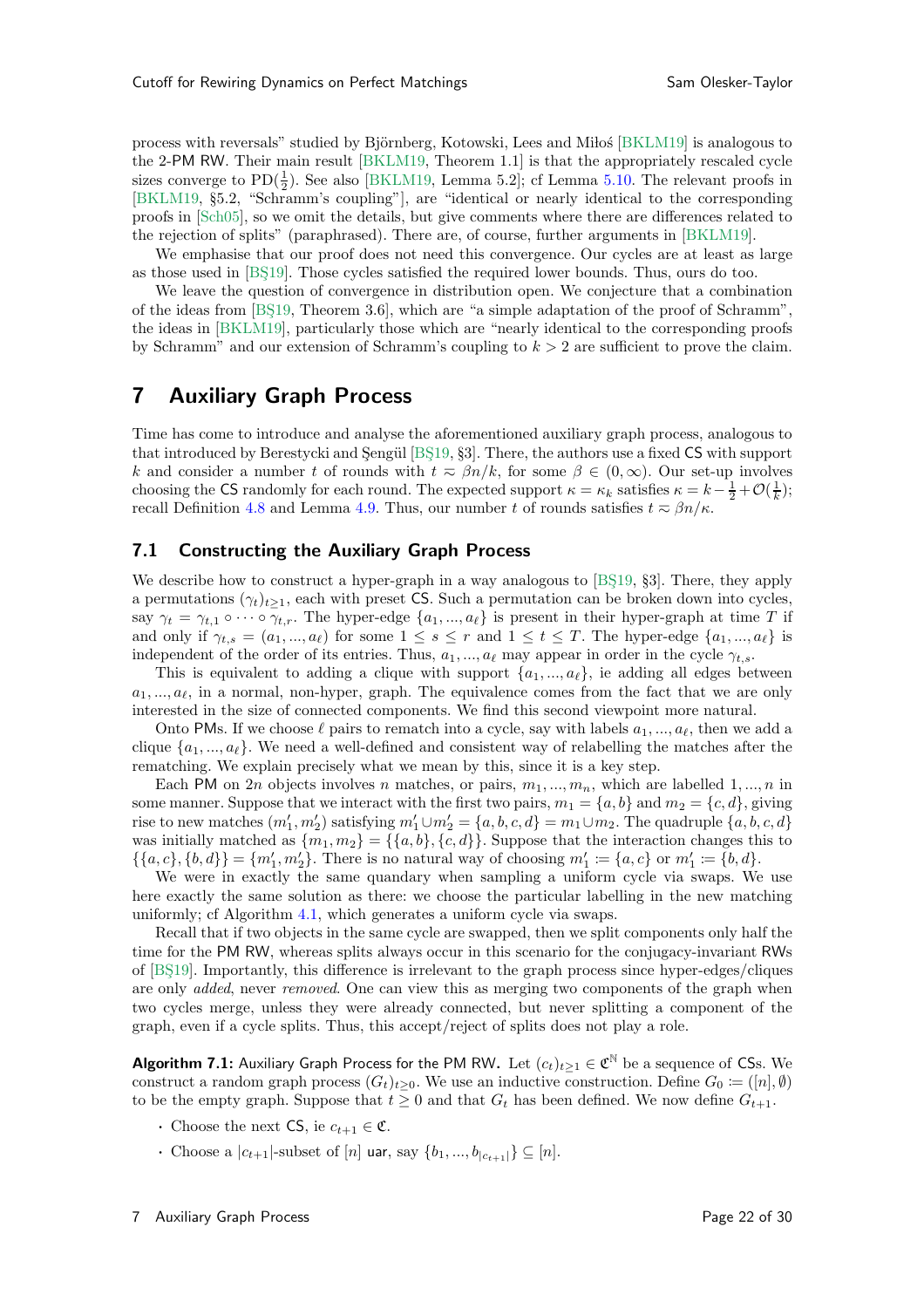- <span id="page-22-5"></span><span id="page-22-4"></span>• Choose an associated partition<sup>[3](#page-22-1)</sup>  $\lambda \in \mathfrak{P}_{|c_{t+1}|}$  uar.
- <span id="page-22-6"></span>• Perform the following steps independently for each  $\ell$ -cycle in the decomposition  $(c_{t+1}, \lambda)$ .<sup>[4](#page-22-2)</sup>
	- Suppose that the labels of the  $\ell$ -cycle are  $\{a_1, ..., a_\ell\} \subseteq \{b_1, ..., b_{|c_{t+1}|}\} \subseteq [n]$ .
	- Add the clique  $\{a_1, ..., a_\ell\}$ , ie all edges between the vertices  $a_1, ..., a_\ell$ .<sup>[5](#page-22-3)</sup>
	- Relabel the vertices  $a_1, ..., a_\ell$  uar.  $\triangle$

<span id="page-22-0"></span>**Remark 7.2:** Comparison with [BS19, §3]. We compare this graph process with the generalisation of that in [BS19, §3] for conjugacy-invariant RWs, where we allow different CSs to be picked at stage in a quenched sense. This generalisation makes the algorithm for constructing the conjugacy-invariant graph process *identical* to that used for PMs, ie Algorithm [7.1](#page-21-1) above, with one exception: the labels in the subset  $\{a_1, ..., a_\ell\}$  are randomised for the PM version, but not for conjugacy-invariant version.

This relabelling is inconsequential. Indeed, the partition is chosen uniformly and independently each time. The relabelling is only needed in order to couple with the PM RW. This immediately gives a natural coupling between the PM and conjugacy-invariant versions of the graph process.

Furthermore, we are only interested in the sizes of components later; see Theorem [7.3.](#page-23-0) If two vertices are connected, then it does not matter to which of these two vertices other vertices are connected: the same connected component will be formed.

The relabelling is there only to circumnavigate the identifiability issue mentioned before.  $\triangle$ 

We have thus reduced the problem to a situation similar to that in [BS19]. There, a CS is fixed and used forever:  $a \ c \in \mathfrak{C}$  is chosen and  $c_t := c$  for all  $t \geq 1$ . Now, the sequence  $(c_t)_{t \geq 1}$  need not be constant. The particular application that we are interested in is when each CS is chosen independently and according to a uniform k-rematching in an n-PM, ie  $(c_t)_{t\geq 1} \sim \mathcal{C}(\text{Unif}(\mathfrak{M}'))^{\mathbb{N}}$ .

### 7.2 Approximating Variable Cycle Structures by a Fixed One

Our desire is to show that which particular CS is used is irrelevant: in essence, all that matters is the rate at which an  $\ell$ -cycle is applied for each  $\ell$ . We think of the growth of the graph process though an independent approximation. The process involves breaking a k-PM into single-cycle PMs which are (weakly) correlated to previously applied single-cycle PMs. Ignore the correlations for the moment and just determine the law of the choice of single-cycle PMs when the  $k$ -PM is chosen uar.

If CS c is chosen, then  $c_{\ell}$  is the number of  $\ell$ -cycles which are applied, for each  $\ell$ . We can view this as a "drawing balls from an urn" problem in the following sense. Place  $B := \sum_{\ell=2}^{\infty} c_{\ell}$  balls in an urn:  $c_{\ell}$  of colour  $\ell$  for each  $\ell \geq 2$ . Set  $b := 0$  and  $S := \emptyset$ . Repeat the following steps until  $b = B$ .

- If  $b < B$ , then draw a ball uniformly. Suppose that it is of colour  $\ell$ .
- Choose an ordered collection of  $\ell$  elements uar from  $[n] \setminus S$ .
- $\cdot$  Apply an  $\ell$ -cycle with this ordered collection.
- $\cdot$  Add these elements to S. Do not return the ball to the urn.
- $\cdot$  Increment b by 1.

This perfectly simulates the application of a uniform PM with CS c. We approximate by returning the ball to the urn and not updating the set  $S$ . Each of the  $B$  steps then has the same description.

- Draw  $\ell \in \mathbb{N} \setminus \{1\}$  proportional to  $(c_{\ell})_{\ell=2}^{\infty}$ .
- Apply a uniformly chosen  $\ell$ -cycle.

A random number of  $\ell$ -cycles are applied in a single round; the expected number is  $c_{\ell}$ .

We extend this from always using the same CS to define the law of this random number to choosing a random CS for each round. Let  $\Gamma \sim \mathcal{C}(\text{Unif}(\mathfrak{M}'))$ , ie the CS of a uniform n-PM with at most k non-fixed points. Draw  $c_t = (c_{t,\ell})_{\ell=1}^{\infty} \sim \mathcal{C}(\text{Unif}(\mathfrak{M}'))$  independently for each  $t \geq 1$ . A single round now involves applying  $\gamma_{\ell} := \mathbb{E}(\Gamma_{\ell})$   $\ell$ -cycles independently on average. Then,

$$
\#\gamma = \sum_{\ell=2}^{\infty} \ell \gamma_{\ell} = \mathbb{E}(\#\Gamma) = \kappa \quad \text{where} \quad \gamma := (\gamma_{\ell})_{\ell=1}^{\infty}.
$$

<sup>&</sup>lt;sup>[3](#page-22-4)</sup> the partition decides which elements of  $\{b_1, ..., b_{|c_{t+1}|}\}$  go into which sub-cycle

<span id="page-22-1"></span> $4$  The different  $\ell$ -cycles in the decomposition are disjoint. Thus, the order they are considered in is inconsequential

<span id="page-22-3"></span><span id="page-22-2"></span><sup>&</sup>lt;sup>[5](#page-22-6)</sup> Alternatively, if using the hyper-graph viewpoint, add the hyper-edge  $\{a_1, ..., a_\ell\}$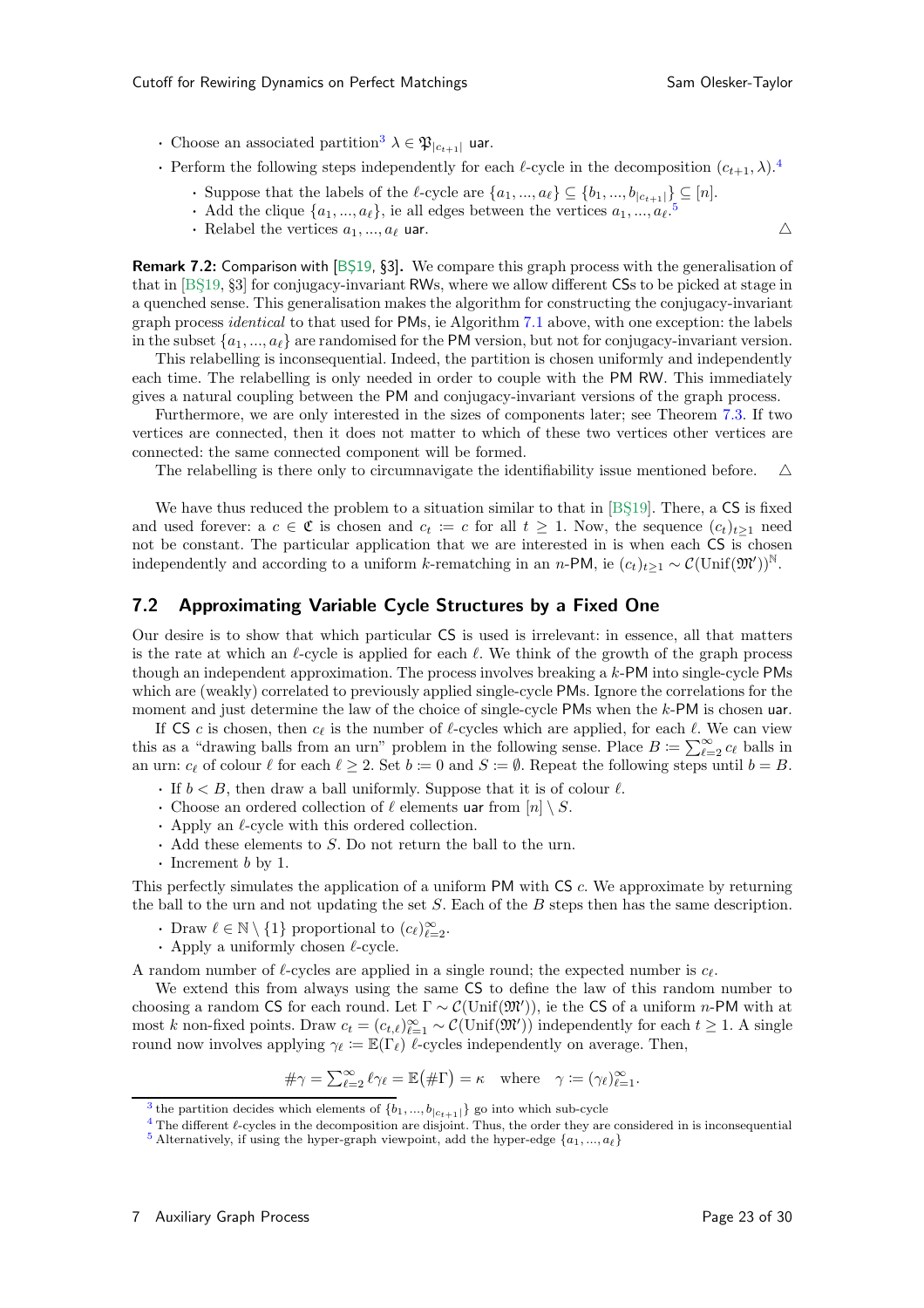That is,  $\gamma$  is almost a CS with support  $\kappa$ , ie the average support of a uniformly chosen k-PM. It is not quite, though, as each  $\gamma_{\ell}$  need not be a non-negative *integer*.

We would like to be able to say, "Instead of choosing a random CS in each step, just use the average  $\gamma$ , then apply some concentration results. This is legitimate since the order in which the l-cycles are applied is irrelevant for the random graph process." The fact that  $\gamma \notin \mathbb{N}_0^{\mathbb{N}_0}$  prohibits this. It turns out to be unimportant, though. We group together multiple steps and approximate those by a genuine CS: roughly, we replace  $\gamma_{\ell}$  with  $\gamma'_{\ell} := \lfloor \gamma_{\ell}/\varepsilon \rfloor \in \mathbb{N}$ , corresponding to  $1/\varepsilon$  steps.

## 7.3 Size of the Largest Component of the Graph

The purpose of this section is to determine the proportion of vertices in the largest component of the auxiliary graph process, asymptotically as  $n \to \infty$ . The following theorem is an adaptation of [BS<sub>19</sub>, Theorem 3.1] to our set-up. In it, there is a critical threshold  $\beta_0$  which  $\beta$  must be above and a proportion  $\theta(\beta)$ , which will be the asymptotic proportion of vertices in the giant. The particular values and definitions of these parameters is unimportant, but can be found in [BS19, Lemma 2.1].

<span id="page-23-0"></span>Recall that we consider a number T of round satisfying  $T \approx \beta n / \kappa$ . We make this precise now. We evaluate the graph process of Algorithm [7.1](#page-21-1) after this many rounds.

**Theorem 7.3:** cf [BS19, Theorem 3.1]. There exists a critical threshold  $\beta_0 \in (0,\infty)$  and a function  $\theta : \mathbb{R}_+ \to (0, 1)$  with the following properties. Fix  $\beta \in (\beta_0, \infty)$  arbitrarily. Suppose that  $T_\beta$  satisfies  $T_{\beta} \kappa/n \to \beta$  as  $n \to \infty$ . Consider the random graph process  $(G_t)_{t>0}$  evaluated at  $T_{\beta}$ . Then, the proportion of vertices which lie in the largest component converges to  $\theta(\beta)$  in probability as  $n \to \infty$ .

We sketch the ideas behind Theorem [7.3.](#page-23-0) Even just the sketch proof is relatively technical. We include the majority of the details, but suppress the explicit description of  $1 \pm o(1)$  terms. Controlling these efficiently is more of a notational challenge than a mathematical one. We trust that the details provided are sufficient for a masochistic<sup>[6](#page-23-1)</sup> reader to construct a rigorous proof.

<span id="page-23-2"></span>We expect that the sketch is more complicated than it needs to be, but we have not found a simplification. Indeed, we even conjecture that a 'quenched' version of the theorem holds; see §[7.4.](#page-25-0)

The proof involves comparing our graph process with that of  $[BS19, §3]$  and applying  $[BS19, \dots]$ Theorem 3.1]. There are two key reductions. We describe these two independently, then conclude.

#### Truncating the Cycle Sizes and Applying a Law of Large Numbers

Let  $\Gamma_t = (\Gamma_{t,\ell})_{\ell=1}^k \sim \text{ind } \mathcal{C}(\text{Unif}(\mathfrak{M}'))$  for  $t \in \mathbb{N}_0$ , ie iid k-rematchings in the space of n-PMs. Use CS  $\Gamma_t$  in round  $t \in \mathbb{N}$ . Recall that  $\gamma_\ell = \mathbb{E}(\Gamma_{0,\ell})$  is the number of  $\ell$ -cycles applied on average per round.

If  $\gamma_{\ell}$  were an integer for each  $\ell$ , then we could simply use the CS  $\gamma = (\gamma_{\ell})_{\ell=1}^{k}$  for each round and then conclude via a Law of Large Number (*LLN*). But alas, it is not. In fact,  $a_{\ell} := \gamma_{\ell} \ell \to 1$ as  $\ell \to \infty$ . This is known for uniformly random permutations with  $a_{\ell} \coloneqq 1$  for all  $\ell$ . An analogous proof holds for PMs; we omit the details. If  $k \ge 1$ , for example, then we can apply a LLN to say that each  $\ell$ -cycle  $(\ell \in \{1, ..., k\})$  is applied a typically number of times. However, if k is sufficiently large, ie  $k \gg \sqrt{n \log n}$ , then the number of times that a k-cycle is applied is actually  $o(1)$ . For such a large k, though, there is not significant difference between applying a k-cycle, a  $(k-1)$ -cycle, etc. We thus group together indices and assume that each group is applied a typical number of times.

We now proceed more formally. Assume first that  $k \to \infty$  as  $n \to \infty$ . We explain the easier k-bounded case after. We group together indices  $\ell$  which are 'approximately equal'. Let  $\xi > 0$  with  $\xi \to 0$  as  $n \to \infty$ , but vanishing as slowly as we desire. Asymptotically, all the mass of the support comes from  $\ell$ -cycles with  $\ell > \xi k \gg 1$ . Indeed, this follows simply from the expectation  $\gamma_{\ell} \times \ell$ :

$$
\sum_{\ell=1}^{\lfloor \xi k \rfloor} \ell \gamma_{\ell} \asymp \sum_{\ell \le \xi k} 1 = o(k), \quad \sum_{\ell=\lceil \xi k \rceil}^k \ell \gamma_{\ell} \approx \sum_{\ell \ge \xi k} 1 = k(1-\xi) \approx k \quad \text{and} \quad k \approx \kappa,
$$

where the "≈" signs hide  $1 \pm o(1)$  factors, including  $1 \pm \xi = 1 \pm o(1)$  factors. We use the following grouping. Let  $\varepsilon > 0$  with  $\varepsilon \to 0$  as  $n \to \infty$ , again vanishingly slowly. Let

$$
I_i^- := \xi k (1 + \varepsilon)^i \wedge k, \quad I_i^+ := \xi k (1 + \varepsilon)^{i+1} \wedge k \quad \text{and} \quad I_i := (I_i^-, I_i^+) \cap \mathbb{N} \quad \text{for} \quad i \in \mathbb{N}_0.
$$

<span id="page-23-1"></span> $6$  masochist: a person who enjoys an activity that appears to be painful or tedious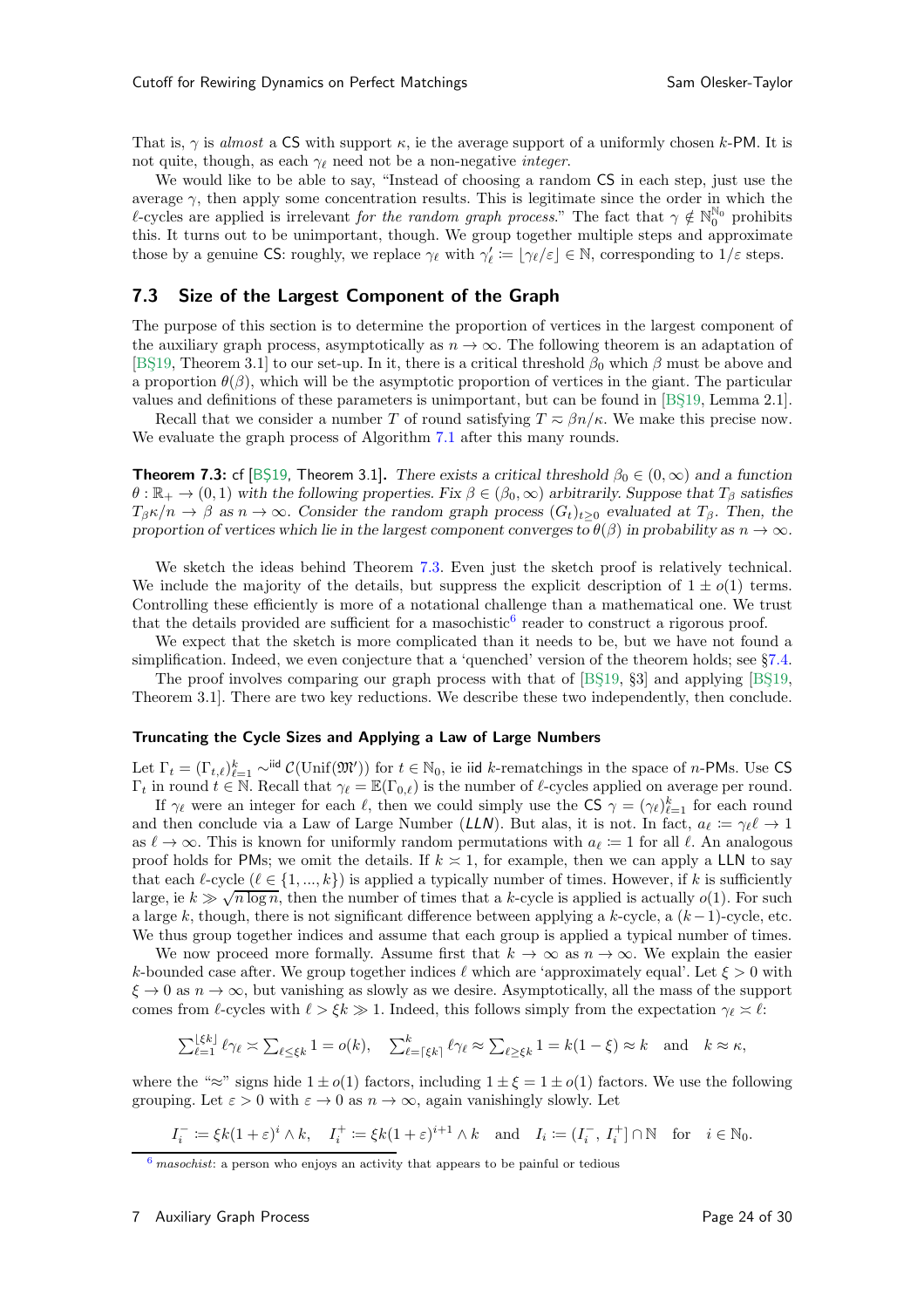Let  $i_{\max} := \inf\{i \in \mathbb{N} \mid \xi k(1+\varepsilon)^{i+1} \geq k\}$ . Then, for  $0 \leq i < i_{\max}$ , we have

$$
\sum_{\ell \in I_i} \gamma_{\ell} = \sum_{\ell= \lceil I_i \rceil}^{\lfloor I_i^+ \rfloor} a_{\ell} / \ell \approx \left( \xi k (1+\varepsilon)^{i+1} - \xi k (1+\varepsilon)^{i} \right) / \left( \xi k (1+\varepsilon)^{i} \right) = \varepsilon.
$$

The LLN along with a union bound over  $i \in \{0, ..., i_{\max} - 1\}$  gives

$$
\mathbb{P}\left(\sum_{t=1}^{T} \sum_{\ell \in I_i} \Gamma_{t,\ell} \approx \varepsilon T \text{ uniformly } \forall i \in \{0, ..., i_{\max} - 1\}\right) \approx 1,
$$

where  $T \approx \beta n/k$  is the number of rounds. This requires the "≈" sign inside the probability to be sufficiently weak compared with the decay of  $\varepsilon$  and  $\xi$ . A similar bound holds jointly for  $i_{\text{max}}$ , but taking into account the fact that  $|I_{i_{\text{max}}}|$  has a slightly different form, due to the truncation at k.

We use the following approximation  $G'$  to the original graph process  $G$ : if an  $\ell$ -cycle is applied in G with  $\ell > \xi k$ , then find i with  $\ell \in I_i$  and apply an  $I_i^-$ -cycle in G'. The processes G and G' can easily be coupled so that  $G_t \supseteq G'_t$  for all  $t \geq 0$ . These  $\ell$  and  $I_i^-$  satisfy  $\ell \approx I_i^-$  uniformly. Thus, by continuity of  $\theta$ , it is still the case that  $G'_T$  has a giant containing a proportion  $\theta'(\beta) \approx \theta(\beta)$  of the vertices asymptotically. This allows us to analyse  $G'$  instead of  $G$ .

Analysis of G' is still not trivial. We cannot apply "an  $\varepsilon$ -proportion of an  $I_i^-$ -cycle" in a single step. We would like to simply 'enlarge' the CS by a factor  $1/\varepsilon$  and multiply the number of rounds by  $\varepsilon$ . We explain this concept via the following analogous situation.

- · Alternate between applying a 2- and 3-cycle; thus each is applied half the time.
- · 'Enlarge' this by a factor 2: apply a 2- and 3-cycle every round.
- Divide the number of rounds by 2: replace T by  $\frac{1}{2}T$ .

This does not give rise to the same graph: choosing a 2- and 3-cycle in the same round conditions them to be disjoint; this is not the case when they are chosen in different rounds. It is reasonable to suspect that this difference is minor, however. Indeed, [BS19, Theorem 3.1] implies that this is the case when a fixed CS is 'doubled', ie there are twice as many  $\ell$ -cycles for each  $\ell > 2$ , and the number of rounds is halved. We show below that an analogous result holds for our  $\varepsilon$ -application.

It remains to comment on the k-bounded case. We do not need any rounding for this case since  $\gamma_{\ell} \geq 1$  uniformly and thus all  $\ell$ -cycles are applied a constant proportion of the time. We simply condition that the number of  $\ell$ -cycles applied is typical for each  $\ell$ , of which there are  $k \approx 1$  different values. We then rescale time by common denominator of  $\gamma_1 \cdots \gamma_k$ , which is order 1.

We show next that these adjusted processes give rise to giants of the same size asymptotically.

#### Approximating Sampling without Replacement by Sampling with Replacement for Fixed CS

Suppose that an  $\ell$ -cycle is being applied and that indices  $a = \{a_1, ..., a_r\}$  have already been chosen this round, by the application of previous cycles.  $\ell$  indices  $b = \{b_1, ..., b_\ell\} \subseteq \{a_1, ..., a_r\}$  are chosen uniformly without replacement from the restricted set  $\{1, ..., n\} \setminus a$ . The clique  $b = \{b_1, ..., b_\ell\}$ is added to the graph. Suppose, instead, that we draw the indices with replacement and from the entirety of  $\{1, ..., n\}$ :  $b''_1, ..., b''_\ell \sim^{\text{iid}} \text{Unif}(\{1, ..., n\})$ ; set  $b'' := \{b''_1, ..., b''_\ell\}$ . Certainly  $b'' \setminus a \subseteq b$ stochastically. Define the graph  $G''$  via the indices  $b'' \setminus a$  at the application of each cycle.

The fact that  $\ell \leq k \ll n$  implies that  $|b''\setminus a''| \approx |b| = \ell$  whp. In particular, for every  $\ell \in \{1, ..., k\}$ , we can find an  $\ell''$  such that  $\ell'' \approx \ell$  uniformly and at least  $\ell''$  distinct elements are chosen whp when an  $\ell$ -cycle is applied. We think of this as "rounding  $\ell$  down to account for double counting".

We can couple G and G'' by adding an  $\ell''$ -clique to G'' whenever an  $\ell$ -clique is added to G. There is some small probability that the inequality fails, but only a uniformly  $o(1)$  probability. set  $T'' \coloneqq \beta n / \kappa''$ , where  $\kappa'' \approx \kappa$  is the support of this slightly reduced-size CS. Then,  $G''_{T''}$  has a giant containing an asymptotic proportion  $\theta''(\beta) \approx \theta(\beta)$  of the vertices, using continuity and uniformity.

Finally, we release the restriction of applying exactly  $\ell''$  to account for double counting in  $b''$  and removing the previously-considered indices of  $a''$ : we simply choose  $\ell$  uniformly with replacement and add this clique. This only increases the size of the giant.

All in all, we have shown that the giant of the graph in which the indices are sampled with replacement, rather than without replacement, contains a proportion  $\theta(\beta)$  in probability.

#### Concluding Given the Above Reductions

We conclude the sketch by combining the two reductions just established.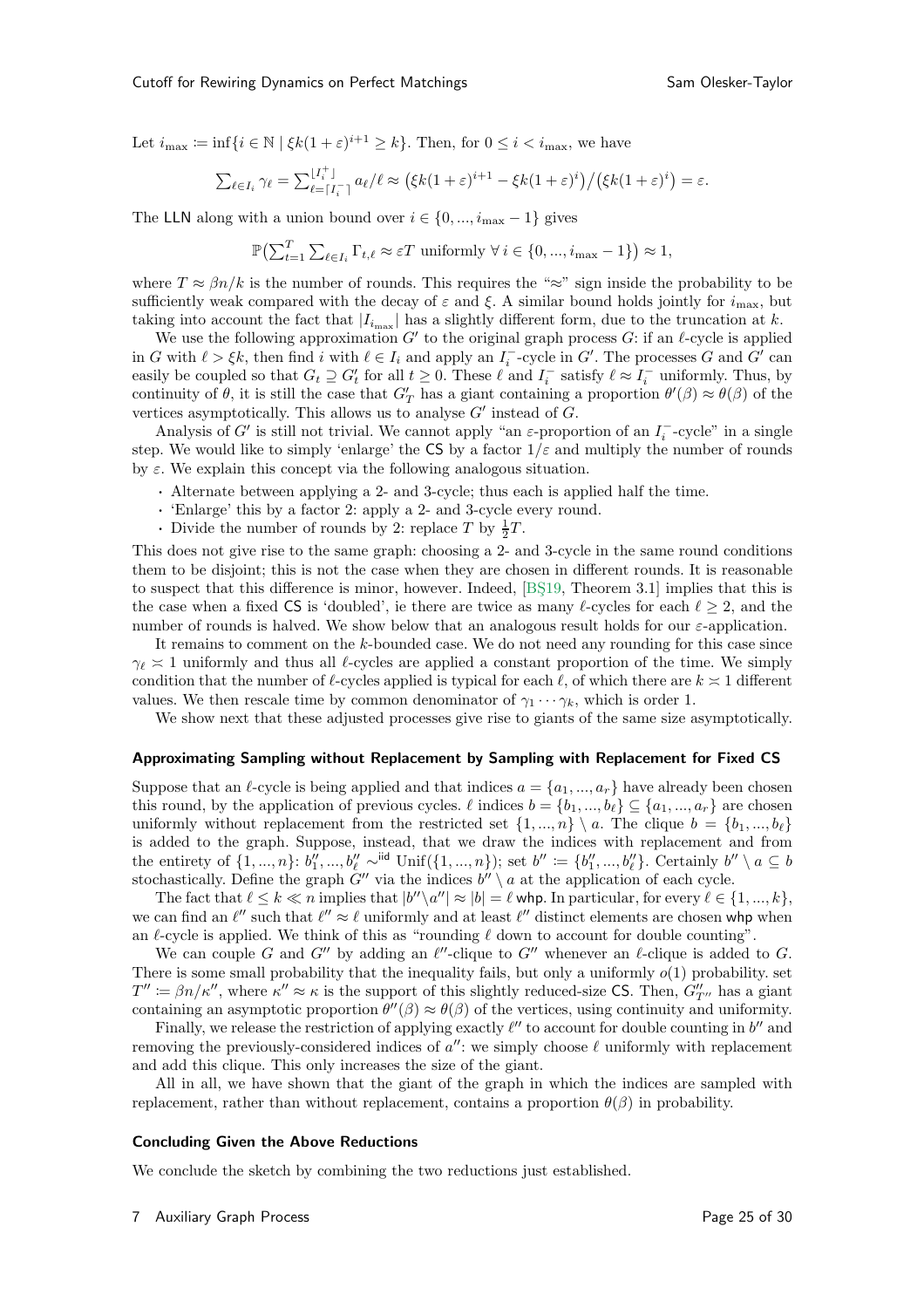- (i) Replace  $(G, T)$  with  $(G', T')$ , where  $T' \approx T$ . This is the 'rounding down' process, in which we apply an  $\ell'$ -cycle in G' whenever an  $\ell$ -cycle is applied in G, where  $\ell' := I_i^-$  with  $\ell \in I_i$ . We also condition that a typical number of each  $\ell'$ -cycles are applied and group these together.
- (ii) Replace  $(G', T')$  with  $(G'', T'')$ , where  $T'' \approx T'$ . This replaces the "sampling without replacement" in each round with "sampling with replacement".

Importantly, there is no longer a concept of "multiple disjoint cycles in a single round" when sampling *with* replacement. This means that the 'enlargement' described at the end of the first part does not actually change the process at all. Thus our random choice graph process does indeed correspond, asymptotically, to the *average choice*, encoded by  $\gamma$  and  $\theta$ .

#### Alternative Proof: Copying Berestycki and Şengül's Argument from [BŞ19, §3]

We believe that our Theorem [7.3](#page-23-0) can also be proved by following closely Berestycki and Sengül's proof of [BS<sub>19</sub>, Theorem 3.1] in [BS<sub>19</sub>, §3]. Doing so, one sees that the particular structure of Γ is unimportant for their proof. Indeed, this almost has to be the case since their argument works when  $\Gamma$  comprises  $\frac{1}{2}k$  disjoint transpositions, a single k-cycle or anything in-between. Berestycki and Şengül give a helpful verbal summary of this lemma, which we lightly paraphrase.

It is perhaps surprising that  $[BS19, Lemma 3.2]$  is sufficient for the proof of  $[BS19,$ Theorem 3.1]. The lemma essentially only records whether a cycle is microscopic (finite) or "more than microscopic". In particular, whether the mass of the *CS* comes from many small mesoscopic or fewer big cycles makes no difference.

We have not checked carefully every detail in this argument. Indeed, the reductions that we described above are sufficient for our annealed set-up, so there was no need. However, the LLNs we used would not be so amenable to the quenched set-up, described below. The best way to prove a quenched statement may be to simply go through [BS19, §3], making the appropriate adjustments. These are no doubt relatively easy conceptually, but likely challenging technically.

#### Convergence of Cycle Structure to Independent Poisson Process

We remark for the sake of interest, rather than the proof, that the full vector of cycle lengths for a uniform permutation converges to that of an independent Poisson process in TV if  $k = o(n)$ ; see [\[AT92,](#page-28-15) [Bar90](#page-28-16), [DP86](#page-29-14)]. TV analyses the entire vector: it is stronger than the more common weak convergence, which only analyses finite-dimensional marginals. Barbour [\[Bar90\]](#page-28-16) uses the Chen– Stein method, which approximates certain (weakly) dependent variables by independent Poisson random variables. We have not checked carefully all the details, but we strongly suspect that the same argument can be used to establish convergence in TV for a uniform PM too.

### <span id="page-25-0"></span>7.4 Conjectured Extension to General 'Quenched' Cycle Structures

We have done our best to leave the above description as general as possible. In particular, we could estimate the law of the CS of a uniform PM. The reasons for our not doing this are twofold.

First and most important, we do not need to. The important term to control is  $1 - \theta(\beta)^2$ ; see Proposition [6.4.](#page-19-1) This is always approximately  $e^{-\beta}$  in the limit  $\beta \to \infty$ , regardless of the law; see [BŞ19, Lemma 2.4] or Lemma [8.2.](#page-26-1) In particular, if we draw the CSs according to a different law, then this approximation still holds. Proposition [6.4](#page-19-1) is evaluated at  $(\beta n/\kappa)\rho$  on the swap-timescale, which is equivalent to  $\beta n/\kappa$  on the PM-timescale. The  $\beta$  in the contraction  $1 - \theta(\beta)^2 \approx e^{-\beta}$  and the  $\beta$  in the time  $\beta n/\kappa$  end up cancelling. This is all made clear and rigorous in §[8](#page-26-0) below.

Second and more abstractly, the current formulation leads itself more naturally towards extension. We do not really need anywhere the randomness in the choice of the CS at each round. For example, suppose that  $\Gamma_0$  and  $\Gamma_1$  are two fixed CSs—say all transpositions (2-cycles) and all 3-cycles, respectively. Use  $\Gamma_b$  in the t-th step if  $t \equiv b \mod 2$ . All our arguments would go through outputting the same results as if one of  $\Gamma_0$  and  $\Gamma_1$  were chosen uniformly and independently at each round. The former is a 'quenched' statement and the latter an 'annealed'.

We believe that this can be extended even further. If there is some 'average behaviour' of the quenched sequence which manifests itself on the PM-timescale order  $n/\kappa$ , then we expect that this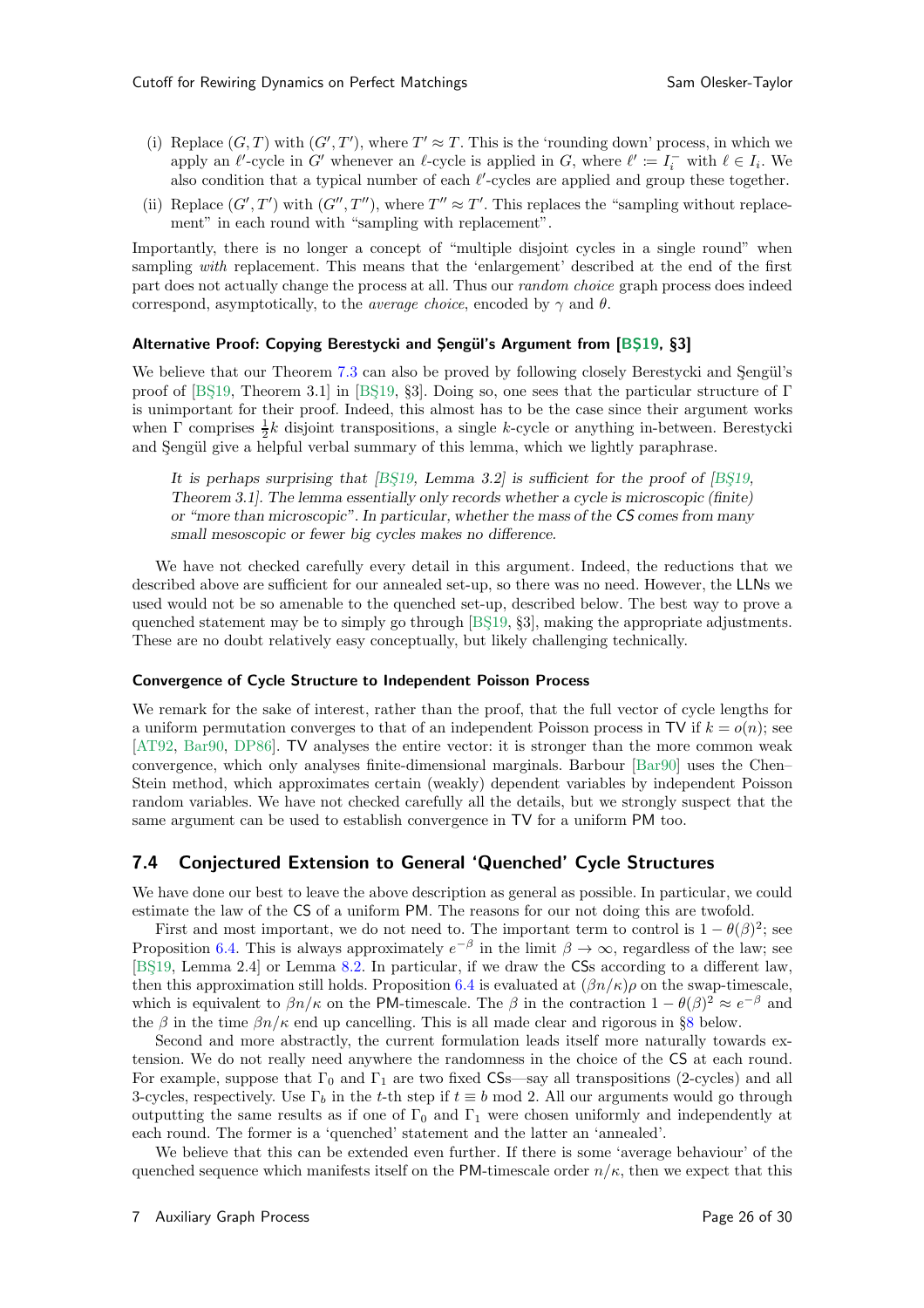'average behaviour' can be used to define  $\theta$  appropriately. Indeed, the graph process is insensitive to the order in which the different l-cycles are applied; it is 'Abelian' in this sense. The coupling decomposes cycles into products of transpositions; it does not care what order these are applied or whether the transposition came from an  $\ell$ -cycle or an  $\ell'$ -cycle. All that needs controlling carefully is the size of the small cycles and of the giant component after order  $n$  swaps have been applied, however those swaps may arise; recall the proofs of Proposition [6.4](#page-19-1) and Lemma [6.5.](#page-19-0)

<span id="page-26-0"></span>A quenched version of the lower bound actually holds easily. We elaborate in Remark [9.2.](#page-27-1)

## 8 Upper Bound for Cutoff

The ideas in this concluding section follow closely those employed by Berestycki and Sengül [BS19], differing only very slightly. Nevertheless, we include almost all the details for concreteness.

<span id="page-26-2"></span>We are going to use the path coupling technique of Bubley and Dyer [\[BD97](#page-28-17)]; see [\[LPW17](#page-29-2), Theorem 14.6] for a modern description. The following proposition is a rephrasing of Proposition [6.4,](#page-19-1) which is on the swap-timescale; the proposition below is given on the PM-timescale.

**Proposition 8.1:** Relative Distance Contraction. Let  $(M_t)_{t\geq 0}$  and  $(N_t)_{t\geq 0}$  be two *PMs* chains on the *PM*-timescale. Suppose that  $d(M_0, N_0) = 1$ . Fix  $\beta \in (\beta_0, \infty)$ . Let  $T_\beta := [\beta n/\kappa]$ . Recall the contraction rate  $\theta$  from Proposition [6.4.](#page-19-1) There exists a coupling of  $(M_t)_{t>0}$  and  $(N_t)_{t>0}$  such that

$$
\lambda_{\beta} := \limsup_{n \to \infty} \mathbb{E}\big(d(M_{T_{\beta}}, N_{T_{\beta}})\big) \quad \text{satisfies} \quad \limsup_{n \to \infty} \lambda_{\beta} \leq 1 - \theta(\beta)^2.
$$

We first informally justify the upper bound of  $\frac{1}{\kappa}n\log n$  on the mixing time. The standard path coupling bound says that the TV distance after time  $mT$  decays exponentially as  $(1 - \theta(\beta)^2)^m$ . There is a diameter pre-factor which is  $n - 1 \approx n$ . Thus, to get TV distance  $o(1)$ , we need

$$
m \approx -\log n/\log(1-\theta(\beta)^2).
$$

<span id="page-26-1"></span>The function  $\theta$  depends on the law of the CS of a uniform PM. Somewhat surprisingly, however, we do not need to control this. We use the following lemma which holds *regardless* of the law.

Lemma 8.2: cf  $[BS19, Lemma 2.4]$ . We have

$$
\lim_{\beta \to \infty} \beta / \log(1 - \theta(\beta)^2) = -1.
$$

**Proof.** The proof is elementary analysis. See [BS19, Lemma 2.4] for analogous details.

This lemma then tells us, for the above  $m$ , that

$$
mT_{\beta} \approx -\frac{1}{\kappa} n \log n \cdot \beta / \log (1 - \theta(\beta)^2) \to \frac{1}{\kappa} n \log n \quad \text{as } \beta \to \infty.
$$

This informally justifies the upper bound of  $\frac{1}{\kappa}n\log n$ . We now proceed formally and rigorously.

**Proof of Upper Bound in Theorem [1.5.](#page-2-2)** Let  $(M_t)_{t>0}$  and  $(N_t)_{t>0}$  be two PMs chains. Recall the d denotes the swap-distance; in particular,  $d(\mu, \nu) \geq \mathbf{1}\{\mu \neq \nu\}$ . Thus,

$$
||M_t - N_t||_{\mathsf{TV}} \le \mathbb{E}\big(d(M_t, N_t)\big) \quad \text{for all} \quad t \ge 0,
$$

for any coupling of  $M_t$  and  $N_t$ . Let  $\beta \in (\beta_0, \infty)$  and  $m \in \mathbb{N}$ . Recall that  $T_\beta = |\beta n/\kappa|$ . Iterating as in the path coupling method and applying Proposition [8.1](#page-26-2) at each iteration, we obtain

$$
\left\|M_{mT_{\beta}}-N_{mT_{\beta}}\right\|_{\mathsf{TV}}\leq n\lambda_{\beta}^{m}=n\exp(m\log\lambda_{\beta}).
$$

This uses the fact that  $d(M_0, N_0) \leq \max_{\mu,\nu \in \mathfrak{M}_n} d(\mu, \nu) = n - 1 \leq n$ .

Let  $\varepsilon > 0$ . We want the TV distance to be at most  $\varepsilon$ . It thus suffices for m to satisfy

$$
m \geq m_{\beta,\varepsilon} \coloneqq \bigl(\log n + \log(1/\varepsilon)\bigr) / \log(1/\lambda_{\beta}).
$$

 $\Box$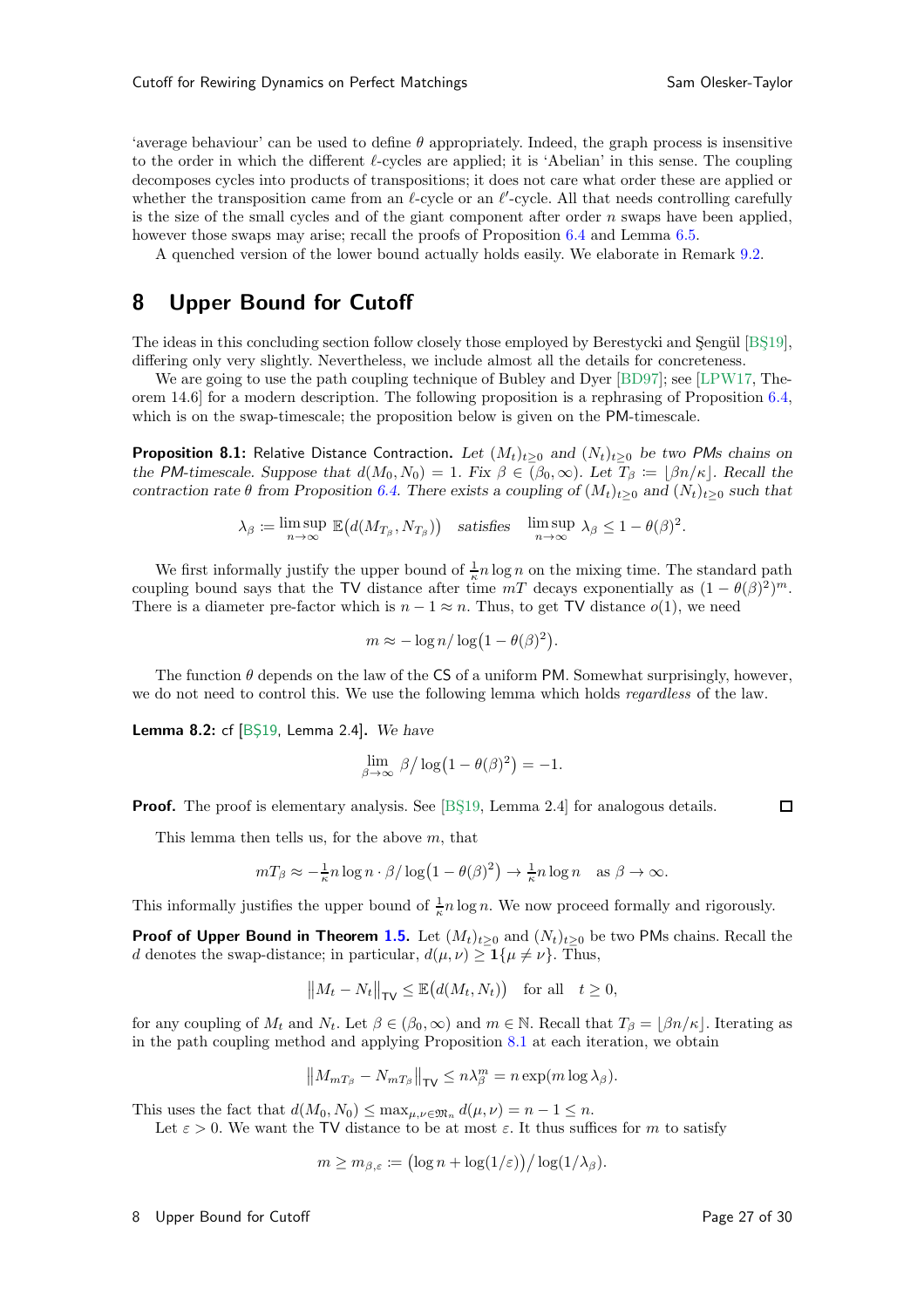$\Box$ 

It thus suffices to consider t with  $t \geq m_{\beta,\varepsilon}T_{\beta}$ . Let  $\delta > 0$  be arbitrarily small but constant. Set

$$
t \coloneqq (1+\delta)(n\log n/\kappa).
$$

Proposition [8.1](#page-26-2) and Lemma [8.2](#page-26-1) imply that we can choose  $\beta_{\delta}$  and  $n_{\delta,\varepsilon}$  large enough so that

$$
t \geq m_{\beta_{\delta},\varepsilon}T_{\beta_{\delta}}
$$
 for all  $n \geq n_{\delta,\varepsilon}$ .

<span id="page-27-0"></span>This completes the upper bound in Theorem [1.5](#page-2-2) as  $\varepsilon$  and  $\delta$  were arbitrary.

## 9 Lower Bound for Cutoff

The lower bound is just a simple coupon-collector argument, using the number of fixed points as a distinguishing statistic. We omit the details of this calculation, referencing to analogous ones.

A uniform k-PM has  $k/(2k-1) = \Theta(1)$  fixed points wrt the identity in expectation. The application of an  $\ell$ -cycle involves choosing  $\ell$  elements of [n] uar without replacement. This is approximately the same as choosing with replacement since  $\ell \leq k = o(n)$ . In fact, if one does draw uar with replacement, then the number  $\ell'$  of draws required to get  $\ell$  distinct elements satisfies  $\ell'/\ell =$  $1+o(1)$  whp. A coupon-collector argument shows that if only  $(1-\delta)n \log n$  uniform choices are made, then divergently many elements of  $[n]$  will not have been selected. The resulting PM then has a divergent number of fixed points. The number of fixed points thus acts as a distinguishing statistics.

<span id="page-27-2"></span>A formal and rigorous proof in the case of a fixed CS is given by Berestycki and Sengül in their appendix, specifically [BS19, Appendix A]. It can be adapted to prove the following result.

**Proposition 9.1:** Fixed Points. Let  $k \in \mathbb{N}$  satisfy  $k/n \to 0$  as  $n \to \infty$ . Let  $(c_t)_{t \geq 1} \in (\mathfrak{M}')^{\mathbb{N}}$  be an arbitrary sequence of *CSs*, each corresponding to a k-rematching in an n-PM. Let  $(M_t)_{t>0}$  be the 'quenched' *PM RW* in which *CS*  $c_t$  is used in round  $t \geq 1$  with  $M_0 = id$ , the identity. Let

$$
t_{\lambda} := \inf \{ t \ge 0 \mid \sum_{t'=0}^{t} |c_{t'}| \ge \lambda n \log n \}
$$
 for  $\lambda \in (0, \infty)$ .

Fix  $\lambda \in (0, 1)$  and  $K \in \mathbb{N}$ . Then the number of fixed points in  $M_t$  is at least K whp if  $t \leq t_{\lambda}$ .

The lower bound on mixing follows easily from this.

**Proof of Lower Bound in Theorem [1.5.](#page-2-2)** Suppose that the sequence  $(c_t)_{t\geq 1}$  of CSs is drawn. The corresponding k-PMs are chosen independently. Let  $\delta \in (0,1)$ , independent of n; set

$$
t \coloneqq (1 - \delta)(n \log n/\kappa).
$$

Recall that  $n/\kappa \geq n/k \to \infty$  as  $n \to \infty$ . The Law of Large Numbers thus implies that

$$
\sum_{t'=0}^t |c_{t'}| \le (1 - \frac{1}{2}\delta)n \log n \quad \text{whp}, \quad \text{ie} \quad t \le t_{1-\delta/2} \quad \text{whp}.
$$

There are thus divergently many fixed points in the PM at time  $t$  whp, by Proposition [9.1.](#page-27-2) Contrastingly, the expected number of fixed points in a uniform PM is at most  $k/(2k-1) \leq 1$ , for any k; see Lemma [4.9.](#page-12-2) The number of fixed points in the PM is thus a distinguishing statistic.  $\Box$ 

<span id="page-27-1"></span>This completes the upper bound in Theorem [1.5](#page-2-2) as  $\delta$  was arbitrary.

Remark 9.2: Extension to 'Quenched' Cycle Structures. This argument extends easily to quenched cycle structures, where the sequence  $(c_t)_{t\geq 1}$  of CSs is prescribed in advance, provided the support  $\kappa_t := \text{#c}_t$  is uniformly  $o(n)$ . Define T to be the natural coupon-collector threshold, ie

$$
T := \inf\bigl\{t \geq 0 \mid \kappa_1 + \cdots + \kappa_t \geq n \log n\bigr\}.
$$

Then, there are divergently many fixed points at  $t := (1-\delta)T$  whp if  $\delta > 0$  is independent of n.  $\Delta$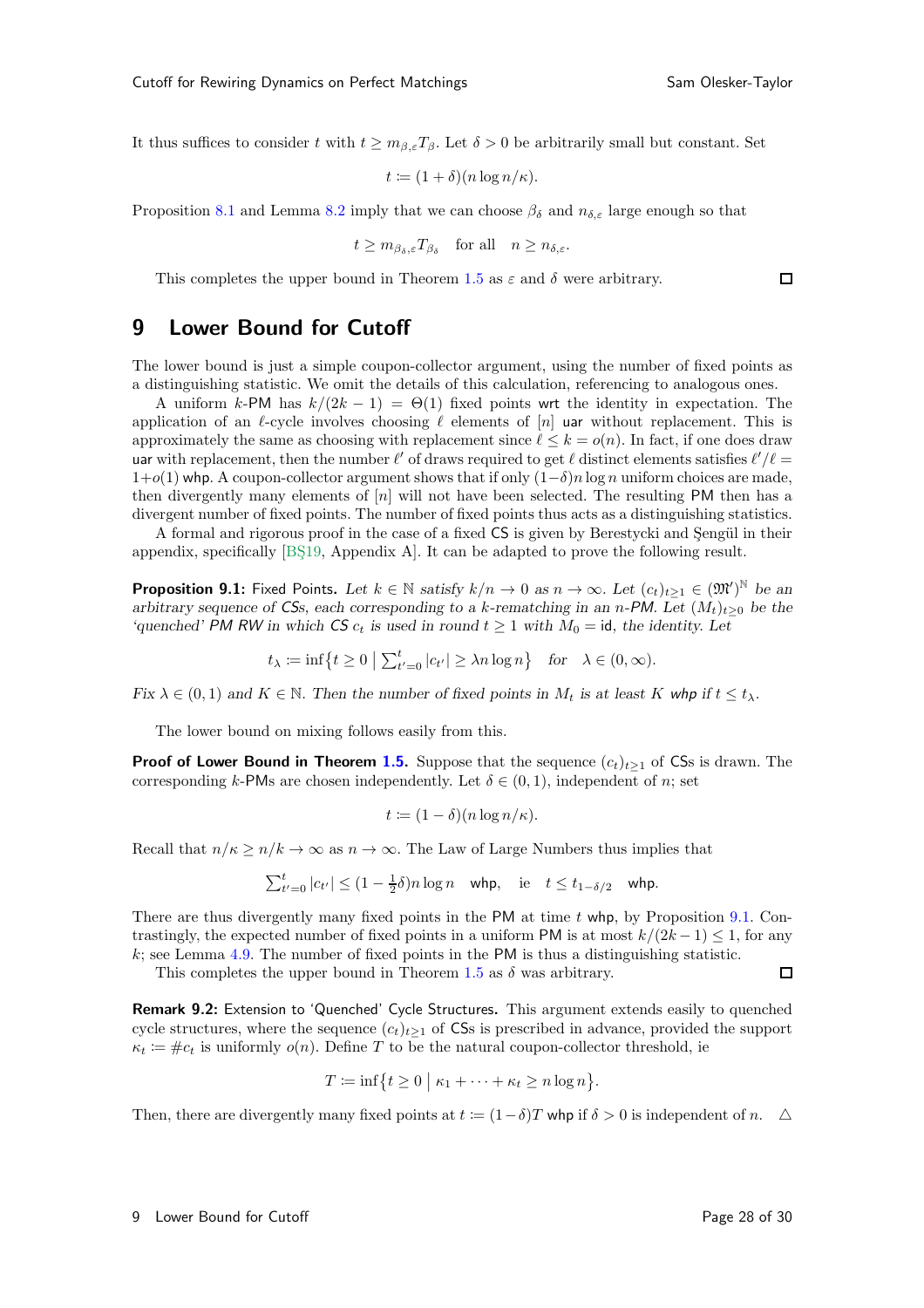# **Bibliography**

- <span id="page-28-13"></span>[AK19] G. Amanatidis and P. Kleer (2019). Rapid Mixing of the Switch Markov Chain for Strongly Stable Degree Sequences and 2-Class Joint Degree Matrices. *Proceedings of the Thirtieth Annual ACM-SIAM Symposium on Discrete Algorithms*, SIAM, Philadelphia, PA (966–985) [MR3909529](http://www.ams.org/mathscinet-getitem?mr=MR3909529) [DOI](https://doi.org/10.1137/1.9781611975482.60)
- <span id="page-28-14"></span>[AK20] G. Amanatidis and P. Kleer (2020). Rapid Mixing of the Switch Markov Chain for Strongly Stable Degree Sequences. *Random Structures & Algorithms*. 57.3 (637–657) [MR4144078](http://www.ams.org/mathscinet-getitem?mr=MR4144078) [DOI](https://doi.org/10.1002/rsa.20949)
- <span id="page-28-15"></span>[AT92] R. Arratia and S. Tavar´e (1992). The Cycle Structure of Random Permutations. *Annals of Probability*. 20.3 (1567–1591) [MR1175278](http://www.ams.org/mathscinet-getitem?mr=MR1175278)
- <span id="page-28-8"></span>[AGHH18a] L. Avena, H. Güldaş, R. van der Hofstad and F. den Hollander (2018). Mixing Times of Random Walks on Dynamic Configuration Models. *Ann. Appl. Probab.* 28.4 (1977– 2002) [MR3843821](http://www.ams.org/mathscinet-getitem?mr=MR3843821) [DOI](https://doi.org/10.1214/17-AAP1289)
- <span id="page-28-9"></span>[AGHH18b] L. Avena, H. Güldaş, R. van der Hofstad and F. den Hollander (2018). Random Walks on Dynamic Configuration Models: A Trichotomy. *Stochastic Processes and their Applications*. [DOI](https://doi.org/10.1016/j.spa.2018.09.010)
- <span id="page-28-16"></span>[Bar90] A. D. Barbour (1990). [Poisson Approximation and the Chen-Stein Method]: Comment. *Statistical Science*. 5.4 (425–427) [DOI](https://doi.org/10.1214/ss/1177012017)
- <span id="page-28-10"></span>[BC78] E. A. Bender and E. R. Canfield (1978). The Asymptotic Number of Labeled Graphs with Given Degree Sequences. *J. Combinatorial Theory Ser. A*. 24.3 (296–307) [MR0505796](http://www.ams.org/mathscinet-getitem?mr=MR0505796) [DOI](https://doi.org/10.1016/0097-3165(78)90059-6)
- <span id="page-28-3"></span>[BSZ11] N. Berestycki, O. Schramm and O. Zeitouni (2011). Mixing Times for Random k-Cycles and Coalescence-Fragmentation Chains. *Ann. Probab.* 39.5 (1815–1843) [MR2884874](http://www.ams.org/mathscinet-getitem?mr=MR2884874) [DOI](https://doi.org/10.1214/10-AOP634)
- <span id="page-28-4"></span>[BS19] N. Berestycki and B. Sengül (2019). Cutoff for Conjugacy-Invariant Random Walks on the Permutation Group. *Probab. Theory Related Fields*. 173.3-4 (1197–1241) [MR3936154](http://www.ams.org/mathscinet-getitem?mr=MR3936154) [DOI](https://doi.org/10.1007/s00440-018-0844-y)
- <span id="page-28-6"></span>[BKLM19] J. E. Björnberg, M. Kotowski, B. Lees and P. Miłoś (2019). The Interchange Process with Reversals on the Complete Graph. *Electron. J. Probab.* 24 (Paper No. 108, 43 pp.) [MR4017126](http://www.ams.org/mathscinet-getitem?mr=MR4017126) [DOI](https://doi.org/10.1214/19-ejp366)
- <span id="page-28-11"></span>[Bol80] B. Bollobás (1980). A Probabilistic Proof of an Asymptotic Formula for the Number of Labelled Regular Graphs. *European J. Combin.* 1.4 (311–316) [MR595929](http://www.ams.org/mathscinet-getitem?mr=MR595929) [DOI](https://doi.org/10.1016/S0195-6698(80)80030-8)
- <span id="page-28-12"></span>[Bol01] B. Bollobás (2001). *Random Graphs*. Second ed., Cambridge University Press, Cambridge 73 [MR1864966](http://www.ams.org/mathscinet-getitem?mr=MR1864966) [DOI](https://doi.org/10.1017/CBO9780511814068)
- <span id="page-28-5"></span>[Bor11] O. Bormashenko (2011). A Coupling Argument for the Random Transposition Walk. *[arXiv:1109.3915](https://arxiv.org/abs/1109.3915)*
- <span id="page-28-17"></span>[BD97] R. Bubley and M. Dyer (1997). Path Coupling: A Technique for Proving Rapid Mixing in Markov Chains. *Proceedings of the 38th Annual Symposium on Foundations of Computer Science*, FOCS '97, IEEE Computer Society (223–) [DOI](https://doi.org/10.1109/SFCS.1997.646111)
- <span id="page-28-7"></span>[CLR10] P. Caputo, T. M. Liggett and T. Richthammer (2010). Proof of Aldous' Spectral Gap Conjecture. *Journal of the American Mathematical Society*. 23.3 (831–851) [MR2629990](http://www.ams.org/mathscinet-getitem?mr=MR2629990) [DOI](https://doi.org/10.1090/S0894-0347-10-00659-4)
- <span id="page-28-1"></span>[CST07] T. Ceccherini-Silberstein, F. Scarabotti and F. Tolli (2007). Finite Gel'fand Pairs and Their Applications to Probability and Statistics. *Journal of Mathematical Sciences*. 141.2 (1182–1229) [DOI](https://doi.org/10.1007/s10958-007-0041-5)
- <span id="page-28-2"></span>[CST08] T. Ceccherini-Silberstein, F. Scarabotti and F. Tolli (2008). *Harmonic Analysis on Finite Groups*. Cambridge University Press, Cambridge 108 [MR2389056](http://www.ams.org/mathscinet-getitem?mr=MR2389056) [DOI](https://doi.org/10.1017/CBO9780511619823)
- <span id="page-28-0"></span>[DH98] P. Diaconis and S. P. Holmes (1998). Matchings and Phylogenetic Trees. *Proc. Natl. Acad. Sci. USA*. 95.25 (14600–14602) [MR1665632](http://www.ams.org/mathscinet-getitem?mr=MR1665632) [DOI](https://doi.org/10.1073/pnas.95.25.14600)